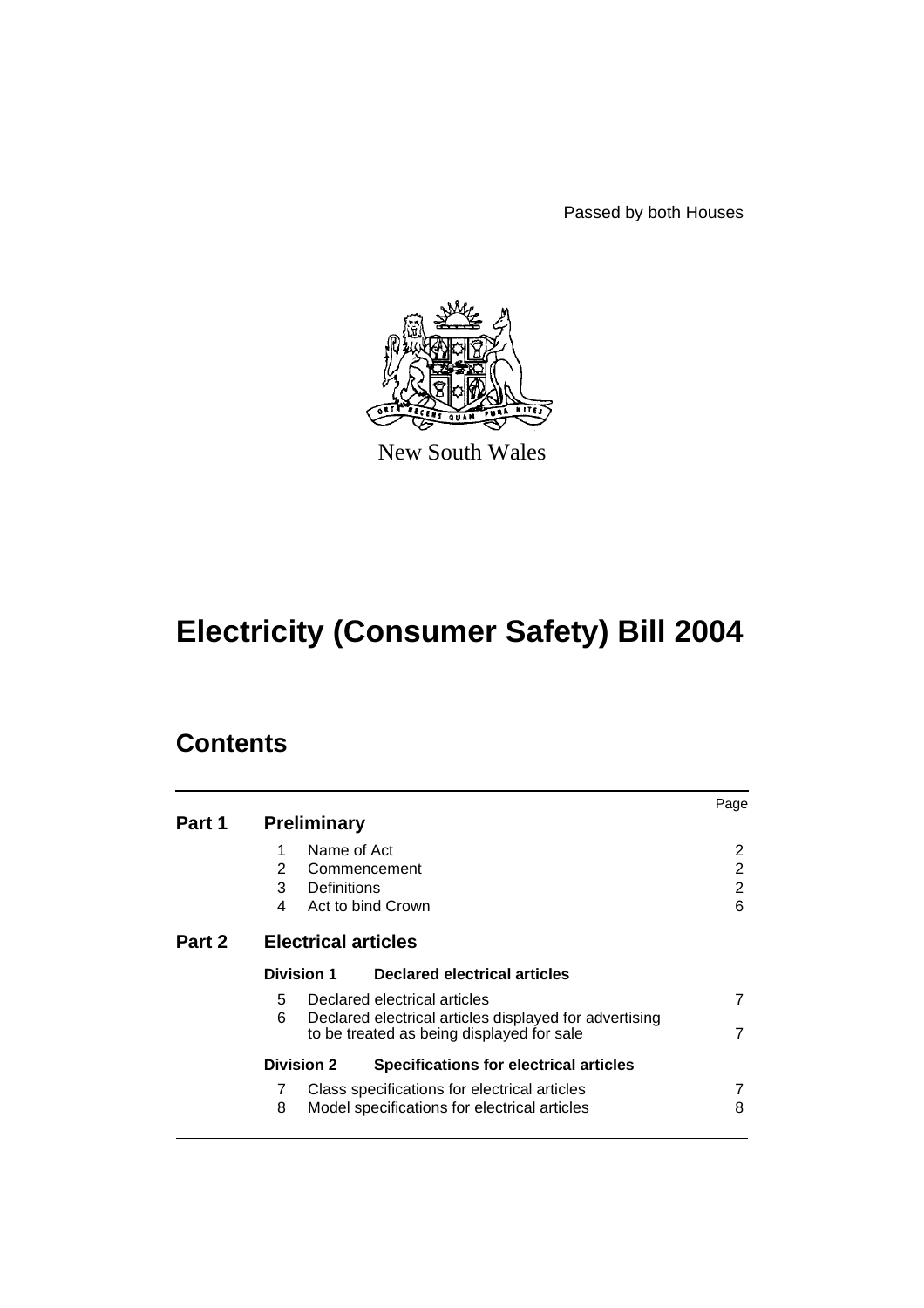# Electricity (Consumer Safety) Bill 2004

|                   |                    |                                                                                                 | Page              |
|-------------------|--------------------|-------------------------------------------------------------------------------------------------|-------------------|
| 9                 |                    | Compliance with class and model specifications                                                  | 8                 |
| <b>Division 3</b> |                    | Information concerning electrical articles                                                      |                   |
| 10                |                    | Publication of information concerning declared<br>electrical articles and specifications        | 8                 |
| <b>Division 4</b> |                    | <b>Model approvals for electrical articles</b>                                                  |                   |
| 11                |                    | Approval of model of electrical article                                                         | 9                 |
| 12<br>13          |                    | Duration of model approvals<br>Suspensions and cancellations of model approvals                 | 10<br>10          |
| 14                |                    | Review of certain model approval decisions                                                      |                   |
|                   |                    | by Administrative Decisions Tribunal                                                            | 11                |
| Division 5        |                    | Recognised external approval schemes                                                            |                   |
| 15                |                    | Recognised external approval schemes                                                            | $12 \overline{ }$ |
| <b>Division 6</b> |                    | Sale of electrical articles                                                                     |                   |
| 16                |                    | Electrical articles must meet certain standards before<br>they can be sold                      | 12                |
| <b>Division 7</b> |                    | <b>Acquisition guarantees</b>                                                                   |                   |
| 17                |                    | Acquisition guarantor and guarantees                                                            | 13                |
| 18<br>19          |                    | Acquisition guarantee may be defence to certain offences                                        | 14                |
|                   |                    | Acquisition guarantor may be convicted of offence<br>if proceedings against defendant dismissed | 15                |
| 20                |                    | Person must not give false acquisition guarantee                                                | 16                |
| <b>Division 8</b> |                    | <b>Unsafe electrical articles</b>                                                               |                   |
| 21                |                    | Prohibition of the sale of unsafe electrical articles                                           | 16                |
| 22                |                    | Requiring action to be taken by seller of unsafe<br>electrical articles                         | 17                |
| 23                |                    | Requiring evidence of safety of electrical articles                                             | 18                |
| 24                |                    | Persons must comply with notices issued under                                                   |                   |
| 25                | this Division      | Effect of Division on Fair Trading Act 1987                                                     | 18<br>19          |
| <b>Division 9</b> |                    | <b>Investigation powers</b>                                                                     |                   |
| 26                |                    | Powers of authorised officers                                                                   | 19                |
| 27                |                    | Prohibition of the sale of certain electrical articles                                          |                   |
|                   |                    | and the labelling of such articles                                                              | 21                |
|                   | <b>Division 10</b> | Seizure and forfeiture of electrical articles                                                   |                   |
| 28                |                    | Return of seized electrical articles                                                            | 22                |
| 29                |                    | Forfeiture of certain electrical articles                                                       | 23                |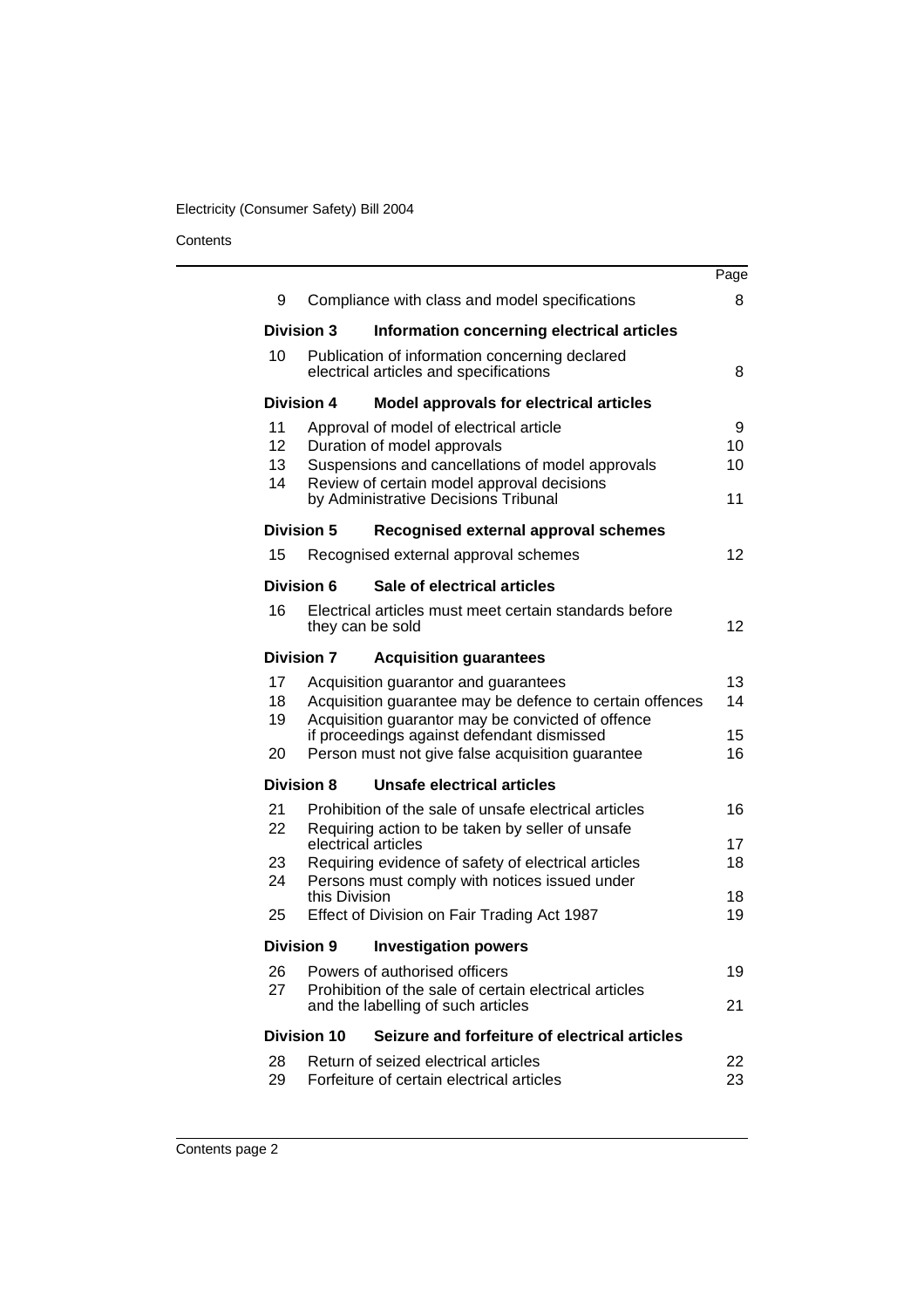Electricity (Consumer Safety) Bill 2004

|        |                                                                                                                             | Page            |  |  |  |
|--------|-----------------------------------------------------------------------------------------------------------------------------|-----------------|--|--|--|
| Part 3 | <b>Electrical installations</b>                                                                                             |                 |  |  |  |
|        | 30<br>Inspection of electrical installations                                                                                | 24              |  |  |  |
|        | 31<br>Electrical installation work to comply with regulations                                                               | 24              |  |  |  |
|        | 32<br>Responsibilities of persons concerning the safety<br>of electrical installations                                      | 25              |  |  |  |
| Part 4 | <b>Accident reporting and investigations</b>                                                                                |                 |  |  |  |
|        | 33<br>Notification of serious electrical accidents                                                                          | 26              |  |  |  |
|        | 34<br>Investigation of serious electrical accidents                                                                         | 26              |  |  |  |
|        | 35<br>Powers of authorised officers                                                                                         | 26              |  |  |  |
|        | 36<br>Interference with site of serious electrical accident<br>37<br>Publication of details of serious electrical accidents | 27<br>27        |  |  |  |
|        | 38<br>Arrangements with other public authorities regarding                                                                  |                 |  |  |  |
|        | investigable electrical incidents                                                                                           | 28              |  |  |  |
| Part 5 | <b>Enforcement</b>                                                                                                          |                 |  |  |  |
|        | <b>Division 1</b><br><b>Authorised officers</b>                                                                             |                 |  |  |  |
|        | 39<br>Authorised officers                                                                                                   | 30              |  |  |  |
|        | 40<br>Obstruction etc of authorised officers                                                                                | 30              |  |  |  |
|        | 41<br>Powers of authorised officers who are investigators<br>under Fair Trading Act 1987 not limited                        | 31              |  |  |  |
|        | <b>Division 2</b><br><b>Search warrants</b>                                                                                 |                 |  |  |  |
|        | 42<br>Search warrants                                                                                                       | 31              |  |  |  |
|        | <b>Division 3</b><br><b>Undertakings</b>                                                                                    |                 |  |  |  |
|        | 43<br>Application of section 73A of Fair Trading Act 1987 to<br>undertakings given for purposes of this Act                 | 32              |  |  |  |
|        | <b>Division 4</b><br><b>Proceedings for offences</b>                                                                        |                 |  |  |  |
|        | 44<br>Limitation on self-incrimination                                                                                      | 32              |  |  |  |
|        | 45<br>Corporations                                                                                                          | 33              |  |  |  |
|        | 46<br>Evidentiary provisions relating to electrical articles<br>47<br>Penalty notices                                       | 33<br>34        |  |  |  |
|        | Nature of proceedings for offences<br>48                                                                                    | 35              |  |  |  |
|        | 49<br>Commencement of proceedings                                                                                           | 35              |  |  |  |
| Part 6 | <b>Miscellaneous</b>                                                                                                        |                 |  |  |  |
|        | 50<br>Disclosure of information                                                                                             | 37              |  |  |  |
|        | 51<br>Exclusion of personal liability                                                                                       | 37              |  |  |  |
|        | 52<br>Service or giving of documents                                                                                        | 38              |  |  |  |
|        | 53<br>Provision of documents to Director-General<br>54<br>Delegation of functions                                           | 38<br>38        |  |  |  |
|        |                                                                                                                             |                 |  |  |  |
|        |                                                                                                                             | Contents page 3 |  |  |  |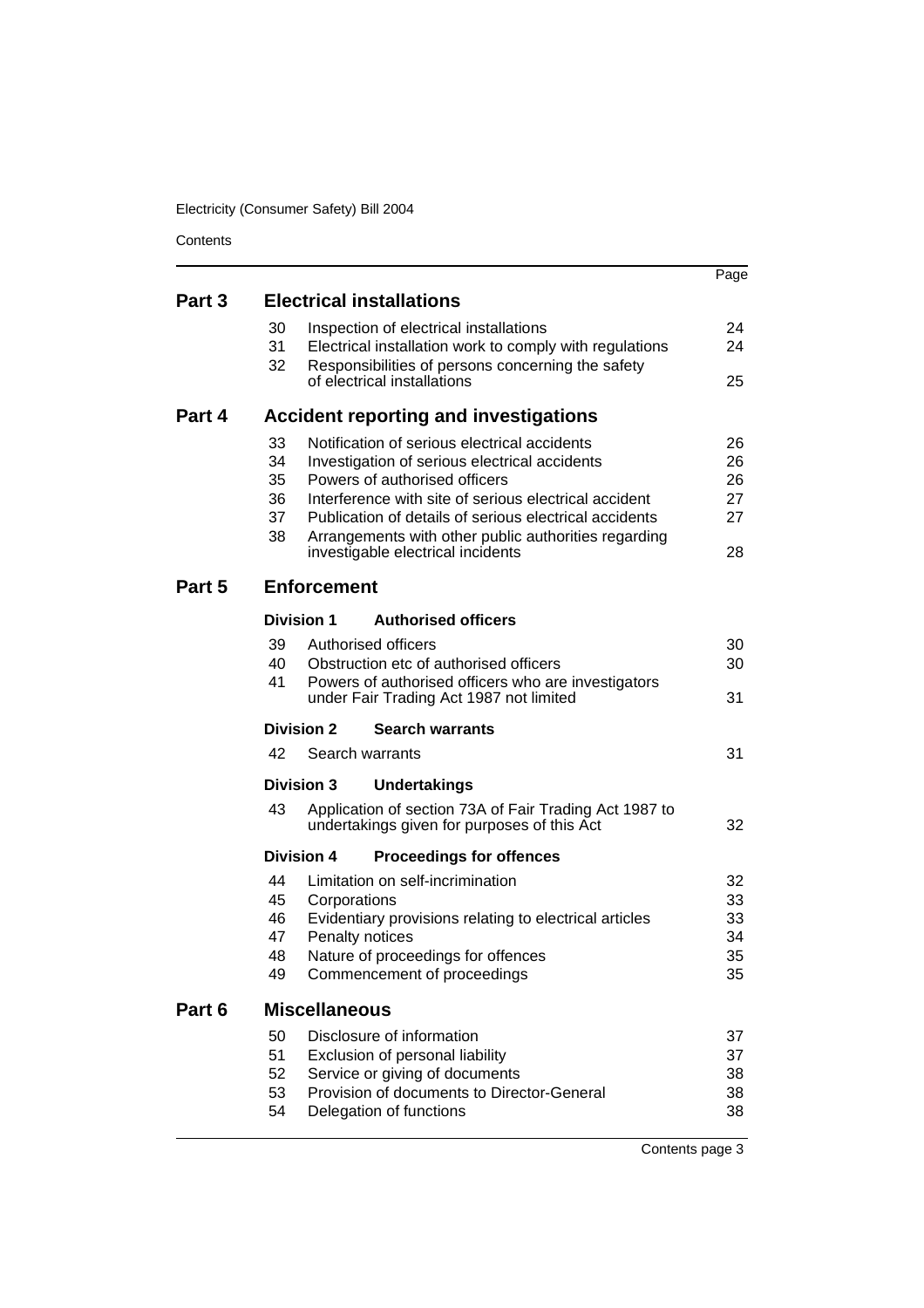# Electricity (Consumer Safety) Bill 2004

|                   |                                                                 | Page |
|-------------------|-----------------------------------------------------------------|------|
| 55                | Regulations                                                     | 39   |
| 56                | Savings, transitional and other provisions                      | 40   |
| 57                | Repeal of Electricity Safety Act 1945 (1946 No 13)              | 40   |
| 58                | Amendment of Acts and Regulations                               | 40   |
| 59                | Review of Act                                                   | 40   |
| <b>Schedule 1</b> | Savings, transitional and other provisions                      | 42   |
| <b>Schedule 2</b> | <b>Amendment of Electricity Supply Act</b><br>1995 No 94        | 50   |
| <b>Schedule 3</b> | <b>Amendment of Energy Administration</b><br>Act 1987 No 103    | 62   |
| <b>Schedule 4</b> | <b>Consequential amendment of other Acts</b><br>and Regulations | 68   |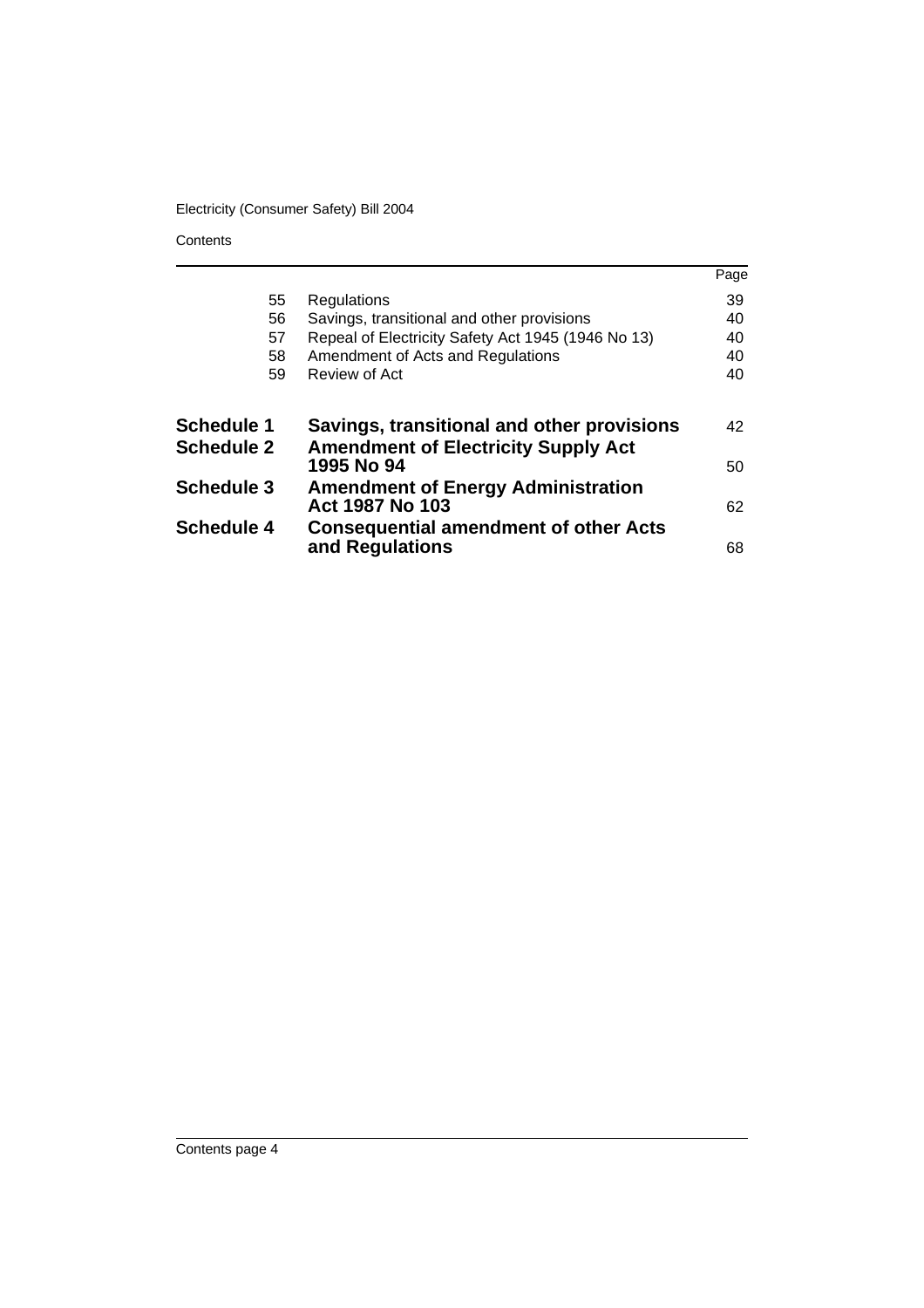*I certify that this PUBLIC BILL, which originated in the LEGISLATIVE ASSEMBLY, has finally passed the LEGISLATIVE COUNCIL and the LEGISLATIVE ASSEMBLY of NEW SOUTH WALES.*

> *Clerk of the Legislative Assembly. Legislative Assembly, Sydney, , 2004*



New South Wales

# **Electricity (Consumer Safety) Bill 2004**

Act No , 2004

An Act to make provision with respect to electricity safety; to repeal the *Electricity Safety Act 1945*; to make consequential amendments to various other Acts and Regulations; and for other purposes.

*I have examined this Bill, and find it to correspond in all respects with the Bill as finally passed by both Houses.*

*Chairman of Committees of the Legislative Assembly.*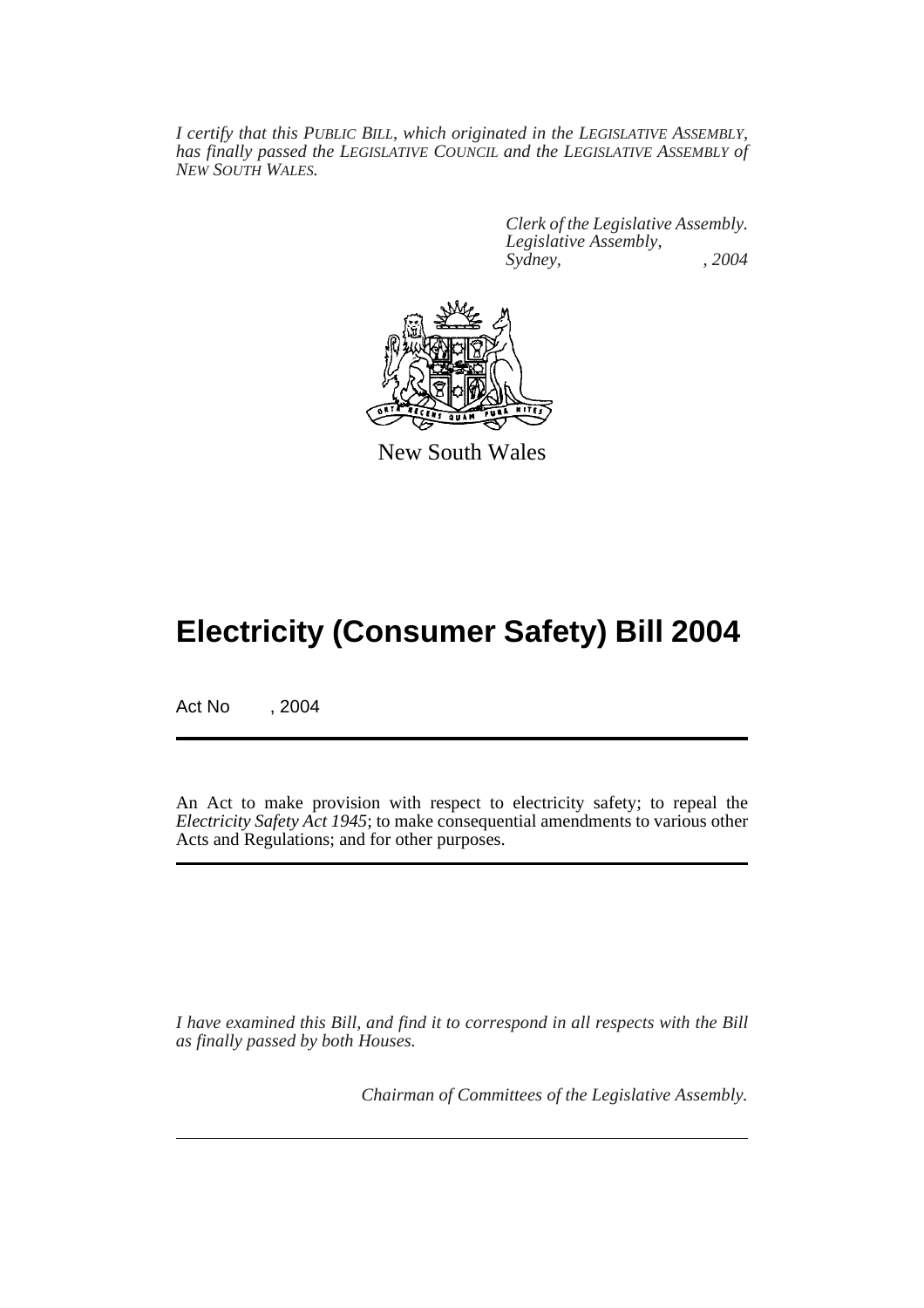## Clause 1 Electricity (Consumer Safety) Bill 2004

Part 1 Preliminary

### **The Legislature of New South Wales enacts:**

# **Part 1 Preliminary**

## **1 Name of Act**

This Act is the *Electricity (Consumer Safety) Act 2004*.

## **2 Commencement**

- (1) This Act commences on a day or days to be appointed by proclamation, except as provided by this section.
- (2) Schedule 4.1 and 4.11 [1] commence on the commencement of section 42 or the commencement of Division 4 of Part 5 of the *Law Enforcement (Powers and Responsibilities) Act 2002*, whichever is the later.
- (3) Schedule 4.4 and 4.11 [2] commence on the commencement of Schedule 2 [4] or the commencement of Division 4 of Part 5 of the *Law Enforcement (Powers and Responsibilities) Act 2002*, whichever is the later.

#### **3 Definitions** (cf 1946 No 13, ss 4, 4A, 20 and 27D)

(1) In this Act:

*acquisition guarantee*—see section 17 (2).

*acquisition guarantor*—see section 17 (1).

*authorised electrician* means a person who is authorised under the *Home Building Act 1989* to do electrical wiring work.

*authorised officer* means:

- (a) any investigator, or
- (b) any other person appointed under section 39 by the Director-General as an authorised officer for the purposes of the provision in which the expression is used.

*class specification* for an electrical article—see section 7.

*declared electrical article*—see section 5 (1).

*Departmental staff member* means a member of staff of the Department of Commerce.

*Director-General* has the same meaning as it has in the *Fair Trading Act 1987*.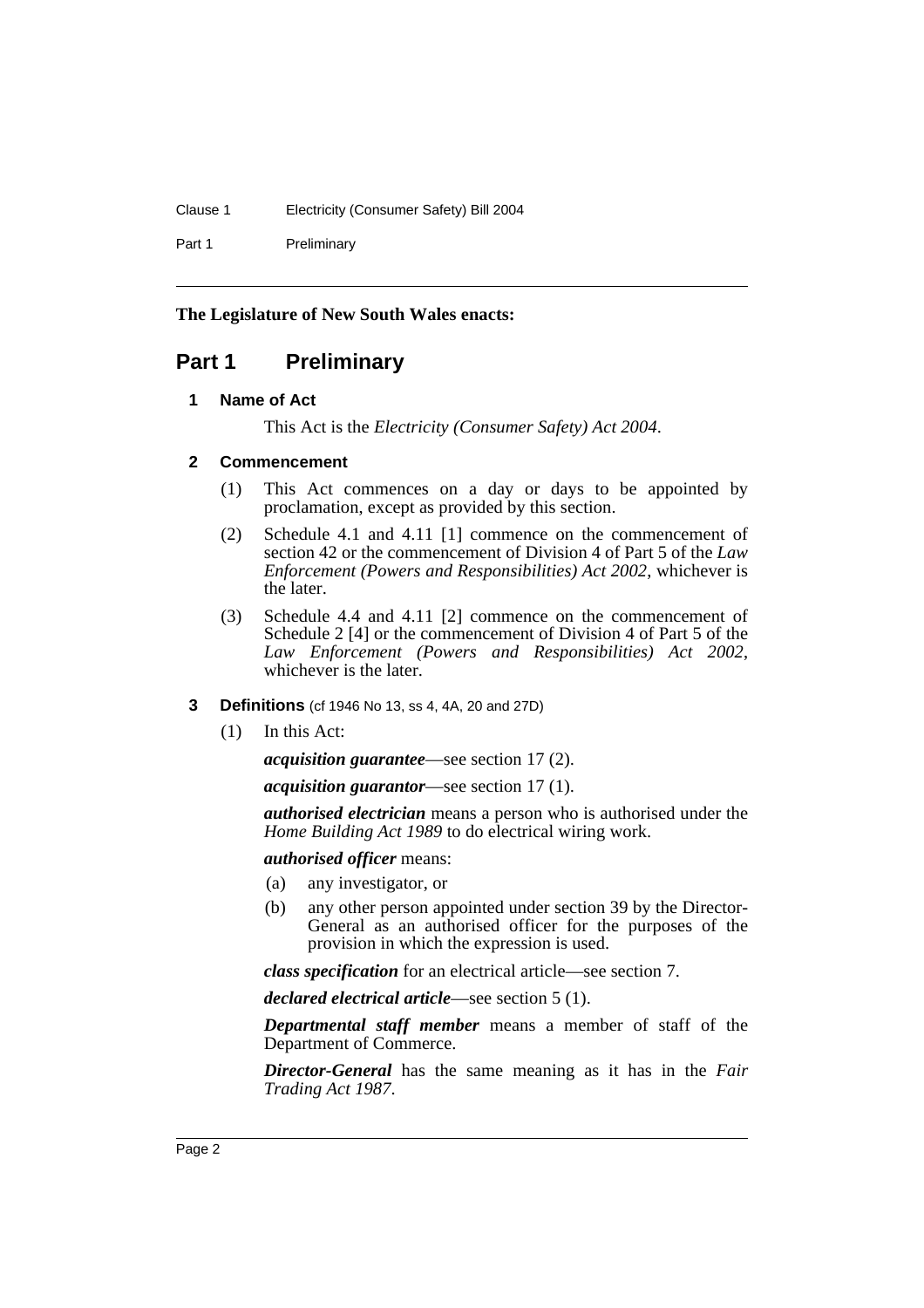Electricity (Consumer Safety) Bill 2004 Clause 3

Preliminary **Preliminary** Part 1

*electrical article* means any appliance, wire, fitting, cable, conduit, meter, insulator, apparatus, material or other electrical equipment intended or designed for use in, or for the purposes of, or for connection to, any electrical installation.

*electrical installation* means any fixed appliances, wires, fittings, apparatus or other electrical equipment used for (or for purposes incidental to) the conveyance, control and use of electricity in a particular place, but does not include any of the following:

- (a) subject to any regulation made under subsection (4)—any electrical equipment used, or intended for use, in the generation, transmission or distribution of electricity that is:
	- (i) owned or used by an electricity supply authority, or
	- (ii) located in a place that is owned or occupied by such an authority,
- (b) any electrical article connected to, and extending or situated beyond, any electrical outlet socket,
- (c) any electrical equipment in or about a mine,
- (d) any electrical equipment operating at not more than 50 volts alternating current or 120 volts ripple-free direct current,
- (e) any other electrical equipment, or class of electrical equipment, prescribed by the regulations.

*electrical wiring work* means the actual physical work of installing, repairing, altering, removing or adding to an electrical installation or the supervising of that work.

*electricity supply authority* means a person or body engaged in the distribution of electricity to the public or in the generation of electricity for supply, directly or indirectly, to the public whether by statute, franchise agreement or otherwise and includes:

- (a) an energy services corporation within the meaning of the *Energy Services Corporations Act 1995*, and
- (b) the Rail Infrastructure Corporation constituted by the *Transport Administration Act 1988*, and
- (c) the Water Administration Ministerial Corporation constituted by the *Water Management Act 2000*.

*exercise* a function includes perform a duty.

*function* includes power, authority or duty.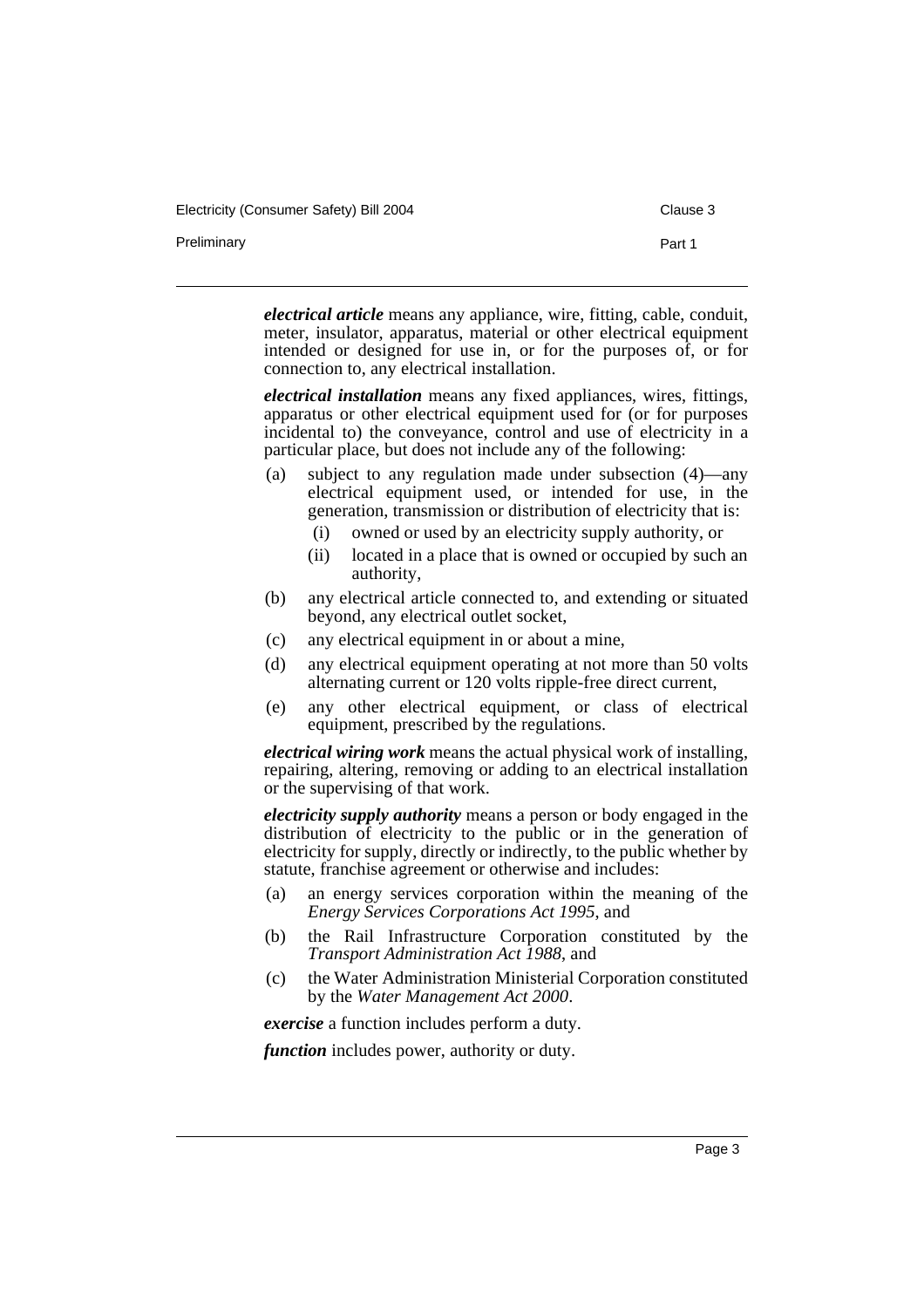#### Clause 3 Electricity (Consumer Safety) Bill 2004

Part 1 Preliminary

*health care professional* means a person registered under a health registration Act within the meaning of the *Health Care Complaints Act 1993*.

*investigator* means a person appointed as an investigator under section 18 of the *Fair Trading Act 1987*.

*mark* includes label.

*model* of electrical article—see section 8 (2).

*model approval* means an approval for a model of electrical article given by the Director-General under section 11.

*model approval holder*, in relation to a model approval, means the person to whom the model approval has been given.

*model specification* for an electrical article—see section 8 (1).

*process commencing proceedings for an offence* includes:

- (a) in the case of proceedings for an offence commenced in a Local Court—a court attendance notice issued under the *Criminal Procedure Act 1986* in respect of the person alleged to have committed the offence, and
- (b) in the case of proceedings for an offence commenced in the Supreme Court in its summary jurisdiction—an application for an order under section 246 of the *Criminal Procedure Act 1986* in respect of the person alleged to have committed the offence.

*recognised external approval scheme* means any scheme for the approval or certification of models of electrical articles that is declared under section 15 to be a recognised external approval scheme for the purposes of Part 2.

*relevant authority*, in relation to a State (other than New South Wales) or a Territory, means the authority prescribed by the regulations as the relevant authority for the other State or the Territory.

*sell* includes:

- (a) auction or exchange, and
- (b) offer, agree or attempt to sell, and
- (c) advertise, expose, send, forward or deliver for sale, and
- (d) cause or permit to be sold or offered for sale, and
- (e) hire or cause to be hired, and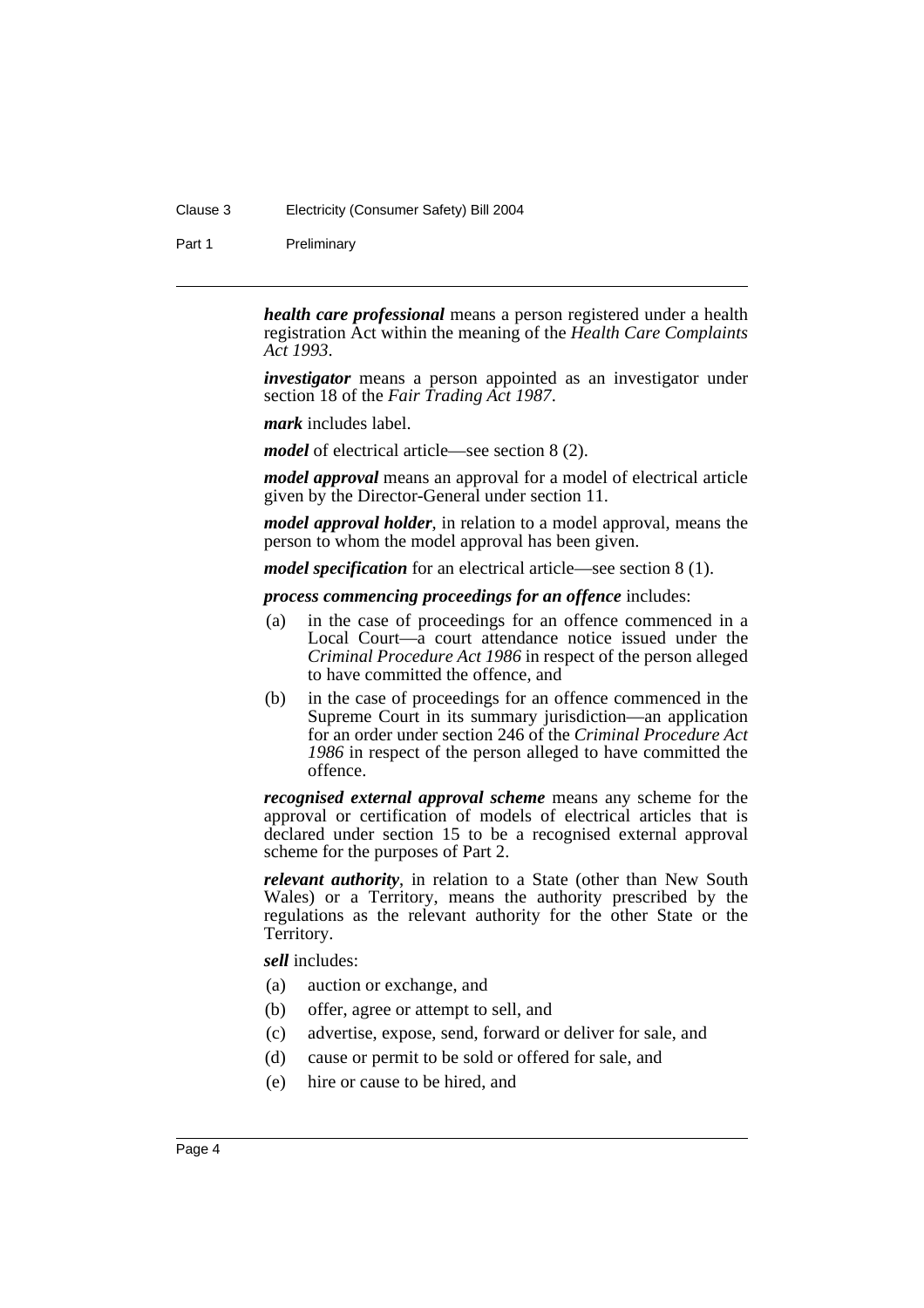Preliminary **Preliminary** Part 1

(f) display for sale or hire.

*serious electrical accident* means an accident:

- (a) in which an electrical article or electrical installation is involved, and
- (b) as a consequence of which a person dies or suffers permanent disability, is hospitalised, receives treatment from a health care professional or is unable to attend work for any period of time,

but does not include an accident in which only electricity works (within the meaning of the *Electricity Supply Act 1995*) are involved.

*specification* includes (but is not limited to):

- (a) a standard, code, rule, testing requirement or other specification approved, recommended, adopted or published by Standards Australia, and
- (b) a standard, code, rule, testing requirement or other specification described in, or prescribed by, the regulations.
- (2) For the purposes of this Act, *place* includes land (whether or not covered with water), premises, buildings and other structures.
- (3) For the purposes of this Act, a person or thing is *in a place* if the person or thing is located in, on, over or under the place.
- (4) The regulations may make provision for when electrical equipment (or any part of electrical equipment) of the kind referred to in paragraph (a) of the definition of *electrical installation* in subsection (1) is taken to form part of an electrical installation in a place for the purposes of that definition.
- (5) Notes included in the text of this Act do not form part of this Act.

**Note.** For the purposes of comparison, a number of provisions of this Act contain bracketed notes in headings drawing attention ("cf") to equivalent or comparable (though not necessarily identical) provisions of other Acts. Abbreviations in the notes include:

1946 No 13: Electricity Safety Act 1945 (1946 No 13) as in force immediately before the enactment of this Act.

1987 No 68: Fair Trading Act 1987 No 68 as in force immediately before the enactment of this Act.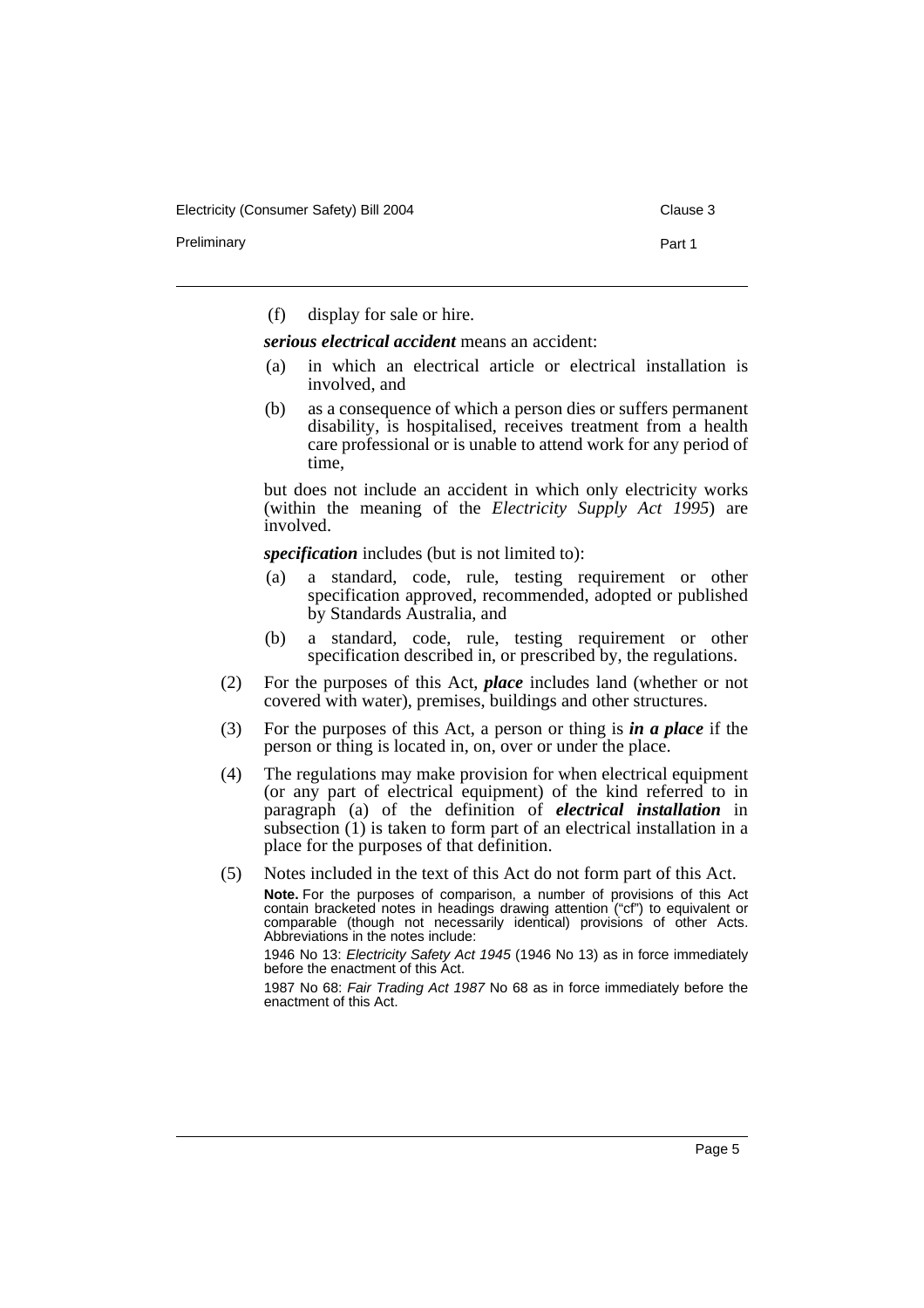## Clause 4 Electricity (Consumer Safety) Bill 2004

Part 1 Preliminary

## **4 Act to bind Crown** (cf 1946 No 13, s 20 (4))

This Act binds the Crown in right of New South Wales and, in so far as the legislative power of the Parliament of New South Wales permits, the Crown in all its other capacities.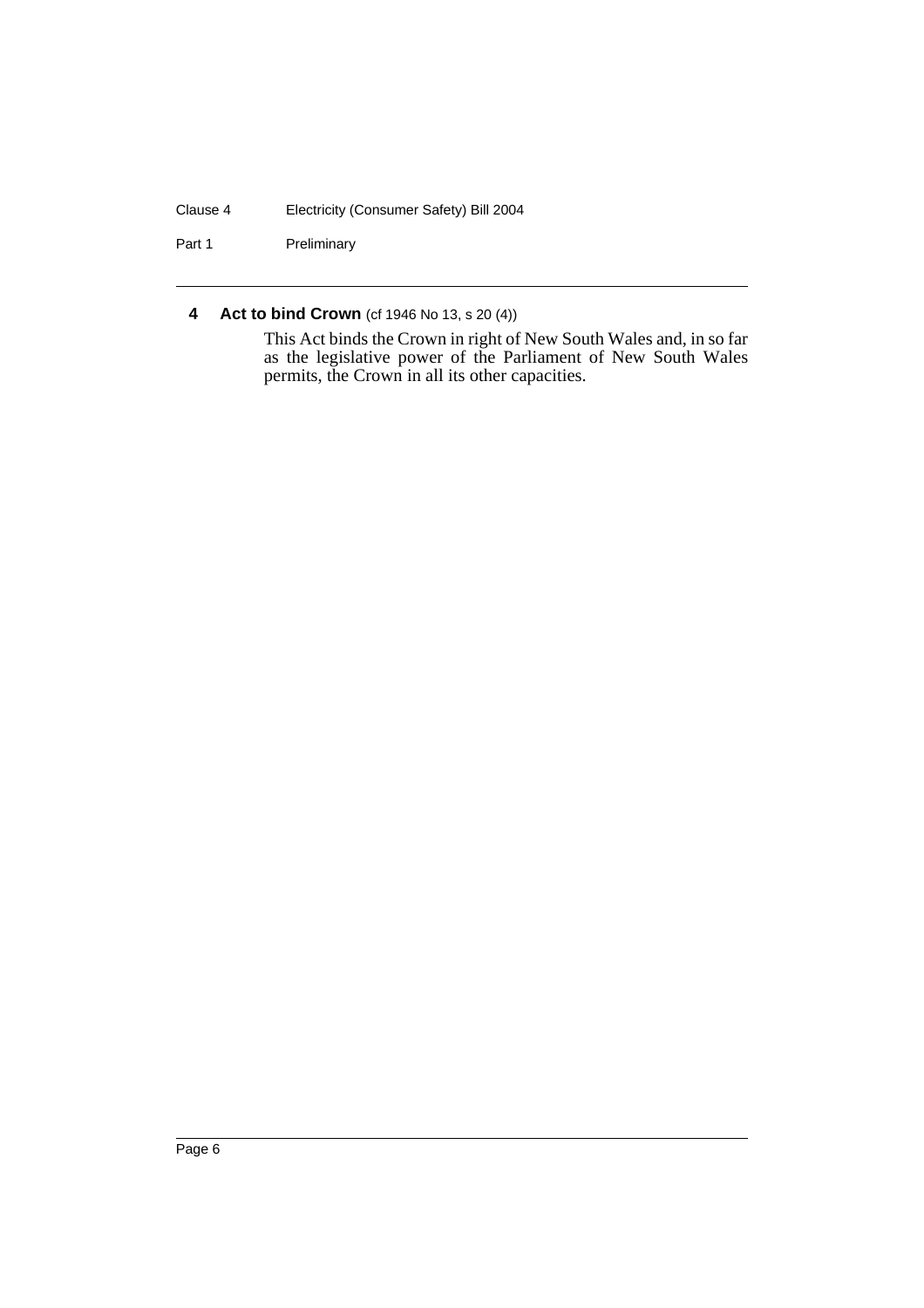Electricity (Consumer Safety) Bill 2004 Clause 5

Electrical articles **Part 2** 

# **Part 2 Electrical articles**

## **Division 1 Declared electrical articles**

#### **5 Declared electrical articles** (cf 1946 No 13, s 21)

- (1) A *declared electrical article* is an electrical article that belongs to a class of electrical articles that is the subject of an order under this section.
- (2) The Director-General may, by order published in the Gazette, declare:
	- (a) electrical articles of a class described in the order to be, on and from a date specified in the order, declared electrical articles for the purposes of this Part, and
	- (b) the specifications that are applicable to electrical articles of that class.
- (3) An order under this section may declare a specification modified as stated in the order to be applicable to electrical articles of the class to which the order relates.

#### **6 Declared electrical articles displayed for advertising to be treated as being displayed for sale** (cf 1946 No 13, s 20 (2) (b))

For the purposes of this Part, a declared electrical article that is displayed for the purpose of advertising, or otherwise in connection with, the sale of other declared electrical articles of the same class, is to be treated as being displayed for sale.

## **Division 2 Specifications for electrical articles**

**7** Class specifications for electrical articles (cf 1946 No 13, s 20 (1))

A *class specification* for an electrical article is:

- (a) a specification for the time being declared by an order under section 5 to be applicable to articles of the class to which the article belongs, or
- (b) where any such specification is declared by the order to be modified in its application to those articles, the specification as so modified,

except so much, if any, of the specification, or of the specification as so modified, as is inconsistent with a model specification for the article.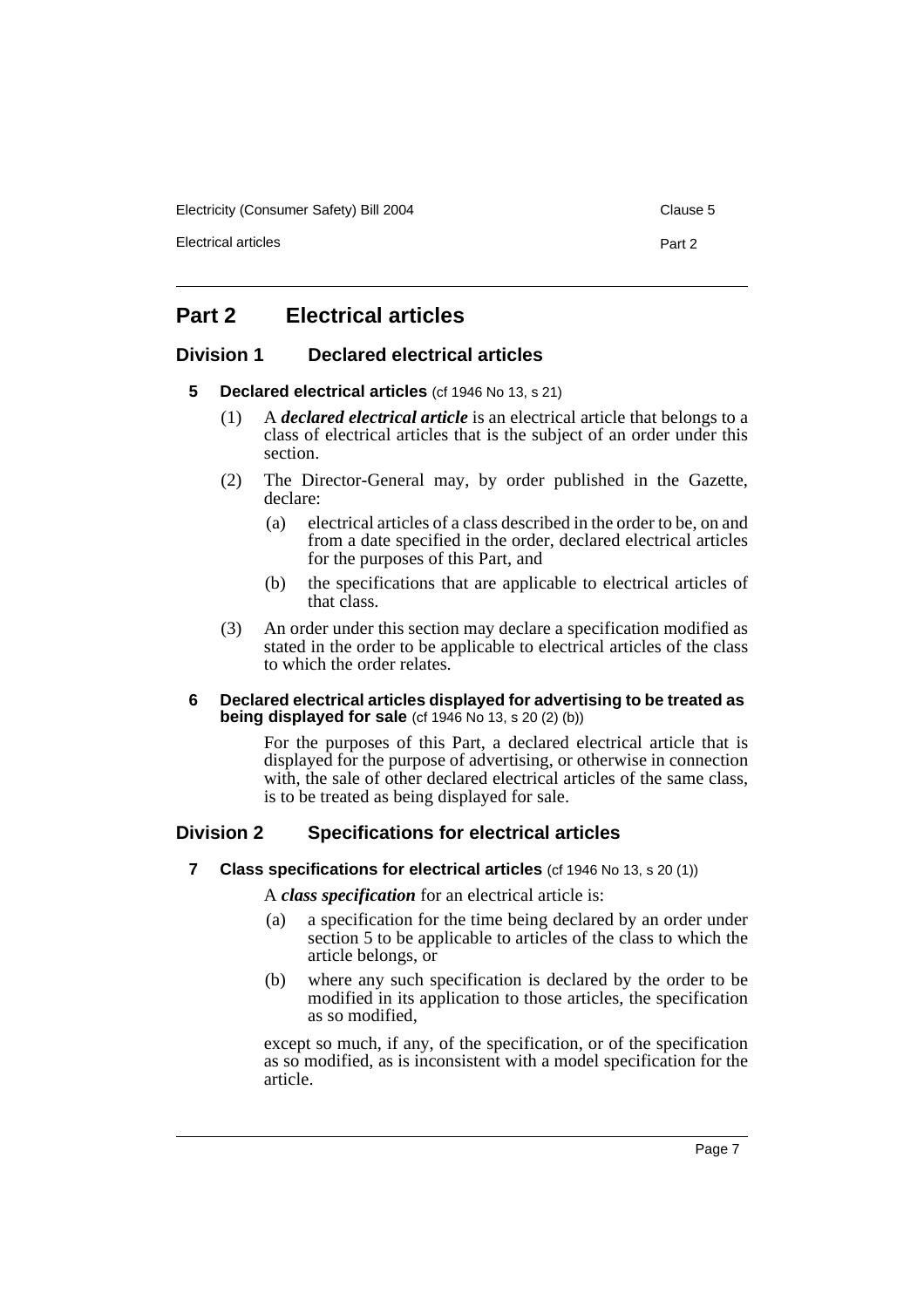#### Clause 8 Electricity (Consumer Safety) Bill 2004

Part 2 Electrical articles

#### **8 Model specifications for electrical articles** (cf 1946 No 13, s 20 (1) and (2) (a))

- (1) A *model specification* for an electrical article is a specification, or modified specification, that the Director-General has determined under section 11 (1) (c) to be applicable to electrical articles of the model to which the article belongs.
- (2) A reference in this Part to a *model* of electrical article is a reference to each electrical article of the same design, material and construction.

## **9 Compliance with class and model specifications** (cf 1946 No 13, s 20 (3))

If a class specification or a model specification for an electrical article requires the article or any part of the article:

- (a) to have been submitted to a specified test, and
- (b) to have complied with a standard relating to the test,

the article is, for the purposes of this Part (other than section 11 (1) (b) or (c)), to be treated as complying with the requirement if the article or part would comply with the standard if it were to be submitted to the test.

## **Division 3 Information concerning electrical articles**

#### **10 Publication of information concerning declared electrical articles and specifications**

- (1) The Director-General is to publish details of the following matters on an Internet website or by such other printed or electronic means as the Director-General considers appropriate:
	- (a) the classes of electrical articles that are currently declared under section 5 (2),
	- (b) any class specifications for electrical articles that are currently in force.
- (2) A failure to comply with subsection (1) does not invalidate any order made under this Part.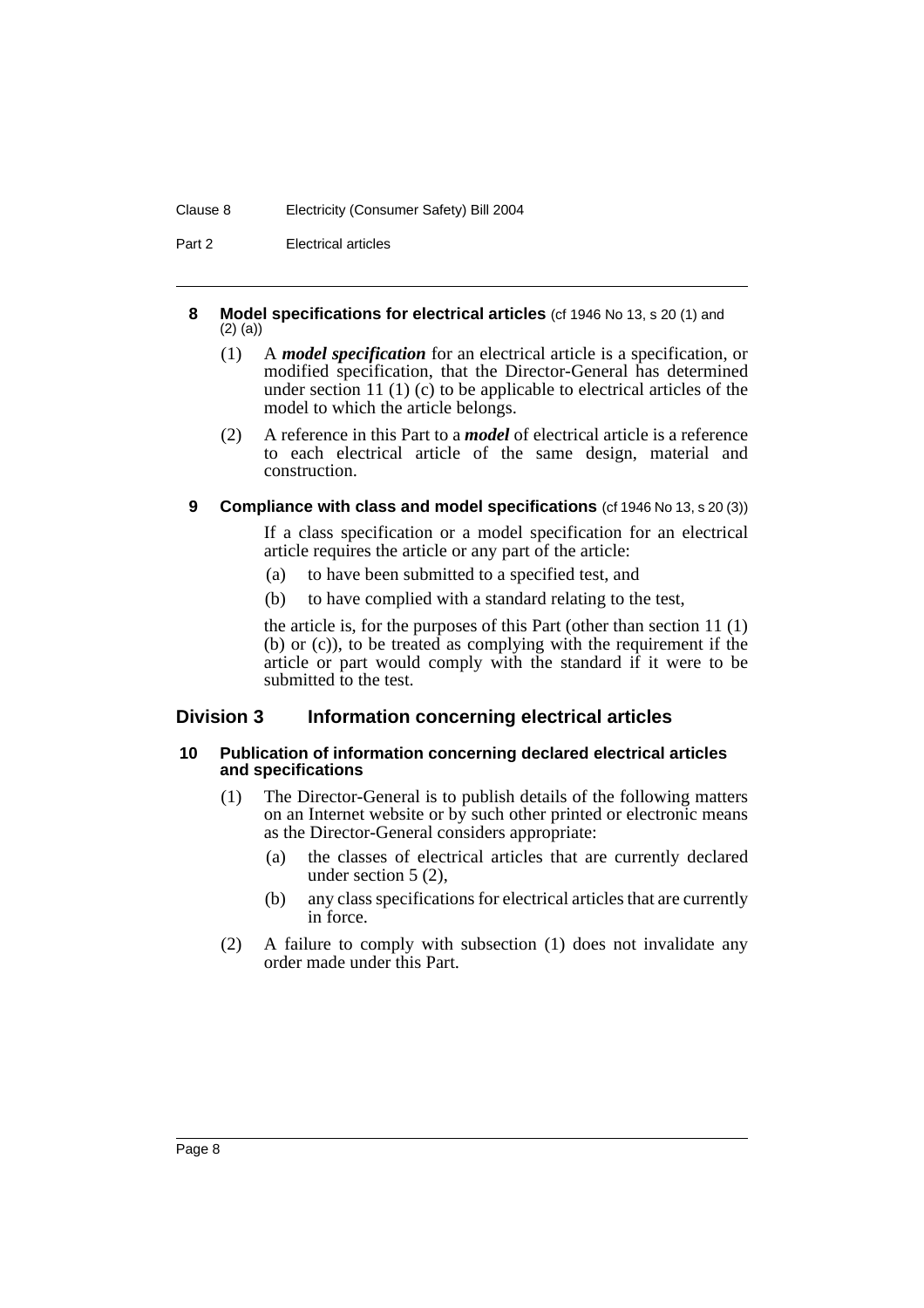Electricity (Consumer Safety) Bill 2004 Clause 11

Electrical articles **Part 2** 

## **Division 4 Model approvals for electrical articles**

#### **11 Approval of model of electrical article** (cf 1946 No 13, s 21C (1)–(5))

- (1) The Director-General may, by order in writing, approve any model of electrical article (whether or not a declared electrical article) if:
	- (a) an application for the approval is made in accordance with the regulations, and
	- (b) in the case of a model of electrical article that is a declared electrical article—the Director-General is satisfied that an article of that model complies with any class specification for that article, and
	- (c) the Director-General is satisfied that the model of electrical article complies with any other specification (other than a class specification) that the Director-General has determined should be applicable, or applicable in a modified form, to that model of electrical article.

**Note.** If the Director-General determines a model specification under paragraph (c), section 7 provides that a class specification for an electrical article of that particular model will be taken not to include anything that is inconsistent with that model specification.

- (2) The Director-General may refuse to approve a model of electrical article unless an electrical article of that model has been lodged with the Director-General for testing or inspection.
- (3) The Director-General may approve a model of electrical article subject to it complying with a model specification.
- (4) If the Director-General approves a model of electrical article under this section, the Director-General must, by written notice given to the applicant for the approval, immediately provide the applicant with the following particulars:
	- (a) the name of the model approval holder,
	- (b) a description of the model,
	- (c) the fact that the Director-General has approved the model,
	- (d) the date of the approval,
	- (e) the duration of the approval,
	- (f) the mark (if any) approved by the Director-General for articles of the model,
	- (g) such other particulars as the Director-General considers appropriate or that are prescribed by the regulations.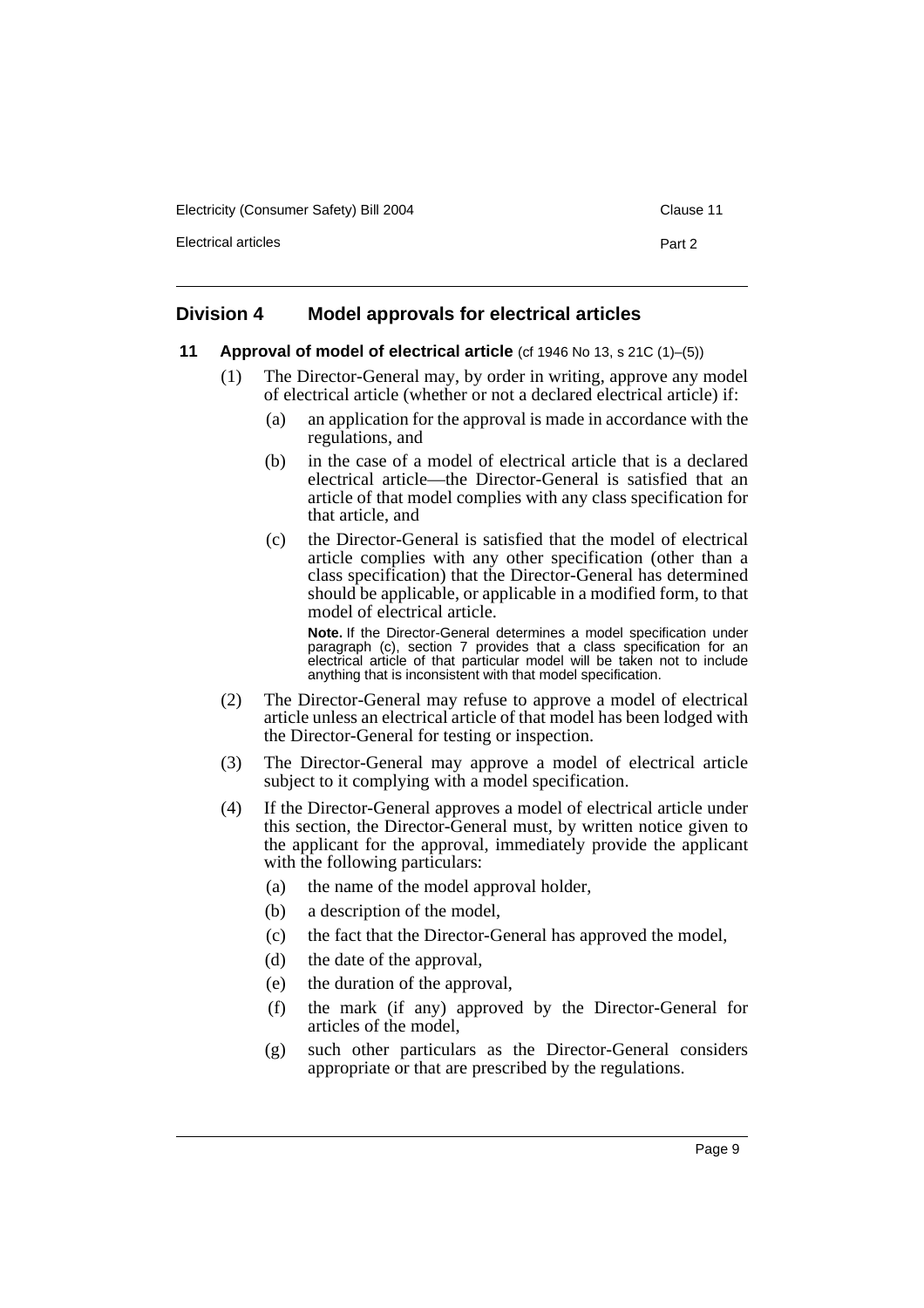Part 2 Electrical articles

- (5) If the Director-General is not satisfied that a model of electrical article should be approved, the Director-General must, by written notice given to the applicant for the approval, inform the applicant within 21 days of the refusal:
	- (a) that the Director-General has refused the application for approval, and
	- (b) of the reasons for refusing the application.

#### **12 Duration of model approvals**

- (1) A model approval remains in force for the period specified by the Director-General in the approval (not exceeding 5 years), subject to any cancellation or suspension of the approval or any extension or renewal of the approval in accordance with the regulations.
- (2) A model approval is not invalidated only because any specification applicable to electrical articles of that model has changed since the approval was given.
- (3) Nothing in subsection (2) requires the Director-General to approve, or renew or extend a model approval for, a model of electrical article that does not comply with a relevant class or model specification as in force at the time the approval is sought.

#### **13 Suspensions and cancellations of model approvals (cf 1946 No 13,** s 21C (7) and (8))

- (1) The Director-General may, by written notice given to the model approval holder:
	- (a) suspend the model approval for a period not exceeding 90 days, or
	- (b) cancel the model approval.
- (2) The Director-General may suspend or cancel a model approval only on one or more of the following grounds:
	- (a) an electrical article of the model is found by the Director-General not to comply with any one or more of the following:
		- (i) the class specifications for an electrical article of that model,
		- (ii) the model specifications for electrical articles of that model,
		- (iii) any specifications or requirements prescribed by the regulations for the purposes of section 16 (1) (c) (iii) or (iv) for an electrical article of that model,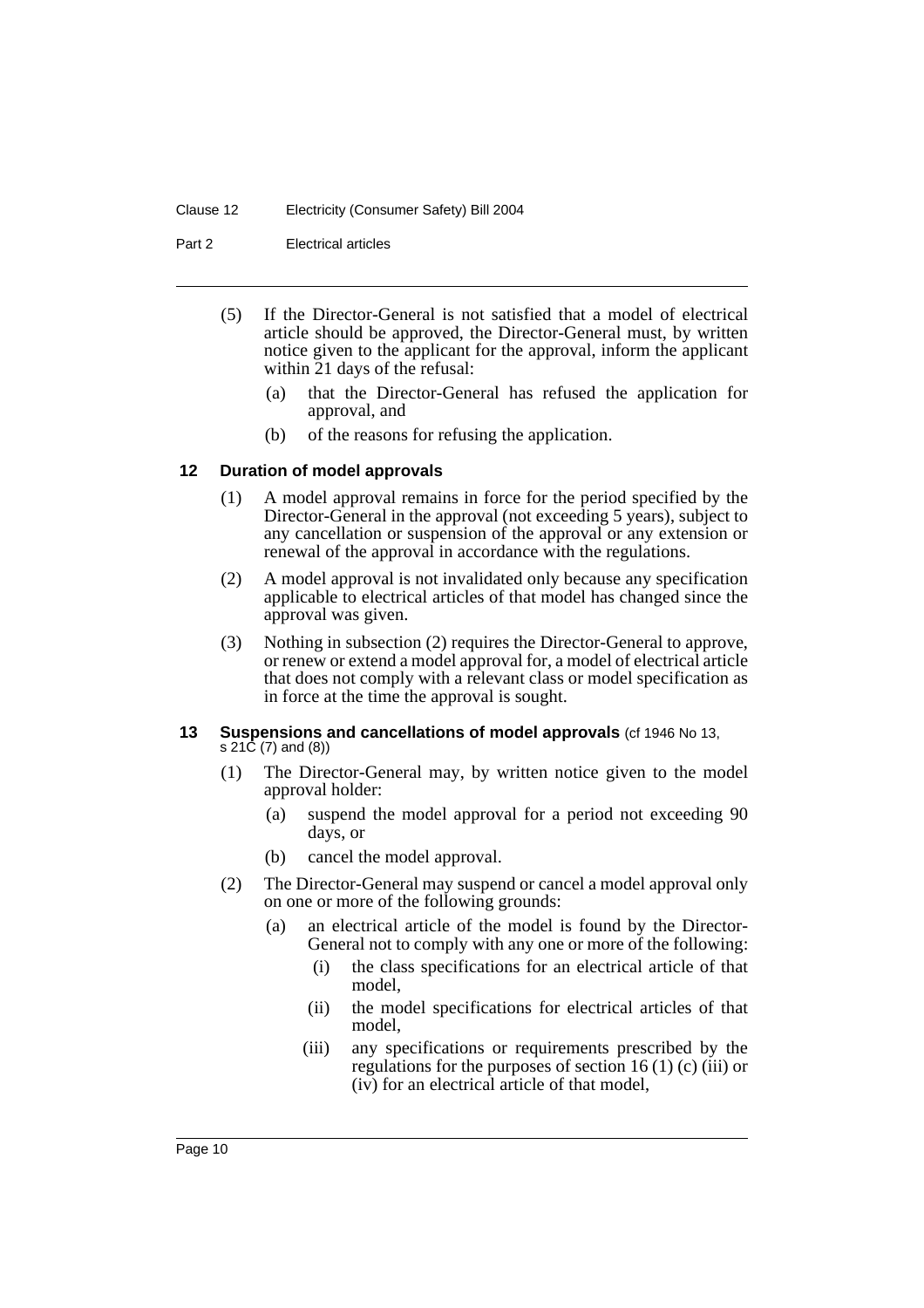Electrical articles **Part 2** 

- 
- (b) electrical articles of the model are unsafe by reason of their design or construction,
- (c) the model approval holder gives the Director-General a written request for the suspension or cancellation,
- (d) any other ground that may be prescribed by the regulations.
- (3) A written notice suspending or cancelling a model approval must set out the following matters:
	- (a) the name of the model approval holder,
	- (b) the reasons for the suspension or cancellation,
	- (c) a description of the model,
	- (d) the mark (if any) approved by the Director-General for the model of electrical article,
	- (e) the date of the suspension or cancellation of the approval,
	- (f) in the case of a suspension, the period of suspension,
	- (g) in the case of a suspension, the remedial action (if any) necessary before the suspension is lifted,
	- (h) such other matters as the Director-General considers appropriate or that are prescribed by the regulations.

#### **14 Review of certain model approval decisions by Administrative Decisions Tribunal** (cf 1946 No 13, s 21C (6) and (9))

- (1) A person whose application for a model approval has been refused by the Director-General may apply to the Administrative Decisions Tribunal for a review of that refusal.
- (2) A model approval holder may apply to the Administrative Decisions Tribunal for a review of a decision of the Director-General suspending or cancelling the model approval given to the holder.
- (3) For the purposes of an application under subsection (1), an application for a model approval is taken to have been refused if it is not determined by the Director-General:
	- (a) except as provided by paragraph (b)—within 60 days after the date on which the application was lodged with the Director-General, or
	- (b) if the applicant and the Director-General agree on a longer period—within the longer agreed period after the date on which the application was lodged with the Director-General.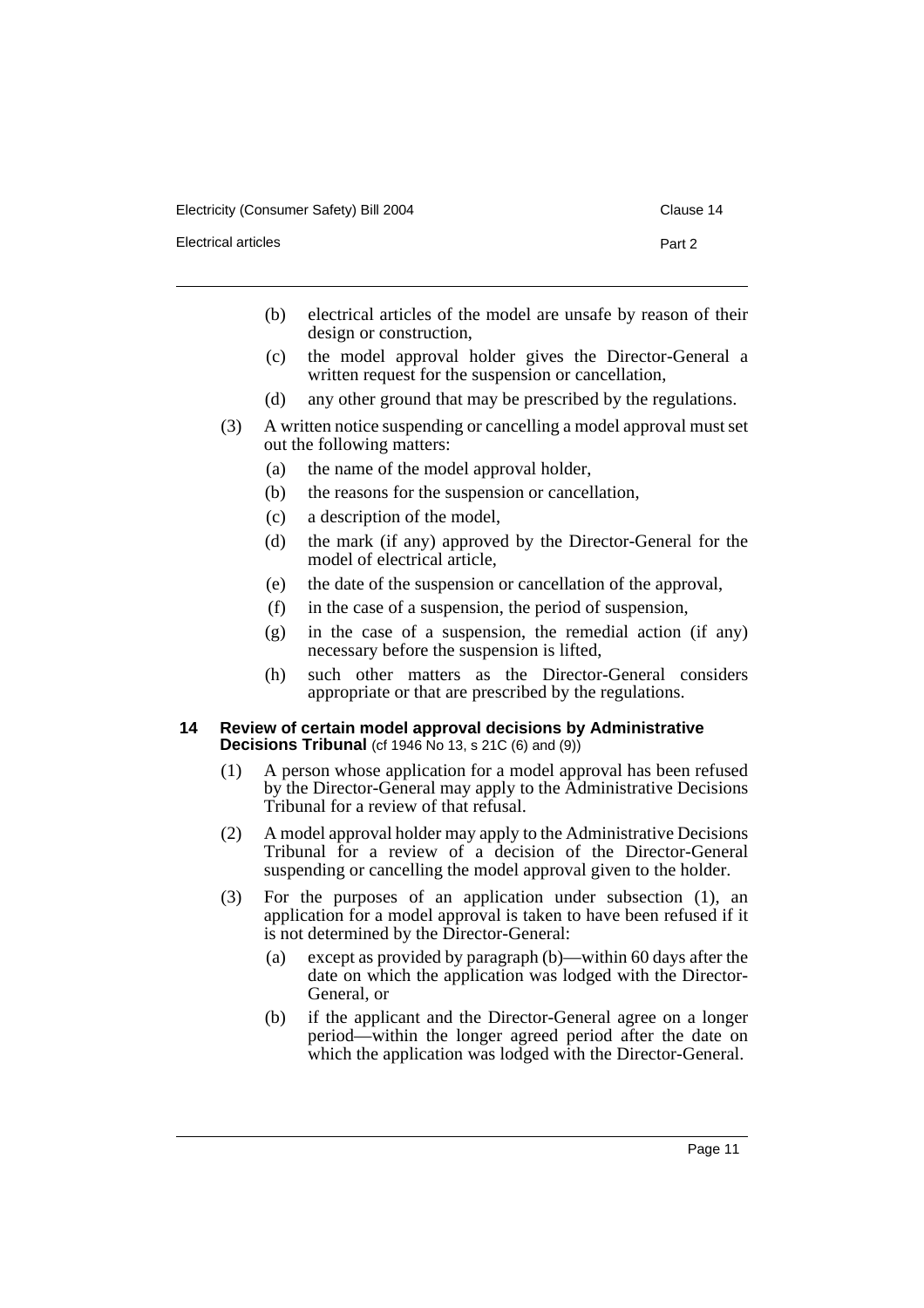#### Clause 15 Electricity (Consumer Safety) Bill 2004

Part 2 Electrical articles

## **Division 5 Recognised external approval schemes**

- **15 Recognised external approval schemes** (cf 1946 No 13, ss 21A (1) (a) (iii) and  $21\bar{D}$  (1) (a) and (2) (b) (i))
	- (1) The Minister may, by order published in the Gazette, declare any scheme for the approval or certification of models of electrical articles to be a recognised external approval scheme for the purposes of this Part.
	- (2) The regulations may make provision with respect to the declaration of schemes for the purposes of subsection (1).

## **Division 6 Sale of electrical articles**

- **16 Electrical articles must meet certain standards before they can be sold** (cf 1946 No 13, ss 21A and 21DA)
	- (1) A person must not sell an electrical article if:
		- (a) in the case of a declared electrical article—the article is not of:
			- (i) a model of electrical article that has a model approval, or
			- (ii) a class, description or model that has been approved or registered by the relevant authority for another State or a Territory, or
			- (iii) a model of electrical article that has been approved or certified under a recognised external approval scheme (being an approval or certification that is evidenced by marking on the article), or
		- (b) the article is not marked in accordance with the regulations, or
		- (c) the article does not comply with any one or more of the following:
			- (i) the class specifications (if any) for the article,
			- (ii) the model specifications (if any) for the article,
			- (iii) any other specifications prescribed by the regulations (if any) for the article,
			- (iv) any other requirements prescribed by the regulations (if any) for the article.

Maximum penalty:

(a) in the case of a second or subsequent offence by a corporation—7,500 penalty units, or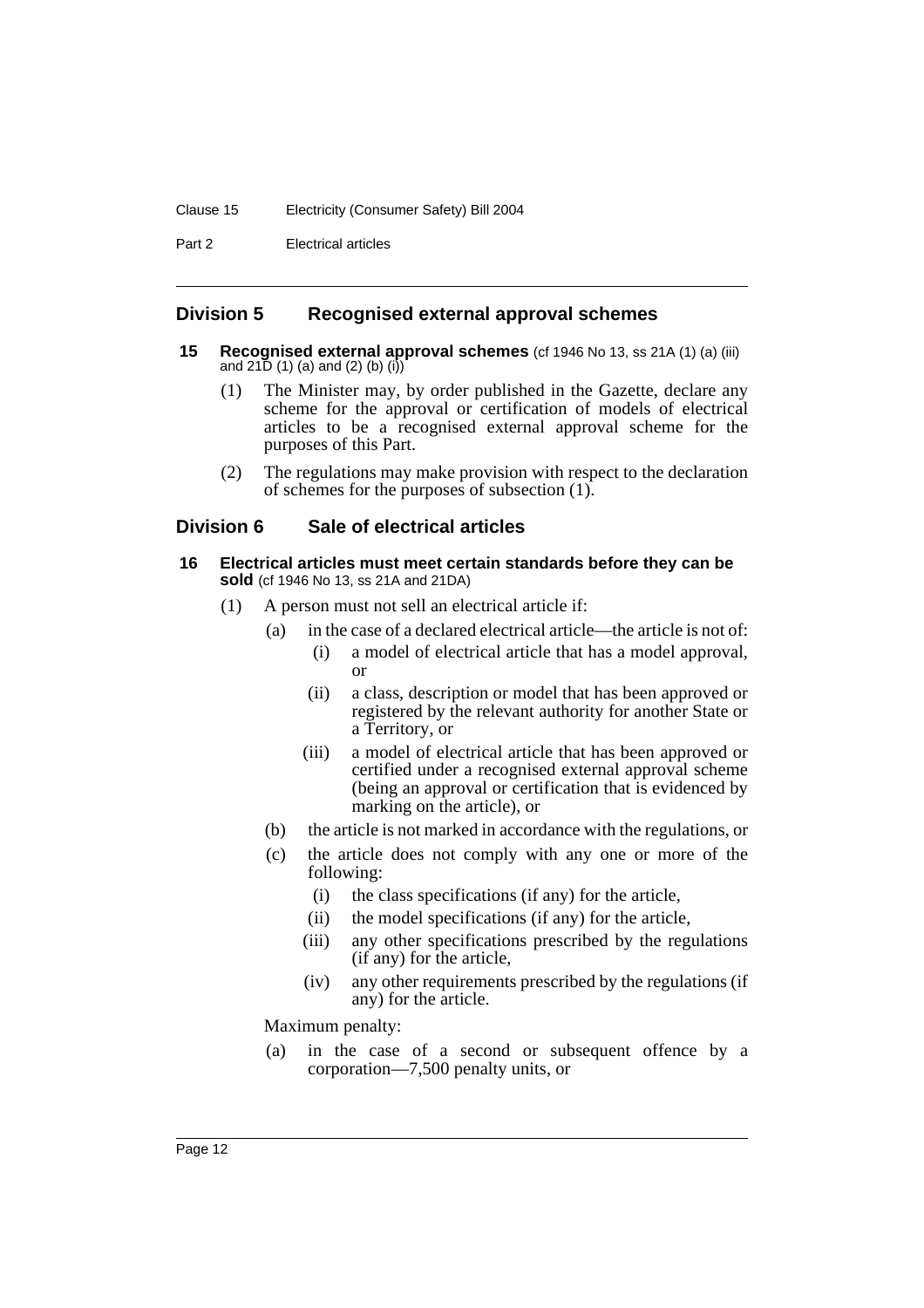- (b) in the case of a first offence by a corporation—5,000 penalty units, or
- (c) in the case of a second or subsequent offence by an individual—750 penalty units or imprisonment for 2 years, or both, or
- (d) in the case of a first offence by an individual—500 penalty units.
- (2) The Director-General may, by order in writing and subject to such conditions, if any, as are specified in the order, exempt a person or persons of a specified class from the operation of any or all of the provisions of subsection (1).

## **Division 7 Acquisition guarantees**

#### **17 Acquisition guarantor and guarantees** (cf 1946 No 13, s 21D (2))

- (1) An *acquisition guarantor* is a person who gives an acquisition guarantee.
- (2) A guarantee is an *acquisition guarantee* in respect of an electrical article for the purposes of the prosecution of an offence only if:
	- (a) the guarantee is in writing, and
	- (b) the matters guaranteed are that, when the guarantee is given:
		- (i) if the electrical article is a declared electrical article the model of the article has a model approval or has been approved or certified under a recognised external approval scheme or the article is of a class, description or model approved or registered by a relevant authority for another State or a Territory, and
		- (ii) the electrical article complies with the class specifications (if any), the model specifications (if any) and any other specifications or requirements (if any) for the article prescribed by the regulations, and
		- (iii) the electrical article is marked as prescribed by the regulations, and
	- (c) the guarantor is:
		- (i) an individual who resides in New South Wales, or
		- (ii) a corporation that has a place of business within New South Wales, and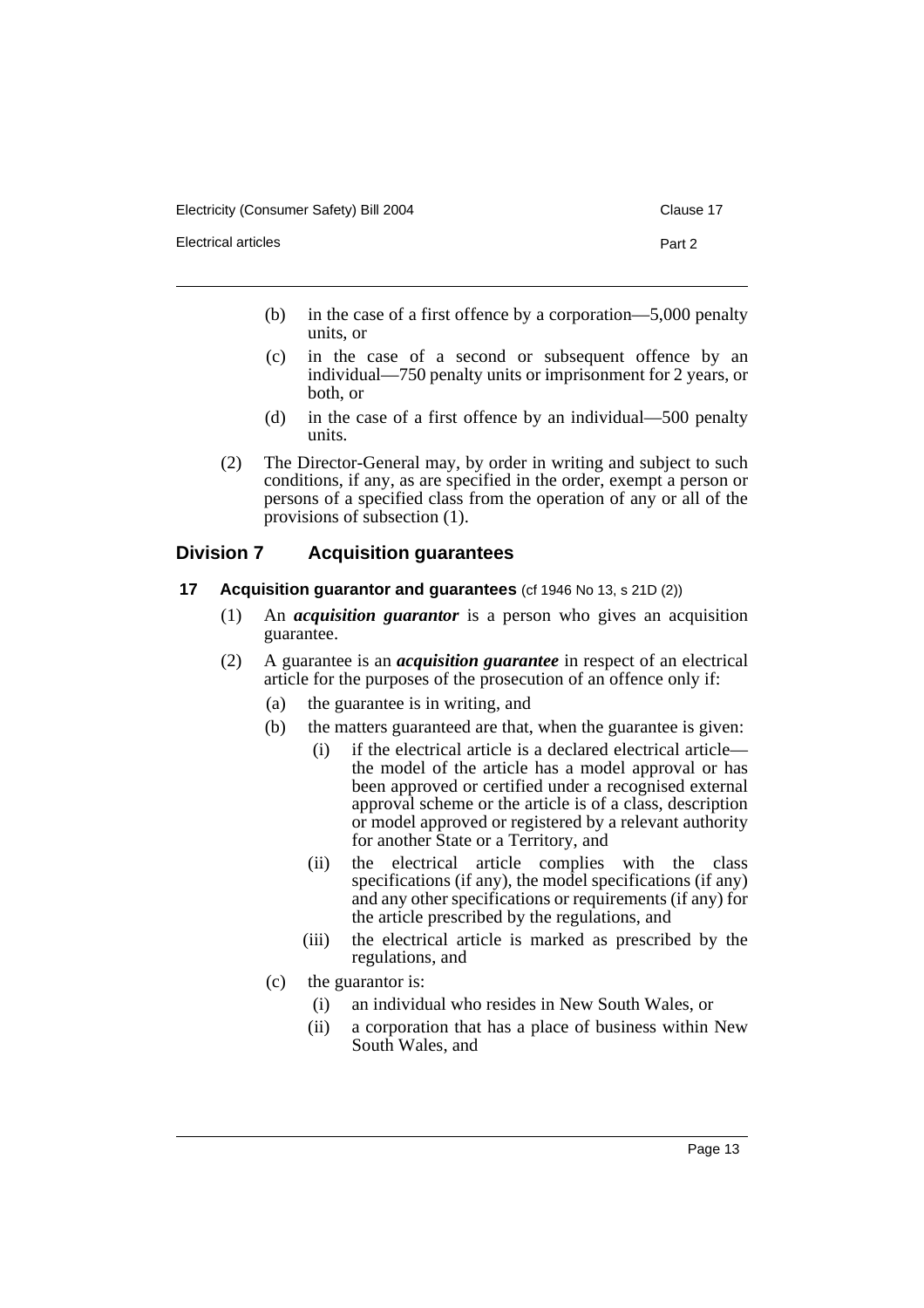#### Clause 18 Electricity (Consumer Safety) Bill 2004

#### Part 2 Electrical articles

- (d) the guarantee specifies the name of the guarantor and:
	- (i) in the case of a guarantor who is an individual and who resides within the State—the address of the guarantor and of the place of business of the guarantor, or
	- (ii) in the case of a guarantor that is a corporation—an address of a place of business of the guarantor within New South Wales, and
- (e) the guarantee applies:
	- (i) generally to electrical articles of the particular model to which the prosecution relates, or
	- (ii) to the specific electrical article to which the prosecution relates and refers to a sale note, bill of sale, invoice, bill of lading or other document describing the electrical article sold and the marking on it, and
- (f) the guarantee complies with any other requirements prescribed by the regulations.

#### **18 Acquisition guarantee may be defence to certain offences** (cf 1946 No 13, s  $21D(1)$ ,  $3$  and  $(4)$ )

- (1) Subject to this section, proceedings against a person for an offence under section 16 (1) are to be dismissed if it is proved that:
	- (a) the defendant received an acquisition guarantee in respect of the electrical article to which the offence relates from the person from whom the defendant obtained the electrical article, and
	- (b) the defendant had no reason to believe that, at the time of the alleged offence:
		- (i) if the electrical article was a declared electrical article—the model of the article did not have a model approval or had not been approved or certified under a recognised external approval scheme or the article was not of a class, description or model approved or registered by a relevant authority for another State or a Territory, and
		- (ii) the electrical article was not marked as prescribed by the regulations, and
		- (iii) the electrical article did not comply with the class specifications (if any), the model specifications (if any) and the other specifications or requirements (if any) for the article prescribed by the regulations.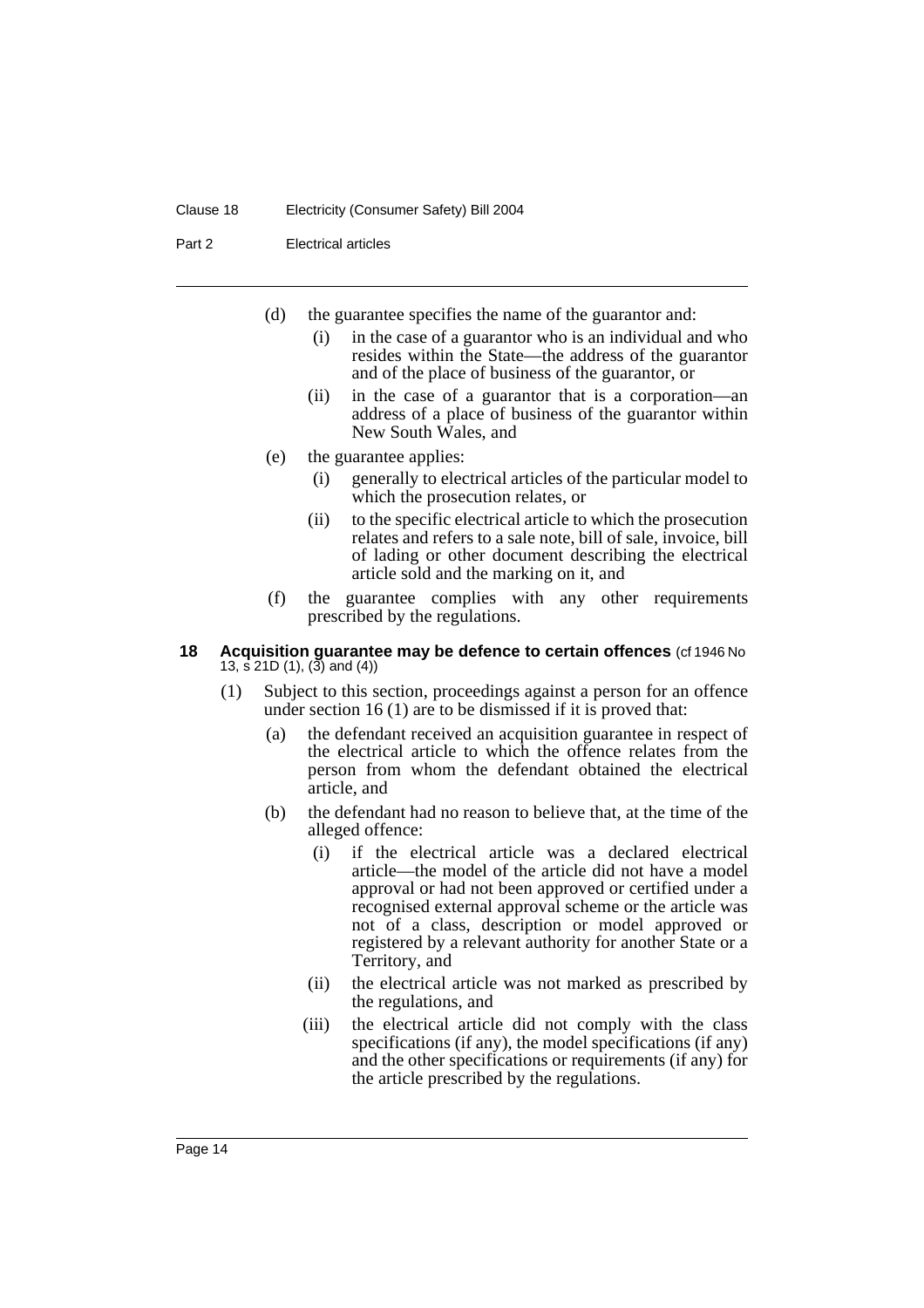Electricity (Consumer Safety) Bill 2004 Clause 19

- (2) Subsection (1) does not apply unless, not later than 7 days after service on the defendant of the process commencing proceedings for the offence:
	- (a) the defendant has given a written notice to the prosecutor of the defendant's intention to rely on an acquisition guarantee and the notice specifies the following:
		- (i) the name of the acquisition guarantor,
		- (ii) any name under which the acquisition guarantor trades,
		- (iii) the address referred to in section  $17(2)$  (d) in relation to the acquisition guarantor, and
	- (b) the defendant has given a written notice to the acquisition guarantor of the defendant's intention to rely on the guarantee, and
	- (c) the defendant has given the prosecutor a copy of the guarantee.
- (3) An acquisition guarantor given notice under subsection (2) is entitled to offer evidence at the hearing of the proceedings to which the notice relates and the court may, if it thinks fit, adjourn the hearing to enable the guarantor to do so.

#### **19 Acquisition guarantor may be convicted of offence if proceedings against defendant dismissed** (cf 1946 No 13, s 21D (5))

- (1) If an offence is proved under section 16 (1) but the proceedings are dismissed under section 18, the acquisition guarantor is liable to the same penalty as could have been imposed if the offence to which the proceedings relate had been committed by the guarantor.
- (2) Subsection (1) does not apply if the acquisition guarantor proves that, when the acquisition guarantee was given, the guarantor had reasonable grounds for believing that the statements and descriptions contained in the acquisition guarantee were true.
- (3) Nothing in this section affects the liability of an acquisition guarantor to be prosecuted for an offence against section 20.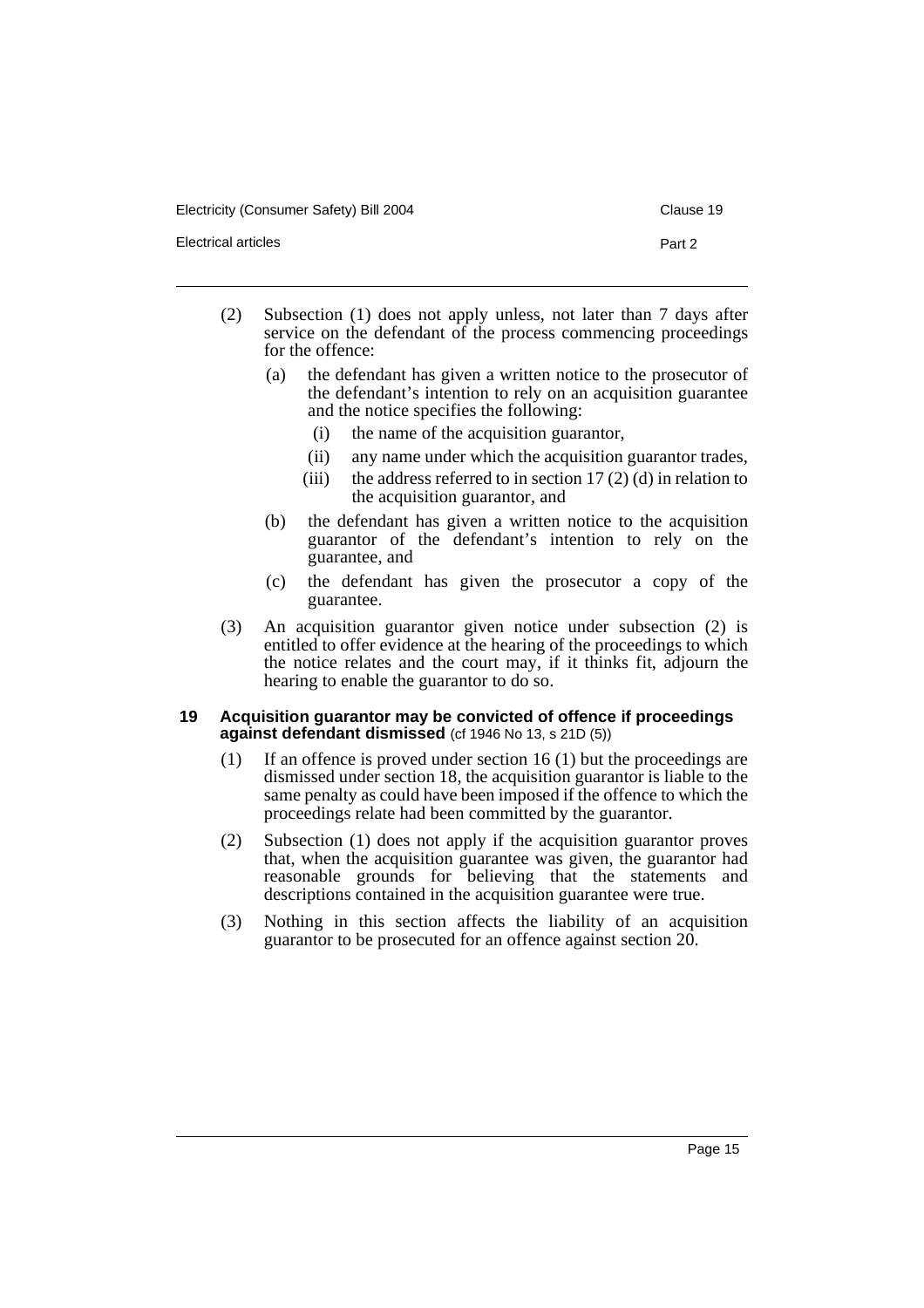#### Clause 20 Electricity (Consumer Safety) Bill 2004

Part 2 Electrical articles

#### **20 Person must not give false acquisition guarantee** (cf 1946 No 13, s 21D (6) and (7))

(1) A person must not make a false statement or give a false description in relation to an electrical article or model of electrical article in any acquisition guarantee, or purported acquisition guarantee, given by the person.

Maximum penalty: 500 penalty units (in the case of a corporation) and 150 penalty units (in any other case).

(2) It is a defence to the prosecution of an offence against subsection (1) if the defendant proves that, when the defendant gave the guarantee, the defendant had reasonable grounds for believing that the statements and descriptions contained in the guarantee were true.

## **Division 8 Unsafe electrical articles**

- **21 Prohibition of the sale of unsafe electrical articles** (cf 1946 No 13, s 21E) (2) and (4))
	- (1) The Director-General may, by a notice published in the Gazette, prohibit the sale of an electrical article or electrical articles of a particular model from the date of the publication of the notice in the Gazette or such later date as may be specified in the notice.
	- (2) The Director-General may, by written notice served on any person, prohibit the person from selling an electrical article or any electrical article of a particular model specified in the notice from the date on which the notice is so served or such later date as may be specified in the notice.
	- (3) The Director-General may issue a notice under this section prohibiting the sale of an electrical article or electrical articles of a particular model only if the Director-General believes on reasonable grounds that:
		- (a) the electrical article or model of electrical article is, or is likely to become, by reason of its design or construction, unsafe to use, and
		- (b) prohibiting the sale of the electrical article, or electrical articles of that model, is warranted by reason of the risk of death or injury to any person or damage to any property arising out of the use of that article or those articles.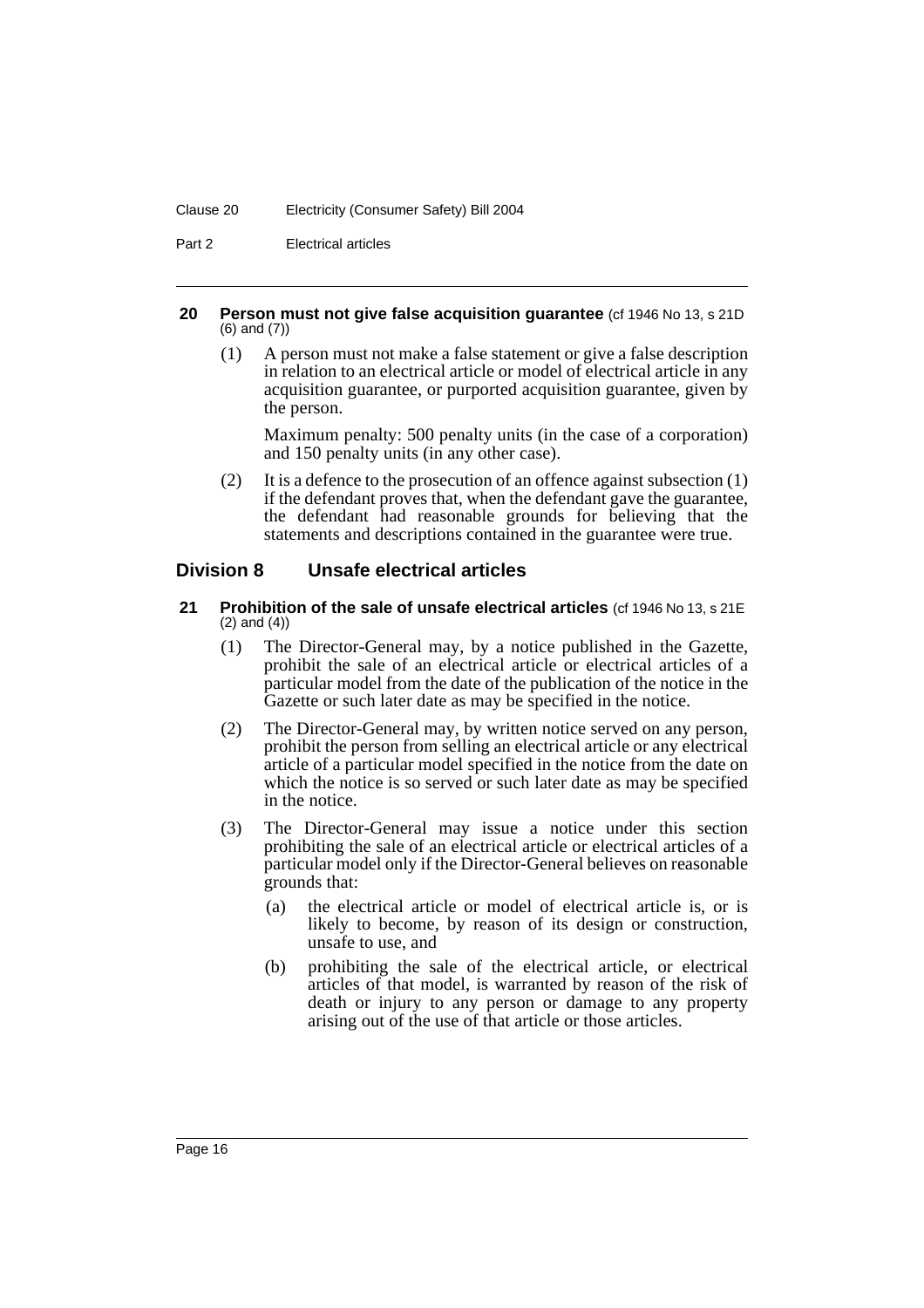Electricity (Consumer Safety) Bill 2004 Clause 22

Electrical articles **Part 2** 

- 
- (4) A notice issued under this section prohibiting the sale of an electrical article or electrical articles of a particular model may be revoked by the Minister or Director-General:
	- (a) in the case of a notice issued under subsection (1)—by notice published in the Gazette, or
	- (b) in the case of a notice issued under subsection (2)—by notice served on the person or persons to whom the original notice was directed.
- (5) The Director-General must publish copies of any notice issued under subsection (1), or any notice of revocation issued under subsection (4) (a), in such newspapers as may be prescribed by the regulations.
- (6) A failure to comply with subsection (5) does not invalidate any notice or revocation of a notice under this section.

#### **22 Requiring action to be taken by seller of unsafe electrical articles** (cf 1946 No 13, s 21E (3) and (5))

- (1) The Director-General may, by written notice served on any person (the *seller*) whose business is or includes the sale of electrical articles and who has sold an electrical article or electrical articles of a particular model, require the seller to take such action within such time as is specified in the notice if the Director-General believes on reasonable grounds that:
	- (a) the electrical article or model of electrical article is, or is likely to become, by reason of its design or construction, unsafe to use, and
	- (b) specific action is necessary to make the electrical article or electrical articles of that model safe to use or to render safe the use of that article or those articles.
- (2) Action that may be specified for the purposes of a notice under subsection (1) may consist of or include:
	- (a) sending a written request to a person to whom the electrical article or any other electrical article of the same model was sold by the seller to return the article to the place at which the article was sold, and
	- (b) making the electrical article safe to use or rendering safe the use of that article, in the manner specified in the notice.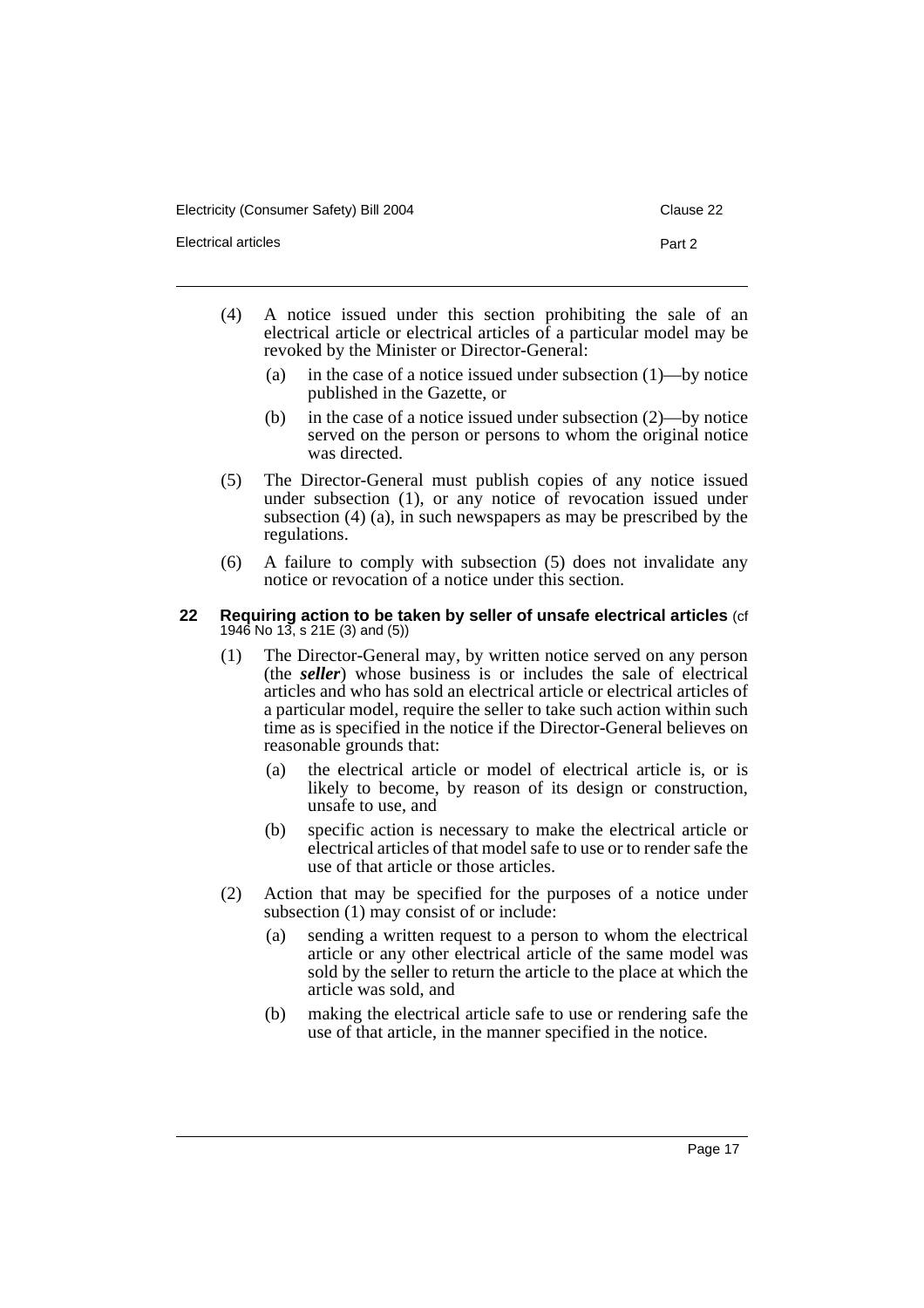#### Clause 23 Electricity (Consumer Safety) Bill 2004

Part 2 Electrical articles

(3) If a seller is required to take action in a notice issued under this section, the Director-General or the Minister may (whether or not on application of the seller), alter the requirements of the notice or revoke the notice by further written notice served on the seller.

#### **23 Requiring evidence of safety of electrical articles**

If the Director-General believes on reasonable grounds that an electrical article or model of electrical article is, or is likely to become, by reason of its design or construction, unsafe to use, the Director-General may, by written notice served on any person who sells such electrical articles or electrical articles of that model, require the person:

- (a) to carry out such testing of the safety of the article or model as is specified in the notice, and
- (b) to provide such other evidence concerning the safety of the article or model as may be specified in the notice.

#### **24 Persons must comply with notices issued under this Division** (cf 1946 No 13, s 21E (6), (7) and (8))

(1) A person must not sell an electrical article if the sale of that article by the person is prohibited by a notice in force under section 21.

#### Maximum penalty:

- (a) in the case of a second or subsequent offence by a corporation—7,500 penalty units, or
- (b) in the case of a first offence by a corporation—5,000 penalty units, or
- (c) in the case of a second or subsequent offence by an individual—750 penalty units or imprisonment for 2 years, or both, or
- (d) in the case of a first offence by an individual—500 penalty units.
- (2) A person must comply with any requirement to take action in respect of an electrical article or model of electrical article made of the person under a notice in force under section 22.

Maximum penalty:

- (a) in the case of a second or subsequent offence by a corporation—7,500 penalty units, or
- (b) in the case of a first offence by a corporation—5,000 penalty units, or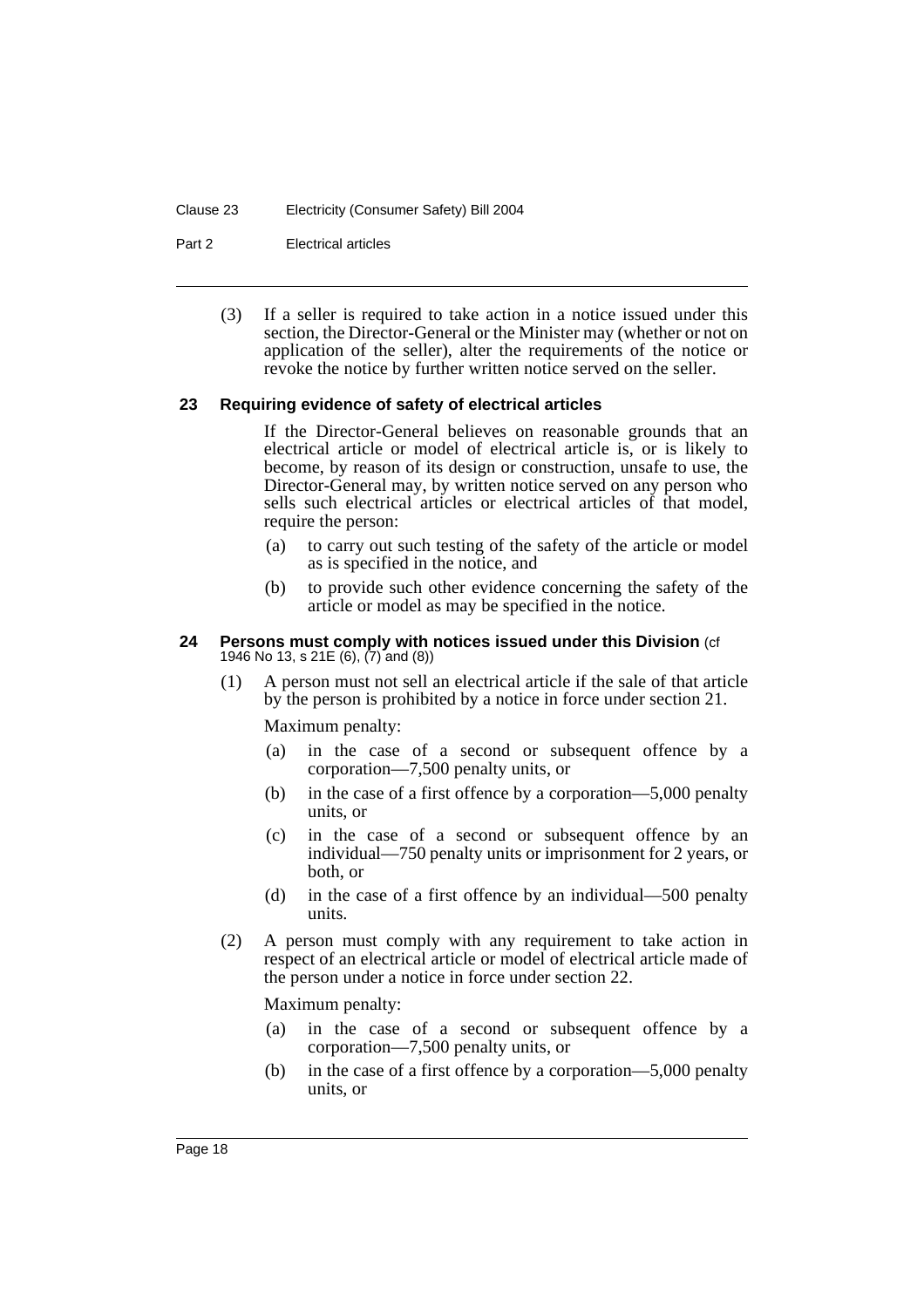Electrical articles Part 2

- 
- (c) in the case of a second or subsequent offence by an individual—750 penalty units or imprisonment for 2 years, or both, or
- (d) in the case of a first offence by an individual—500 penalty units.
- (3) A person must comply with any requirement to test or provide evidence in respect of an electrical article or model of electrical article under a notice in force under section 23.

Maximum penalty:

- (a) in the case of a second or subsequent offence by a corporation—7,500 penalty units, or
- (b) in the case of a first offence by a corporation—5,000 penalty units, or
- (c) in the case of a second or subsequent offence by an individual—750 penalty units or imprisonment for 2 years, or both, or
- (d) in the case of a first offence by an individual—500 penalty units.
- (4) A person is not guilty of an offence against this section if the person satisfies the court that the person had reasonable grounds for breaching or failing to comply with the prohibition or requirement to which the alleged offence relates.
- **25 Effect of Division on Fair Trading Act 1987** (cf 1946 No 13, s 21E (11))

The provisions of this Division are in addition to, and not in derogation of, any provision of the *Fair Trading Act 1987* or any regulation made under that Act.

#### **Division 9 Investigation powers**

- **26 Powers of authorised officers** (cf 1946 No 13, s 21F (2); 1987 No 68, s 19 (4))
	- (1) An authorised officer may, at any reasonable time, enter any place that the officer suspects on reasonable grounds to be a place in which the manufacture or sale of electrical articles is being, or may be, carried on and may:
		- (a) inspect and test any electrical article or prototype of an electrical article, and
		- (b) inspect any manufacturing assembly or testing plant or equipment used in respect of any electrical article, and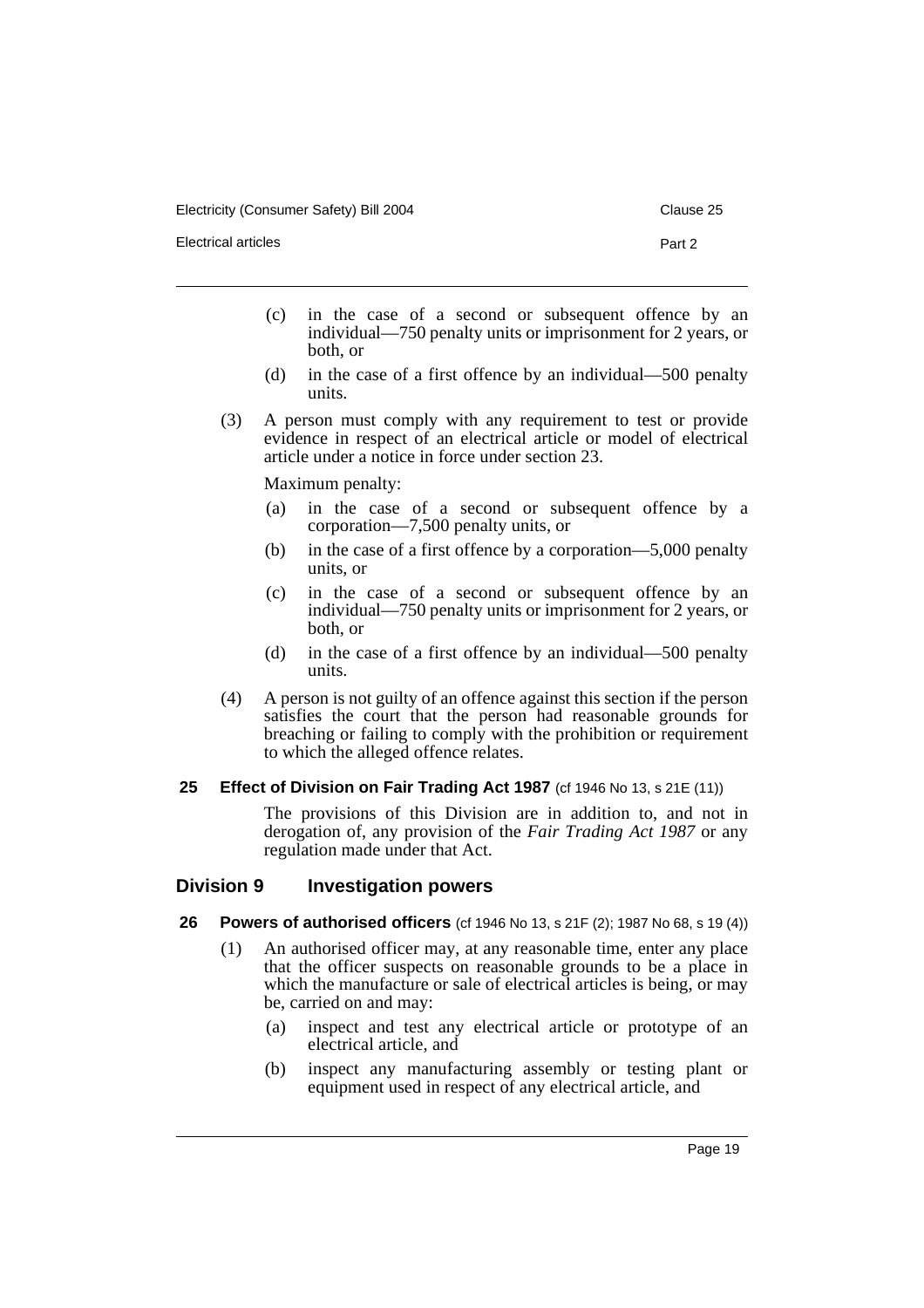Part 2 Electrical articles

- (c) open any container or package which the authorised officer has reasonable grounds to believe contains any electrical article or require the person having the custody, control or possession of the container or package to open it, and
- (d) seize, detain or remove, for the purpose of examination or testing, any electrical article or any container or package in which an electrical article is contained or has been contained, if the authorised officer has reasonable cause to believe that:
	- (i) an offence has been committed against this Act or the regulations in respect of the electrical article, or
	- (ii) the electrical article is or is likely to become unsafe, and
- (e) require any person in the place to produce any accounts, records, books or other documents in the possession or under the control of that person relating to the manufacture or sale of any electrical article in the place, and
- (f) take copies of, or extracts or notes from, any such accounts, records, books or other documents, and
- (g) require any person in the place to answer questions or otherwise furnish information relating to the manufacture or sale of electrical articles in the place where the articles are in the possession or under the control of that person, and
- (h) require the owner or occupier of the place to provide the authorised officer with such assistance and facilities as are reasonably necessary to enable the authorised officer to exercise the functions of the authorised officer.
- (2) If the Director-General believes on reasonable grounds that there are in any place documents evidencing conduct in connection with an electrical article in contravention of this Act or the regulations, an authorised officer may, with the written authority of the Director-General, enter the place, inspect any documents and make copies of them or take extracts from them.
- (3) An authorised officer may not exercise the authorised officer's functions under this section in relation to a part of any premises being used for residential purposes except:
	- (a) with the permission of the occupier of that part of the premises, or
	- (b) under the authority conferred by a search warrant issued under this Act.

**Note.** Section 42 enables authorised officers to obtain search warrants to search residential premises in certain circumstances.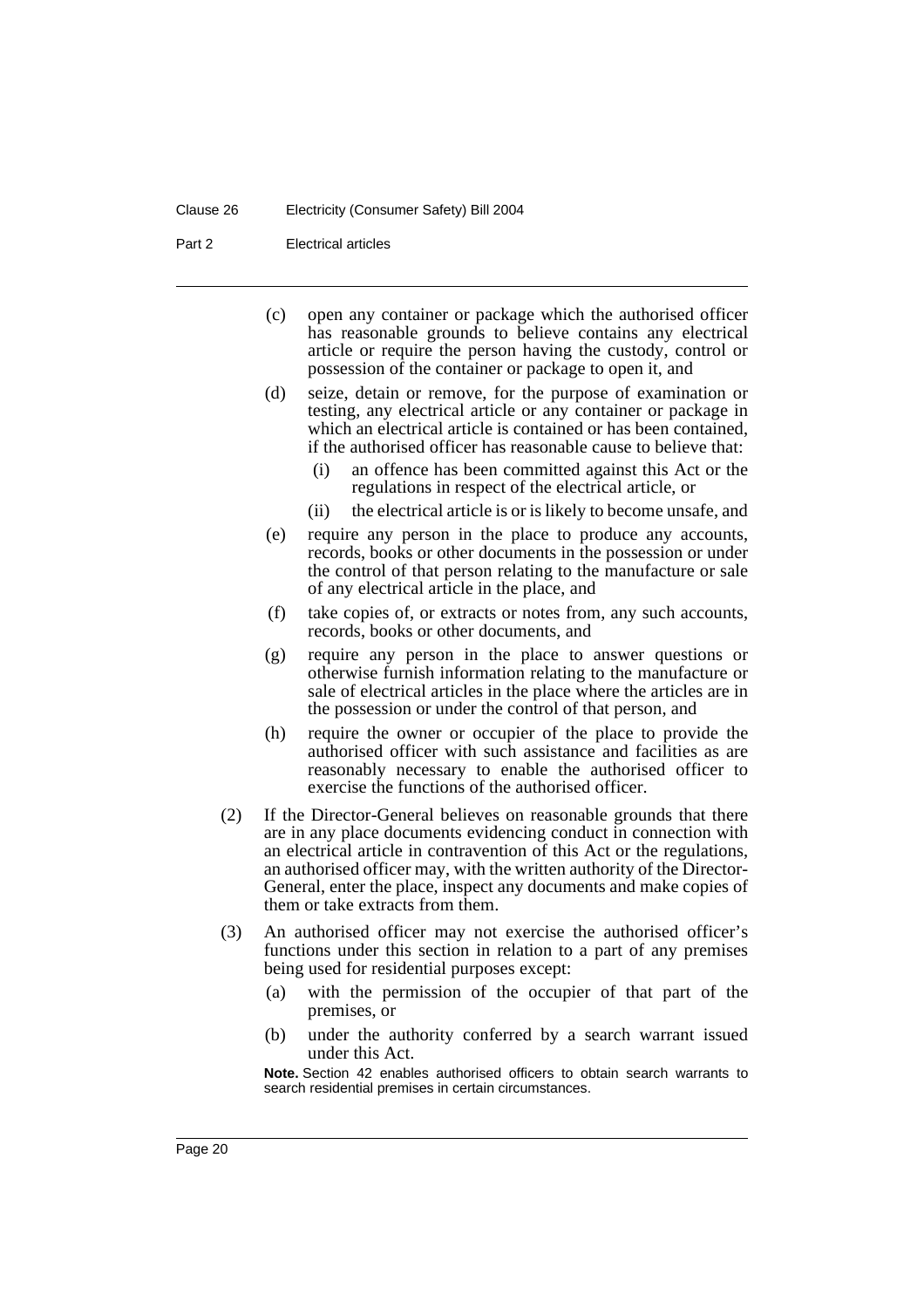| Electricity (Consumer Safety) Bill 2004 | Clause 27 |
|-----------------------------------------|-----------|
| Electrical articles                     | Part 2    |

#### **27 Prohibition of the sale of certain electrical articles and the labelling of such articles** (cf 1946 No 13, s 21F (3), (4), (5) and (7))

- (1) An authorised officer may, if the officer believes on reasonable grounds that an electrical article or more than one electrical article of a particular model is, or is likely to become, unsafe:
	- (a) by written notice served on the person having the custody, control or possession of the electrical article or of electrical articles of that model, prohibit the sale by that person of the electrical article or of all electrical articles of that model, and
	- (b) affix in some conspicuous position on the electrical article or each of the electrical articles (as the case may be) or on any container or package that contains such an article, a label indicating that the electrical article is to be considered dangerous and must not be sold or used until specified repairs necessary to make the electrical article safe to use have been effected by the person having the custody, possession or control of the electrical article.
- (2) A notice issued under this section ceases to have effect after the expiration of 2 weeks from the date on which it is issued unless within that period the Director-General has:
	- (a) confirmed or varied the terms of the notice under this section, or
	- (b) revoked the notice under this section.
- (3) For the purposes of subsection (2), the Director-General may, at any time, by a further written notice served on the person to whom a notice under subsection (1) was originally issued, confirm or vary the terms of, or revoke, the original notice.
- (4) A person must not:
	- (a) sell an electrical article in contravention of a notice in force under this section, or
	- (b) remove or alter a label affixed to an electrical article or a container or package under this section unless directed to do so by an authorised officer.

Maximum penalty (subsection (4)):

- (a) in the case of a second or subsequent offence by a corporation—7,500 penalty units, or
- (b) in the case of a first offence by a corporation—5,000 penalty units, or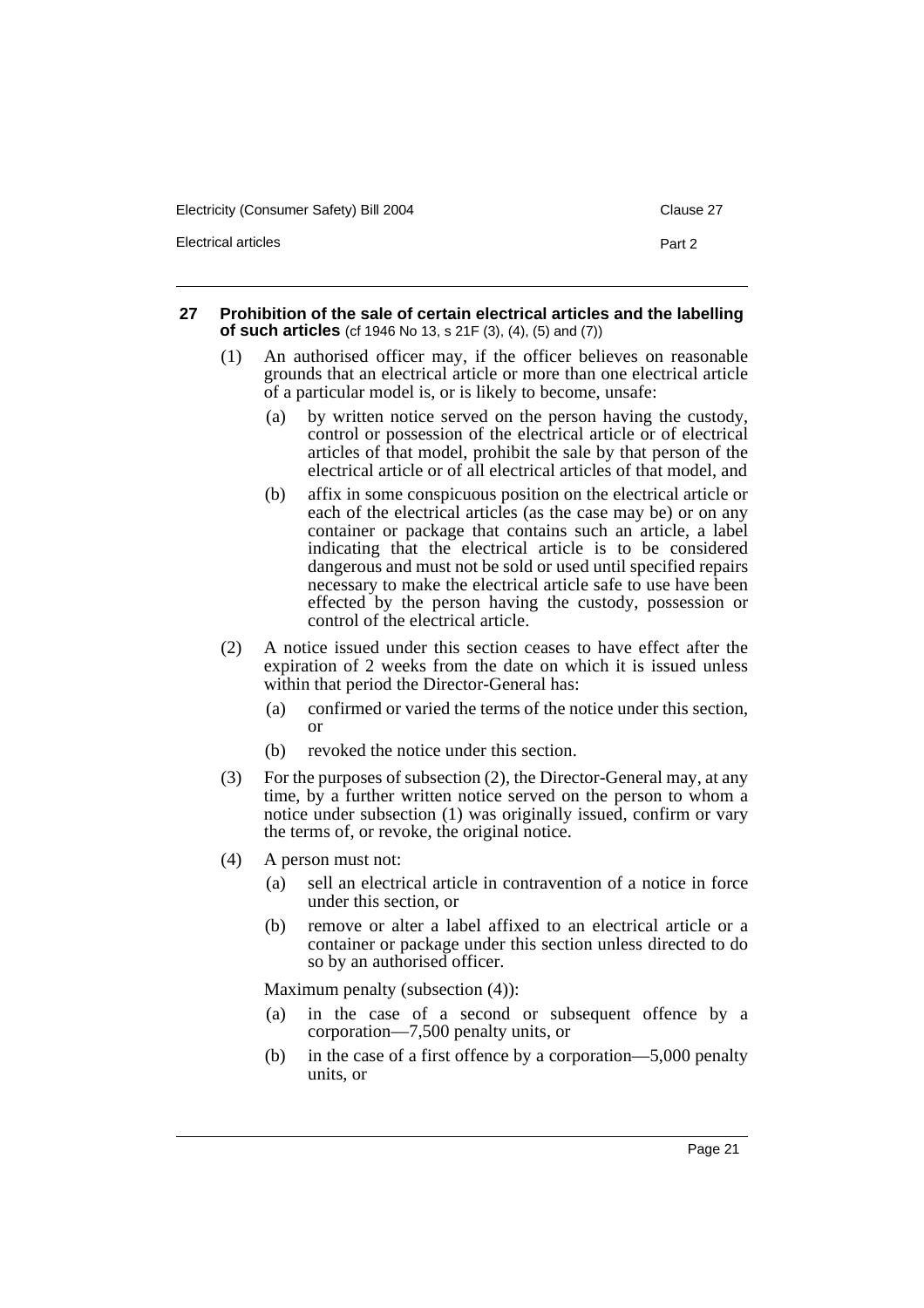#### Clause 28 Electricity (Consumer Safety) Bill 2004

Part 2 Electrical articles

- (c) in the case of a second or subsequent offence by an individual—750 penalty units or imprisonment for 2 years, or both, or
- (d) in the case of a first offence by an individual—500 penalty units.

## **Division 10 Seizure and forfeiture of electrical articles**

- **28 Return of seized electrical articles** (cf 1946 No 13, s 21F (11))
	- (1) If an electrical article is seized under section 26 (1) (d) (a *seized article*), the Director-General must, no later than 60 days (or such greater period as may be prescribed by the regulations) after the seizure, return the seized article to the person from whom it was seized unless:
		- (a) the Director-General has, within that period, determined that the article is unsafe and brought proceedings under section 29 for the forfeiture of the article, or
		- (b) proceedings are brought within that period against the person or any other person in connection with the article for an offence against this Act or the regulations.
	- (2) The Director-General must provide compensation, determined in accordance with the regulations, for the seized article if:
		- (a) the Director-General does not find the article to be unsafe, or bring proceedings for the forfeiture of the article, within the period referred to in subsection (1), or
		- (b) proceedings for an offence against this Act or the regulations are not brought within the period referred to in subsection (1) against a person in connection with the article.
	- (3) If proceedings are brought within the period referred to in subsection (1) against a person in connection with a seized article for an offence against this Act or the regulations:
		- (a) the Director-General may retain the article until the proceedings are finally determined, and
		- (b) the Director-General must immediately return the article to the person from whom it was seized if the defendant in the proceedings is acquitted of the offence.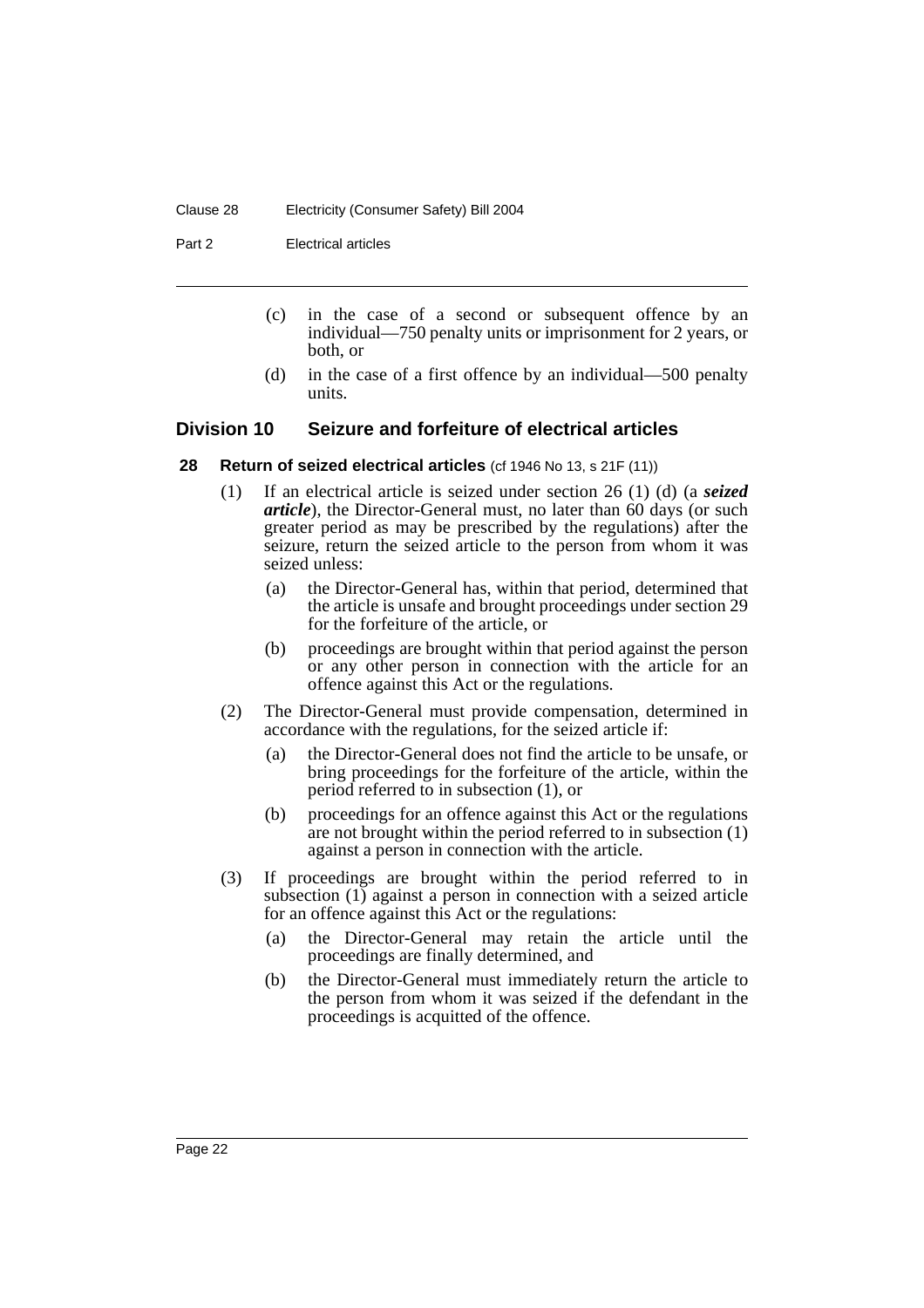| Electricity (Consumer Safety) Bill 2004 | Clause 29 |
|-----------------------------------------|-----------|
| Electrical articles                     | Part 2    |

## **29 Forfeiture of certain electrical articles** (cf 1946 No 13, s 21G)

- (1) The Director-General may apply, in the manner prescribed by the regulations, to a Local Court for the forfeiture of an electrical article to the Crown if:
	- (a) the Director-General determines that an electrical article seized under section 26 (1) (d) is unsafe, or
	- (b) a court has found a person guilty of an offence against this Act or the regulations in connection with the article.
- (2) On the making of an order by a Local Court for the forfeiture of an electrical article, the electrical article is forfeited to the Crown.
- (3) Any electrical article forfeited to the Crown may be disposed of as the Director-General directs.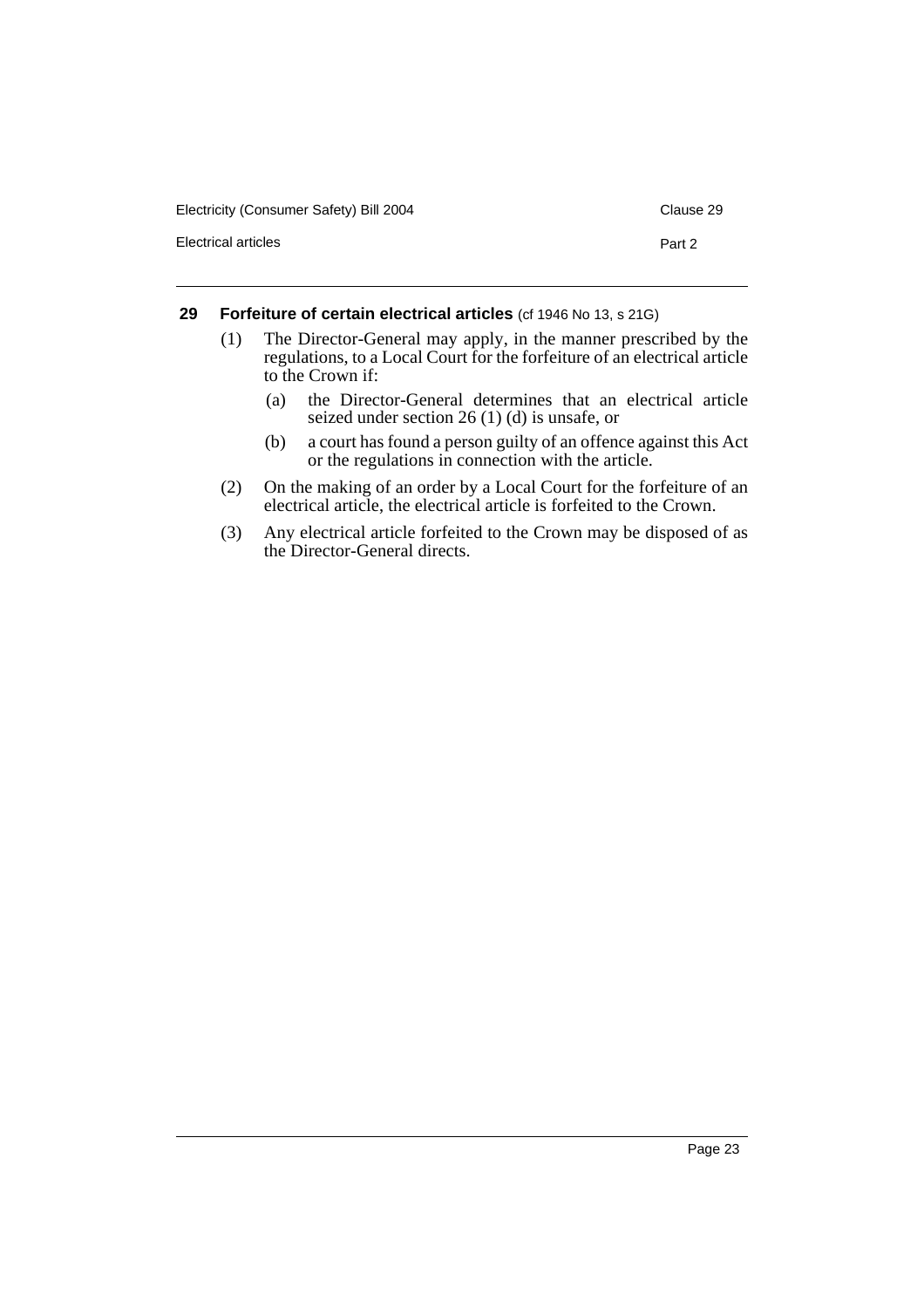Part 3 Electrical installations

# **Part 3 Electrical installations**

- **30 Inspection of electrical installations** (cf 1946 No 13, s 25 (1) and (4); 1987 No 68, s 19 (4))
	- (1) An authorised officer may enter any place at any reasonable time for the purpose of inspecting any electrical installation in the place.
	- (2) An authorised officer may require:
		- (a) any person who claims to be an authorised electrician to produce for inspection by the authorised officer, within such time as the authorised officer specifies, the person's licence or other authority to do electrical wiring work, or
		- (b) any person who appears to the authorised officer to be doing electrical wiring work to satisfy the authorised officer, within such time as the authorised officer specifies, that the person is not prohibited under the *Home Building Act 1989* from doing that electrical wiring work.
	- (3) If the Director-General believes on reasonable grounds that there are in any place documents evidencing conduct in connection with an electrical installation in contravention of this Act or the regulations, an authorised officer may, with the written authority of the Director-General, enter the place, inspect any documents and make copies of them or take extracts from them.
	- (4) An authorised officer may not exercise the authorised officer's functions under this section in relation to a part of any premises being used for residential purposes except:
		- (a) with the permission of the occupier of that part of the premises, or
		- (b) under the authority conferred by a search warrant issued under this Act.

**Note.** Section 42 enables authorised officers to obtain search warrants to search residential premises in certain circumstances.

#### **31 Electrical installation work to comply with regulations**

(1) A person must carry out electrical installation work in accordance with such standards or requirements as may be prescribed by the regulations.

Maximum penalty:

(a) in the case of a second or subsequent offence by a corporation—7,500 penalty units, or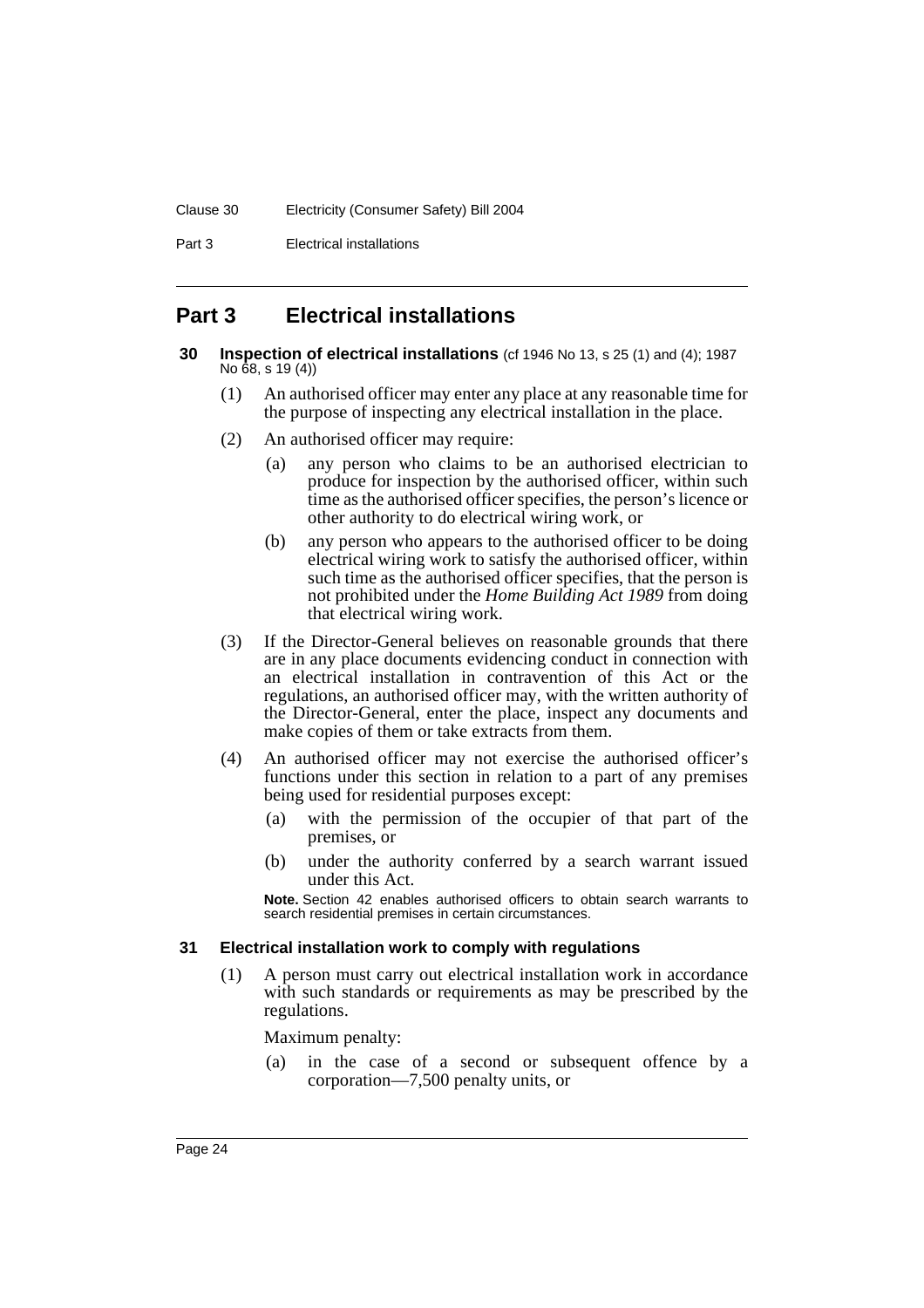Electrical installations **Part 3** 

- 
- (b) in the case of a first offence by a corporation—5,000 penalty units, or
- (c) in the case of a second or subsequent offence by an individual—750 penalty units or imprisonment for 2 years, or both, or
- (d) in the case of a first offence by an individual—500 penalty units.
- (2) In this section:

*electrical installation work* means the work of installing, adding to, altering, disconnecting, reconnecting or replacing an electrical installation.

#### **32 Responsibilities of persons concerning the safety of electrical installations** (cf 1946 No 13, s 29)

(1) A responsible person for an electrical installation in a place must, to the best of the person's ability and knowledge, ensure that such parts of the electrical installation as may be prescribed by the regulations are maintained in accordance with the regulations while the electrical installation remains connected to the source of the supply of electricity.

Maximum penalty: 500 penalty units (in the case of a corporation) and 150 penalty units (in any other case).

(2) A responsible person for an electrical installation in a place must not connect the electrical installation or any part of it, or cause the installation or any part of it to be connected, to the source of supply of electricity if the installation has been lawfully disconnected for reasons of safety until the installation has been made safe.

Maximum penalty: 500 penalty units (in the case of a corporation) and 150 penalty units (in any other case).

- (3) In this section, *responsible person*, in relation to an electrical installation in a place, means:
	- (a) the occupier of the place, or
	- (b) if there is no occupier, any owner of the place.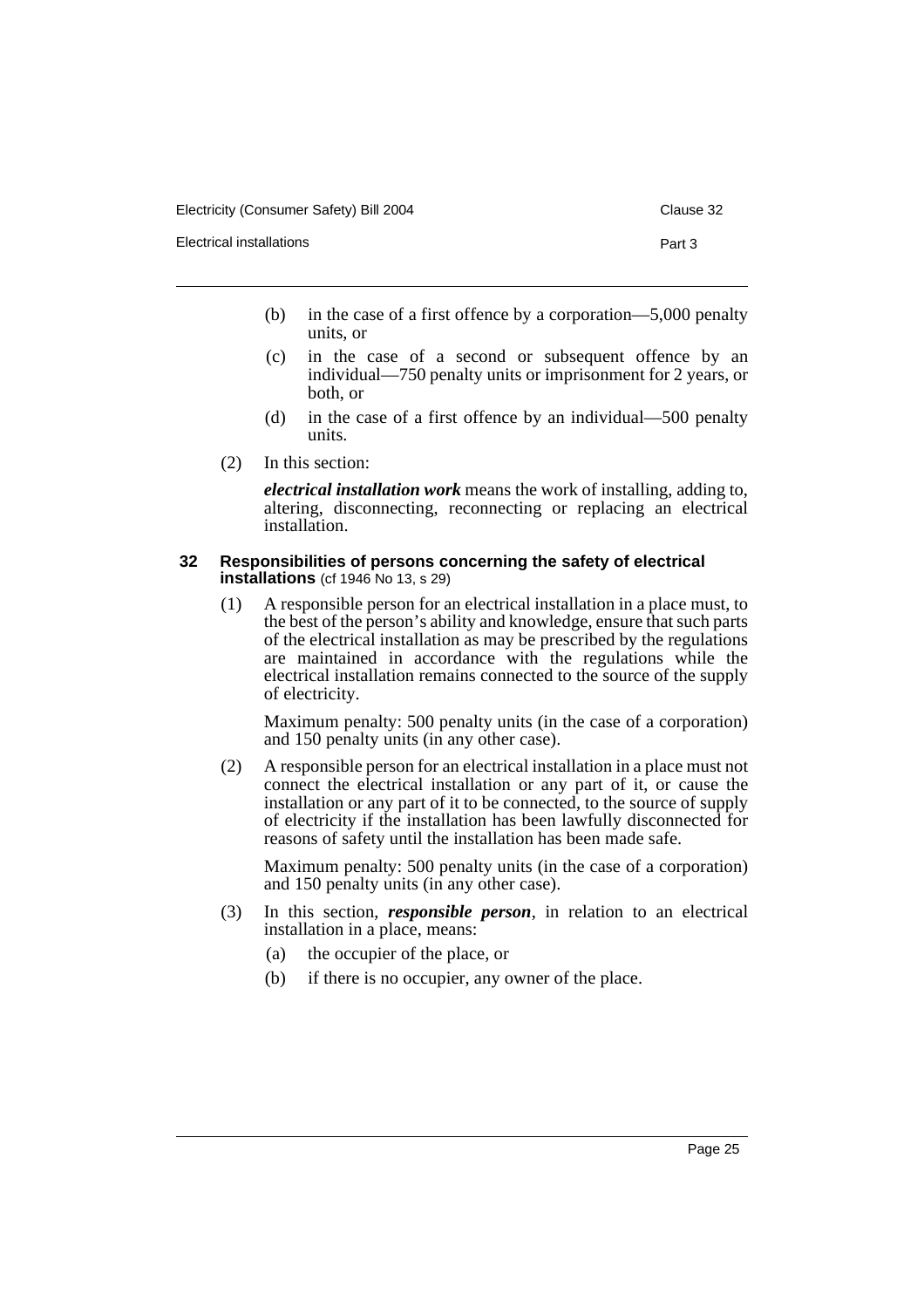Part 4 Accident reporting and investigations

# **Part 4 Accident reporting and investigations**

#### **33 Notification of serious electrical accidents** (cf 1946 No 13, s 27E)

- (1) A serious electrical accident must be notified in accordance with subsection (2) to the Director-General by:
	- (a) except as provided by paragraph (b), the occupier of the place at which the accident occurred, or
	- (b) such other person as is prescribed by the regulations.

Maximum penalty: 5 penalty units (where the place at which the accident occurred is residential premises) and 100 penalty units (in any other case).

- (2) A notice of an accident must be given within 7 days after the accident in such manner as may be prescribed by the regulations.
- (3) The regulations may exclude a person, or a person belonging to a class of persons, prescribed by the regulations from any requirement under this section to notify the Director-General of a serious electrical accident.

#### **34 Investigation of serious electrical accidents** (cf 1946 No 13, s 27G)

The Director-General may arrange for an authorised officer to investigate and report to the Director-General concerning a serious electrical accident, whether or not notice of the accident is given to the Director-General.

#### **35 Powers of authorised officers** (cf 1946 No 13, s 27H; 1987 No 68, s 19 (4))

- (1) For the purposes of this Part, an authorised officer may, in any place where a serious electrical accident has or may reasonably be expected to have occurred do any one or more of the following:
	- (a) enter and inspect the place,
	- (b) examine and test any electrical article, electrical installation or other electrical equipment,
	- (c) take photographs,
	- (d) take for analysis a sample of any substance or thing that in the authorised officer's opinion may relate to the accident,
	- (e) require any person in the place to produce any record that may be of relevance to the occurrence of the accident,
	- (f) take copies of, or extracts or notes from, any such record,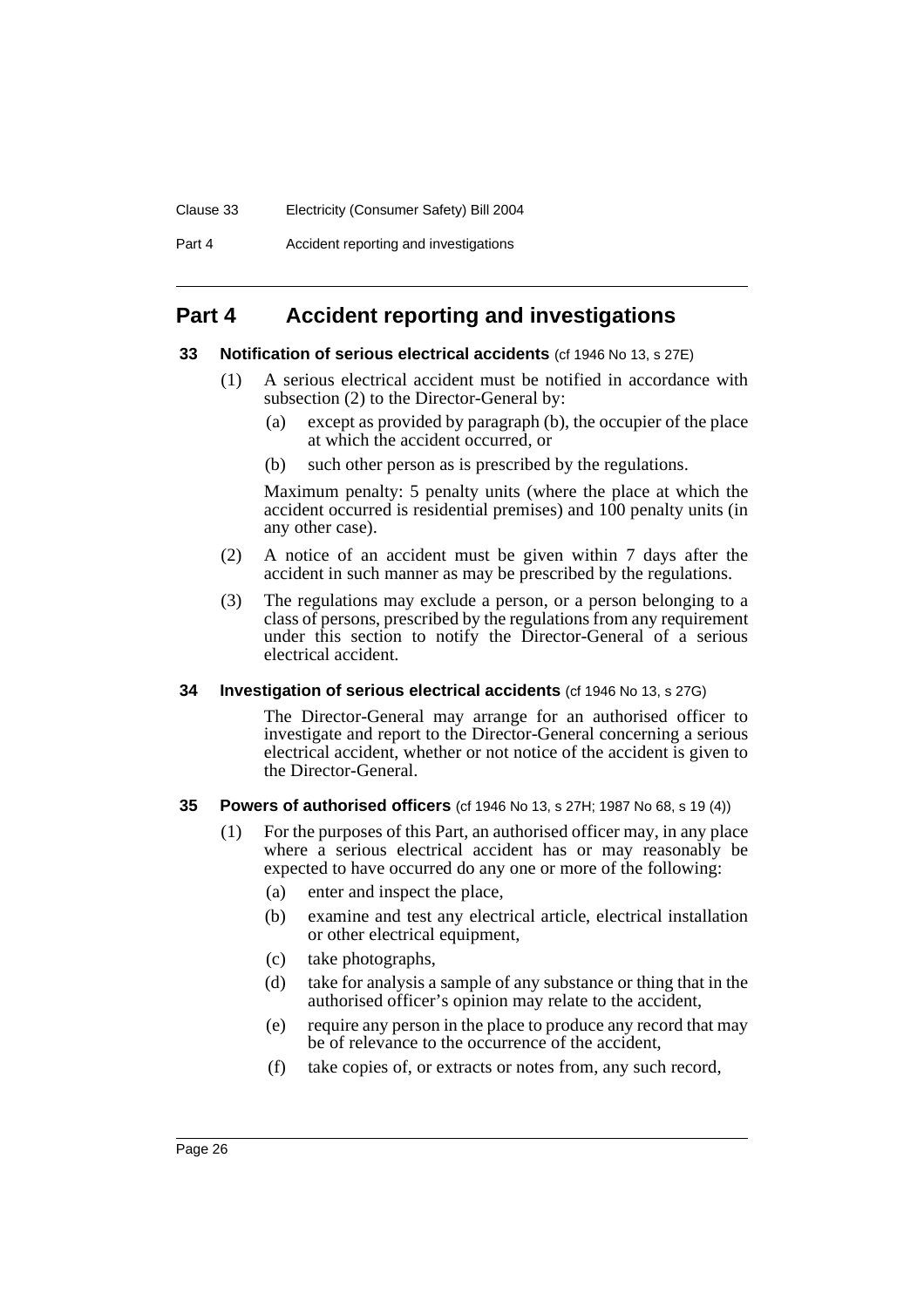Accident reporting and investigations example and investigation and the Part 4

- (g) require any person in the place to answer questions or otherwise furnish information relating to the accident,
- (h) require the owner or occupier of the place to provide the authorised officer with such assistance and facilities as are reasonably necessary to enable the authorised officer to exercise the authorised officer's functions under this section.
- (2) If the Director-General believes on reasonable grounds that there are in any place documents evidencing conduct in connection with a serious electrical accident in contravention of this Act or the regulations, an authorised officer may, with the written authority of the Director-General, enter the place, inspect any documents and make copies of them or take extracts from them.
- (3) An authorised officer may not exercise the authorised officer's functions under this section in relation to a part of any premises being used for residential purposes except:
	- (a) with the permission of the occupier of that part of the premises, or
	- (b) under the authority conferred by a search warrant issued under this Act.

**Note.** Section 42 enables authorised officers to obtain search warrants to search residential premises in certain circumstances.

#### **36 Interference with site of serious electrical accident** (cf 1946 No 13, s 27K)

A person must not disturb or interfere with the site of a serious electrical accident before it has been inspected by an authorised officer except:

- (a) to make it safe, or
- (b) with the permission of an authorised officer, or
- (c) as provided by the regulations.

Maximum penalty: 500 penalty units (in the case of a corporation) and 250 penalty units (in any other case).

#### **37 Publication of details of serious electrical accidents** (cf 1946 No 13, s 27L (1))

The Director-General may publish such details of serious electrical accidents as the Director-General considers necessary in the interests of public information and safety.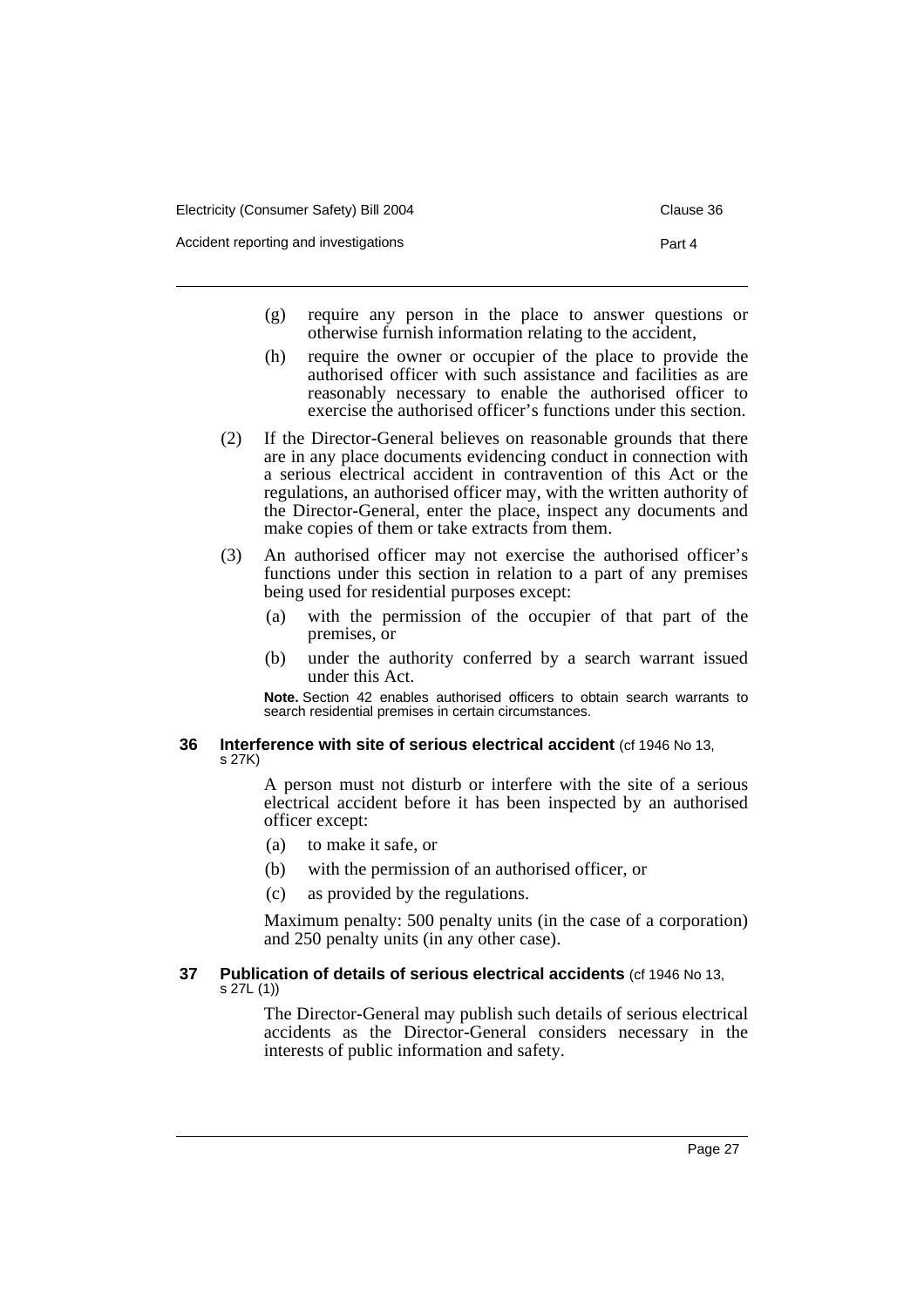Part 4 Accident reporting and investigations

#### **38 Arrangements with other public authorities regarding investigable electrical incidents**

- (1) The Director-General, WorkCover and the Energy Director-General may enter into arrangements regarding any one or more of the following:
	- (a) matters concerning investigable electrical incidents that the Director-General or the Energy Director-General will refer to WorkCover for investigation or other action under the *Occupational Health and Safety Act 2000*,
	- (b) matters concerning investigable electrical incidents that the Energy Director-General or WorkCover will refer to the Director-General for investigation or other action under this Act,
	- (c) matters concerning investigable electrical incidents that WorkCover or the Director-General will refer to the Energy Director-General for investigation or other action under the *Electricity Supply Act 1995*,
	- (d) matters concerning an investigable electrical incident that is the subject of investigation or other action by more than one of the following at the same time:
		- (i) the Director-General,
		- (ii) WorkCover,
		- (iii) the Energy Director-General,
	- (e) the co-operative exercise of the respective functions of the Director-General, WorkCover and the Energy Director-General in respect of investigable electrical incidents.
- (2) The Director-General, WorkCover and the Energy Director-General are jointly to cause notice of any arrangements entered into under this section to be published in the Gazette as soon as is practicable after they are entered into. However, a failure to publish any such arrangements does not affect their validity.
- (3) A party to an arrangement entered into under this section:
	- (a) may decline, discontinue or defer an investigation or other action in relation to an investigable electrical incident to give effect to the arrangement, and
	- (b) may disclose any information concerning a matter involving an investigable electrical incident that was duly obtained by that party to another party to the arrangement to which the matter is referred so as to give effect to the arrangement.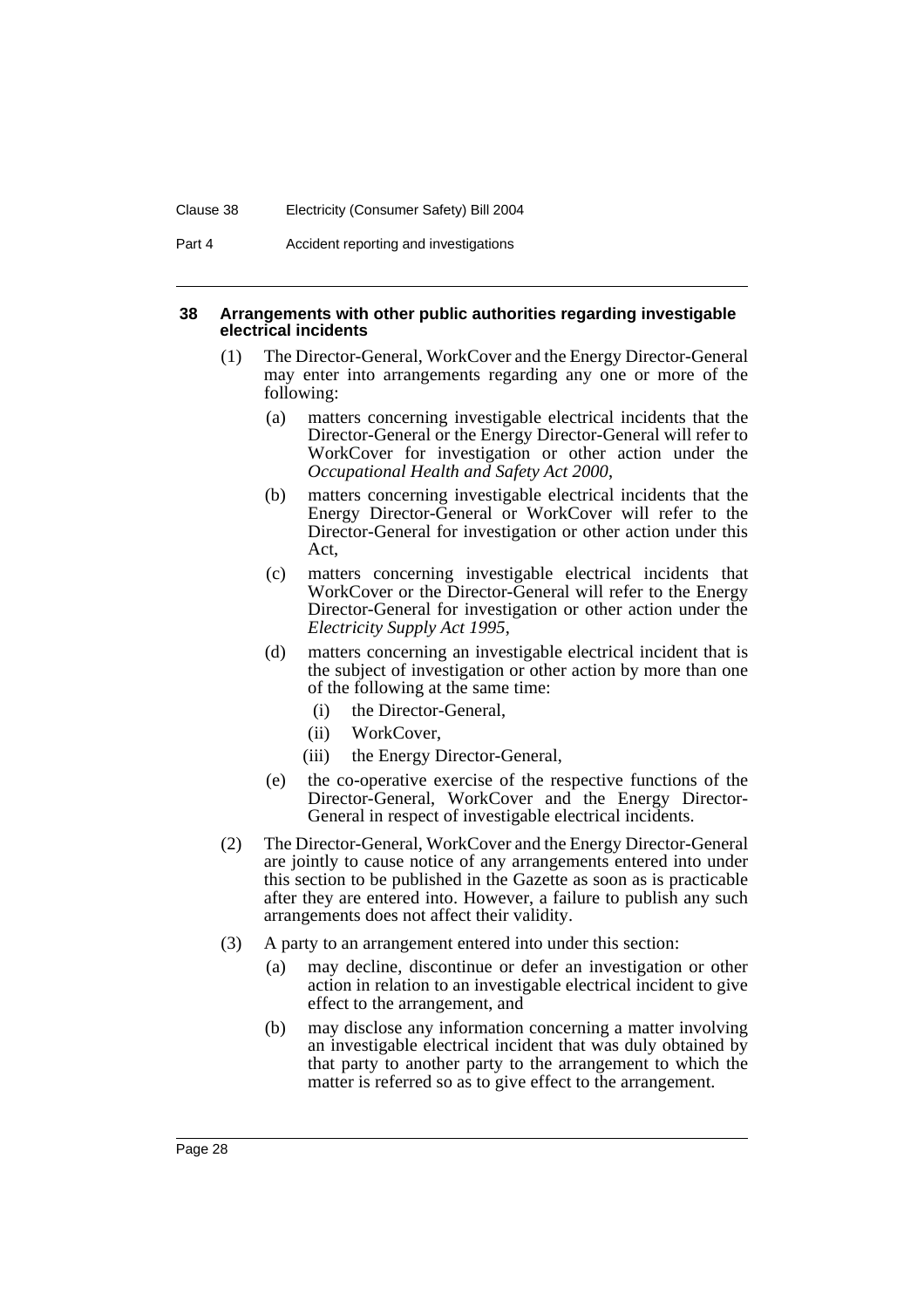- (4) A party to which a matter is referred under an arrangement entered into under this section may investigate or deal with information obtained in respect of the matter referred in order to give effect to the arrangement.
- (5) In this section:

*Energy Director-General* means the Director-General within the meaning of the *Electricity Supply Act 1995*.

*investigable electrical incident* means an accident or other incident:

- (a) in which electricity is involved, and
- (b) as a consequence of which a person dies or suffers permanent disability, is hospitalised, receives treatment from a health care professional or is unable to attend work for any period of time.

*WorkCover* means the WorkCover Authority constituted by the *Workplace Injury Management and Workers Compensation Act 1998*.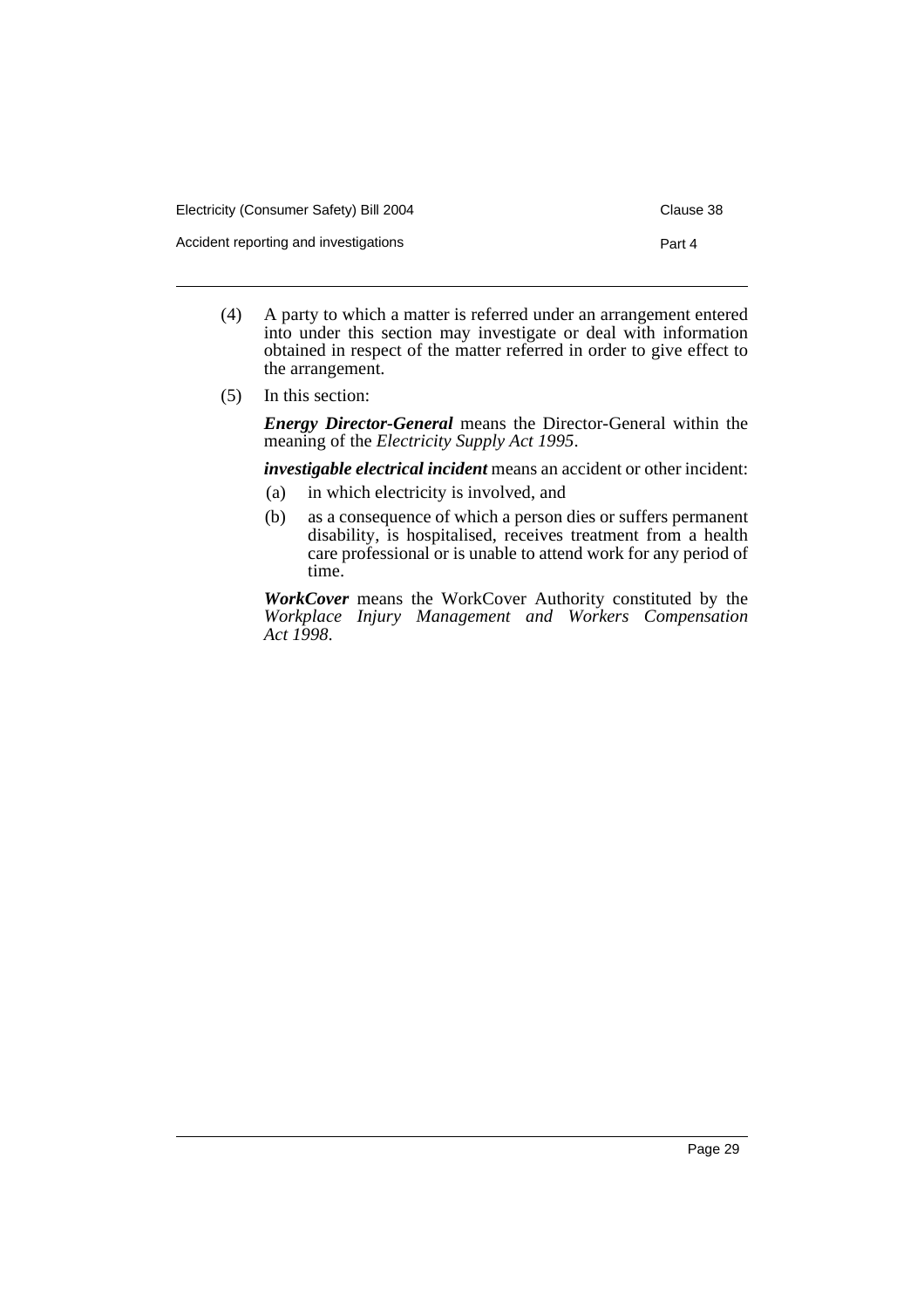#### Clause 39 Electricity (Consumer Safety) Bill 2004

Part 5 Enforcement

# **Part 5 Enforcement**

#### **Division 1 Authorised officers**

- **39 Authorised officers** (cf 1946 No 13, ss 21F (1), (2), (13) and (14), 25 (1) and (9) and 27F)
	- (1) The Director-General may appoint any person (other than an investigator) as an authorised officer for the purposes of any or all of the provisions of this Act or the regulations.

**Note.** Any investigator under the Fair Trading Act 1987 is an authorised officer for the purposes of this Act without further need for appointment under this section by reason of paragraph (a) of the definition of **authorised officer** in section 3 (1).

- (2) The Director-General may at any time and for any reason revoke a person's appointment under subsection (1).
- (3) An authorised officer is to be provided by the Director-General with a certificate of identification.
- (4) An authorised officer must, when exercising in any place any function of the authorised officer under this Act or the regulations, produce the officer's certificate of identification to any person apparently in charge of the place who requests its production.

#### **40 Obstruction etc of authorised officers** (cf 1946 No 13, ss 21F (6), (8) and (12), 25 (5)–(8) and 27J)

- (1) A person must not:
	- (a) without reasonable excuse, refuse or fail to comply with any notice given or requirement made, or to answer any question asked, by an authorised officer under this Act or the regulations, or
	- (b) provide information or give evidence in purported compliance with a requirement made or question asked by an authorised officer under this Act or the regulations knowing the information or evidence to be false or misleading in a material particular, or
	- (c) wilfully delay, hinder or obstruct an authorised officer in the exercise of the officer's functions under this Act or the regulations, or
	- (d) falsely represent himself or herself to be an authorised officer.

Maximum penalty: 500 penalty units (in the case of a corporation) and 150 penalty units (in any other case).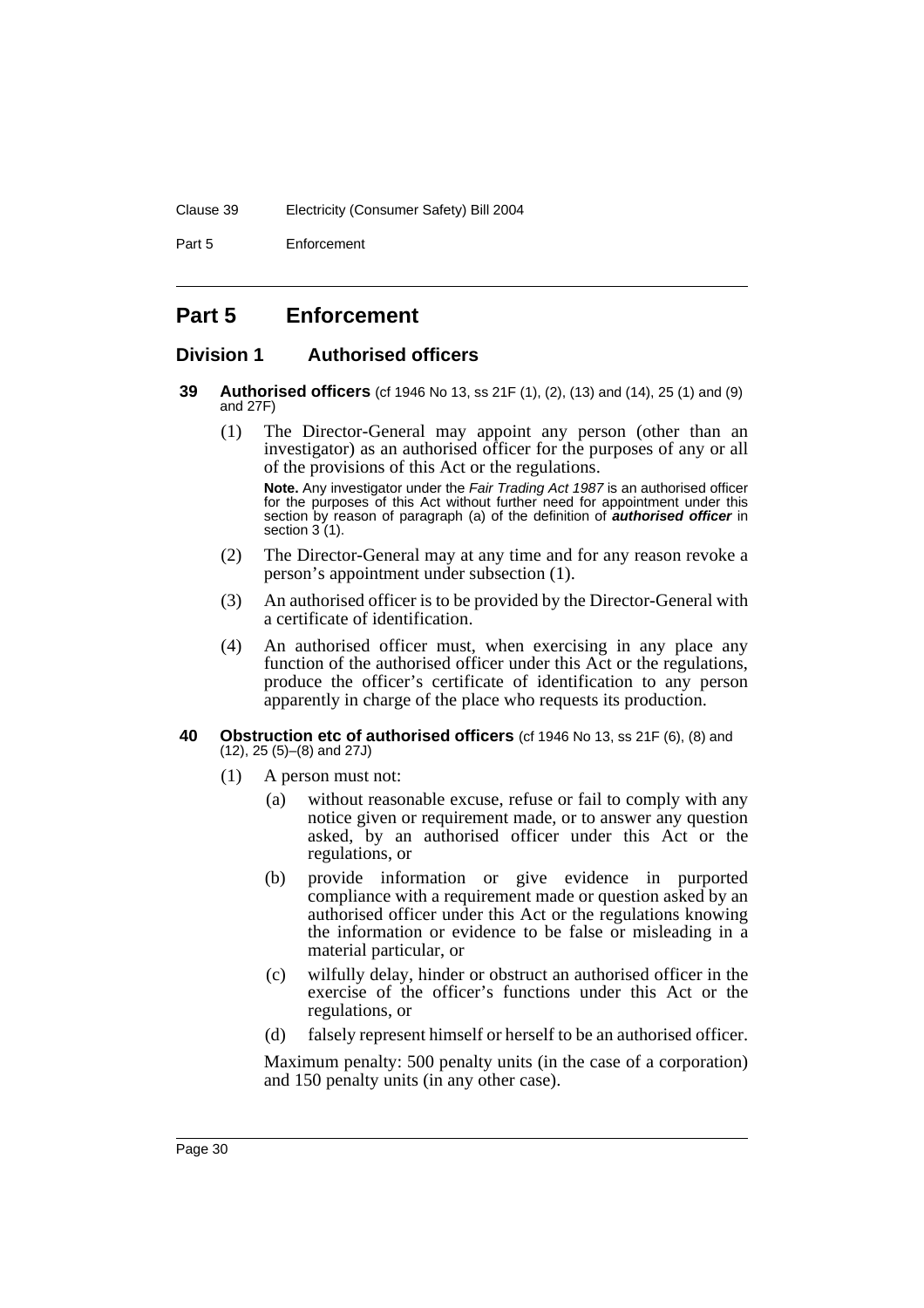Electricity (Consumer Safety) Bill 2004 Clause 41

Enforcement **Part 5** 

- (2) If an authorised officer makes a requirement under section 30 (2) (b), of a person who appears to the officer to be doing electrical wiring work, that person is not guilty of the offence of failing to comply with that requirement if it is proved that the person was not actually doing the electrical wiring work.
- (3) It is a sufficient defence to a prosecution for an offence arising under subsection (1) (a) by reason of the failure of a defendant to answer a question asked by an authorised officer under a power conferred by this Act or the regulations if the defendant satisfies the court that the defendant did not know, and could not with reasonable diligence ascertain, the answer to the question.
- (4) A person cannot be prosecuted for both an offence against this section and an offence against section 23 (Obstruction etc of officers) of the *Fair Trading Act 1987* in relation to the same act or omission.

#### **41 Powers of authorised officers who are investigators under Fair Trading Act 1987 not limited**

The powers conferred by this Act or the regulations on persons who are authorised officers by reason of being investigators are in addition to, and not in derogation of, the powers conferred on investigators by Division 3 of Part 2 of the *Fair Trading Act 1987*.

## **Division 2 Search warrants**

- **42 Search warrants** (cf 1946 No 13, ss 21I and 27I)
	- (1) An authorised officer may apply to an authorised justice for a search warrant in respect of a place if the authorised officer has reasonable grounds for believing that:
		- (a) an unsafe electrical installation is in the place, or
		- (b) a serious electrical accident has occurred in the place, or
		- (c) a provision of this Act or the regulations has been or is being contravened in the place.
	- (2) An authorised justice to whom an application is made under this section may, if satisfied that there are reasonable grounds for doing so, issue a search warrant authorising the authorised officer named in the warrant:
		- (a) to enter the place concerned, and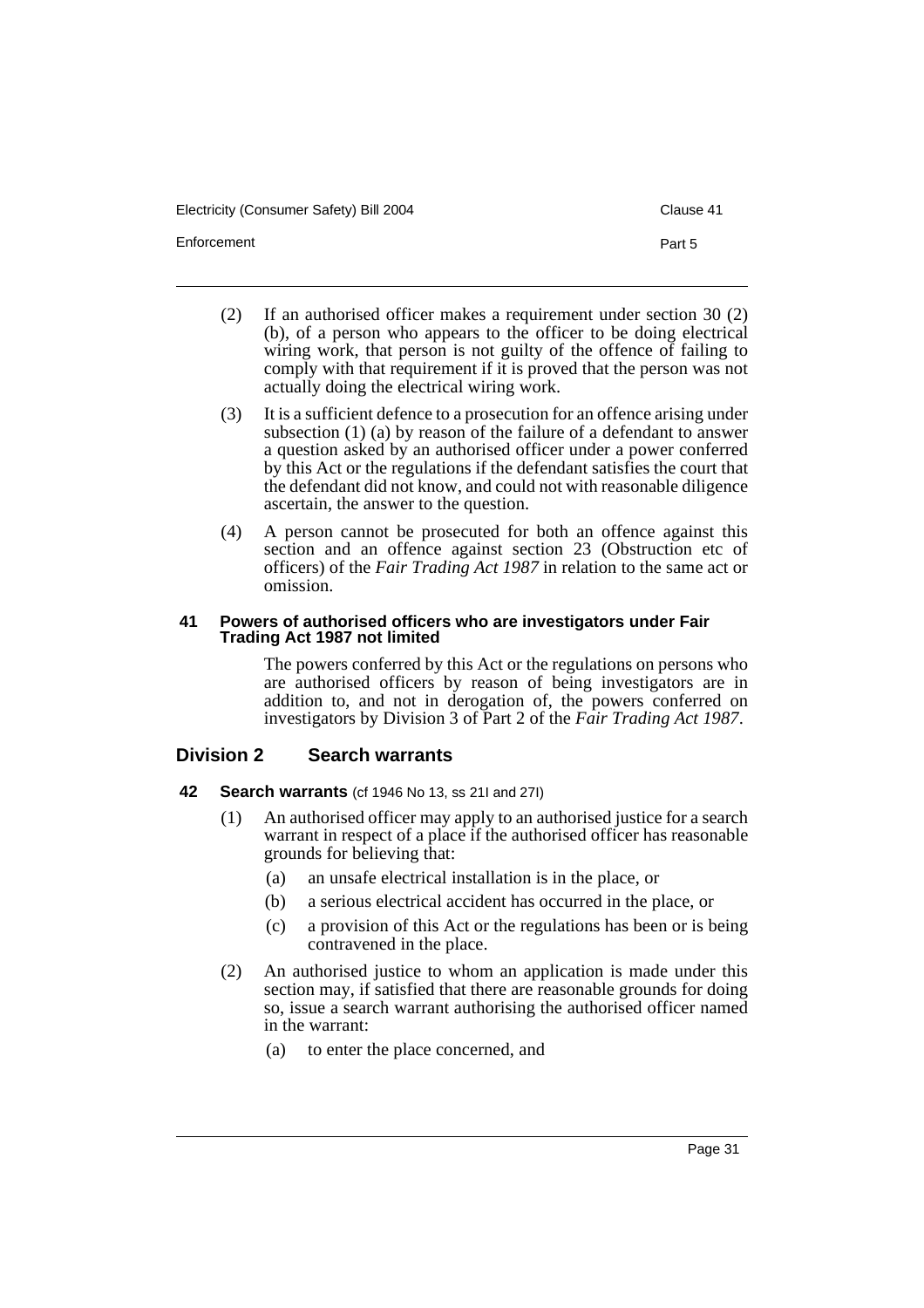#### Clause 43 Electricity (Consumer Safety) Bill 2004

Part 5 Enforcement

- (b) to search the place for evidence of a contravention of this Act or the regulations.
- (3) Part 3 of the *Search Warrants Act 1985* applies to a search warrant issued under this section.
- (4) In this section, *authorised justice* means an authorised justice within the meaning of the *Search Warrants Act 1985*.

## **Division 3 Undertakings**

#### **43 Application of section 73A of Fair Trading Act 1987 to undertakings given for purposes of this Act** (cf 1987 No 68, s 73A)

(1) Section 73A (Enforcement of undertakings) of the *Fair Trading Act 1987* applies in connection with a matter in relation to which the Director-General has a function under this Act as if the function were a function under the *Fair Trading Act 1987*.

**Note.** Section 73A of the Fair Trading Act 1987 enables the Director-General to accept a written undertaking given by a person in connection with a matter in relation to which the Director-General has a function under that Act. Any such undertaking is enforceable by the Supreme Court.

(2) The costs incurred by the Director-General in taking action under section 73A of the *Fair Trading Act 1987* to enforce an undertaking are recoverable from the person who gave the undertaking, as a debt due to the Crown, in a court of competent jurisdiction.

## **Division 4 Proceedings for offences**

#### **44 Limitation on self-incrimination** (cf 1946 No 13, s 21F (9))

- (1) A person who is required under this Act or the regulations to answer a question, produce a thing or provide information is not excused from answering the question, producing that thing or providing the information on the ground that the answer to the question, the production of the thing or the provision of the information might tend to incriminate the person or make the person liable to a penalty.
- (2) However, any answer given to a question, thing produced or information provided by a natural person in compliance with a requirement under this Act or the regulations is not admissible in evidence against the person in criminal proceedings (except proceedings for an offence against section  $27$  (4) or 40 (1)).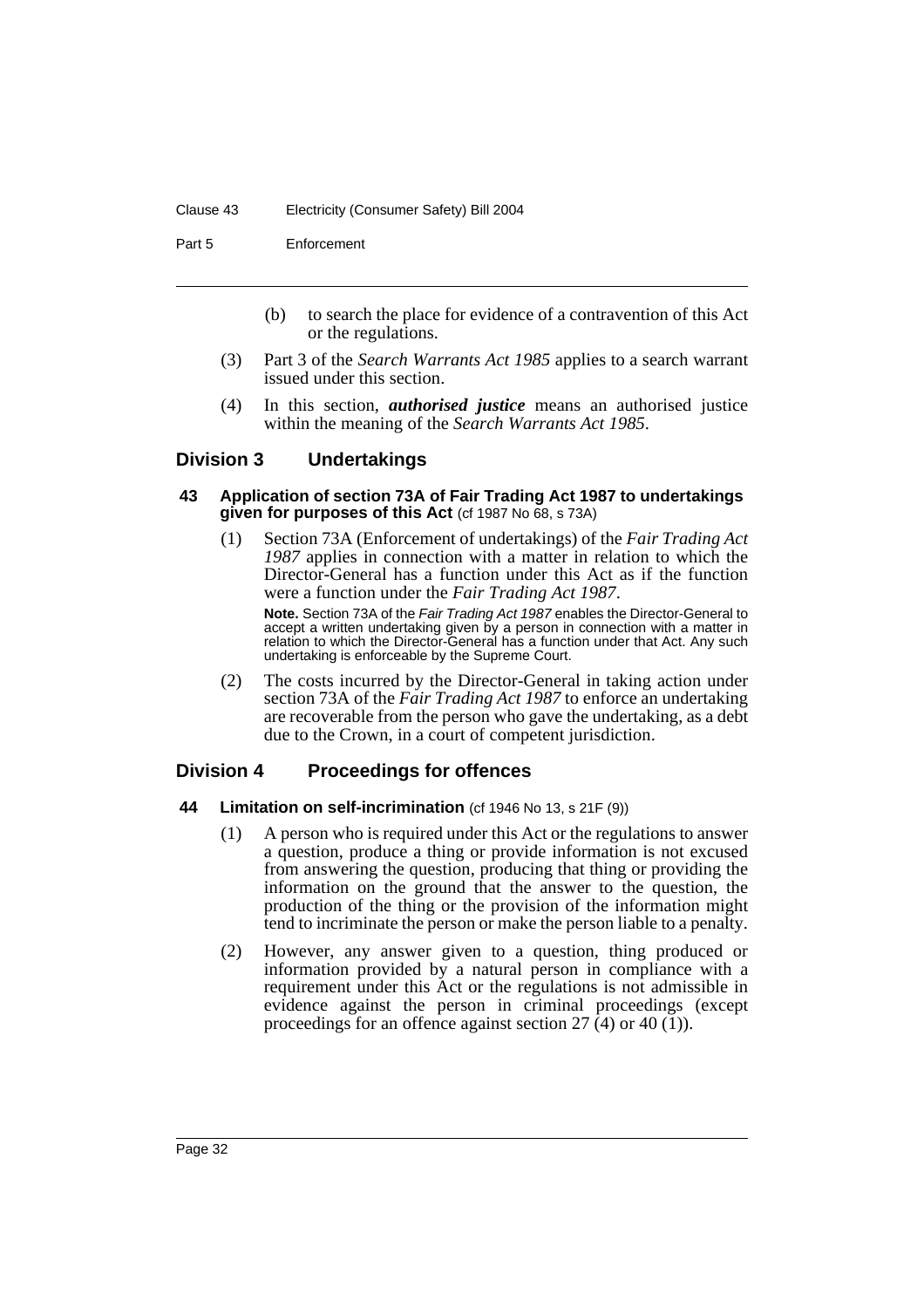Electricity (Consumer Safety) Bill 2004 Clause 45

#### **45 Corporations** (cf 1946 No 13, s 21F (10))

- (1) If a corporation contravenes, whether by act or omission, any provision of this Act or the regulations, each person who is a director of the corporation or who is concerned in the management of the corporation is taken to have contravened the same provision if the person knowingly authorised or permitted the contravention.
- (2) A person may be proceeded against and convicted under a provision pursuant to subsection (1) whether or not the corporation has been proceeded against or has been convicted under the provision.
- (3) If an answer to a question asked by an authorised officer under this Act or the regulations or any information is given to an authorised officer by an officer of a corporation:
	- (a) the answer and the information are admissible in evidence in any proceedings against the corporation under this Act or the regulations, and
	- (b) the answer or information is binding on the corporation unless it is proved that the answer or information was given in relation to a matter in respect of which the officer had no authority to bind the corporation.
- (4) Nothing in subsection (1) or (2) affects any liability imposed on a corporation for an offence committed by the corporation under this Act or the regulations.

#### **46 Evidentiary provisions relating to electrical articles** (cf 1946 No 13, s 21H)

A certificate purporting to be signed by the Director-General (or any Departmental staff member authorised in writing by the Director-General) to the effect that at any time, or during any period, specified in the certificate:

- (a) an electrical article was a declared electrical article, or
- (b) a standard, code, rule, testing requirement or other specification specified or described in the certificate (whether with or without modifications so specified or described) was a class specification or a model specification for a specified model of electrical article, or
- (c) an electrical article described in the certificate was or was not of a particular model that had a model approval or of a class, description or model approved or registered by a relevant authority for another State or a Territory, or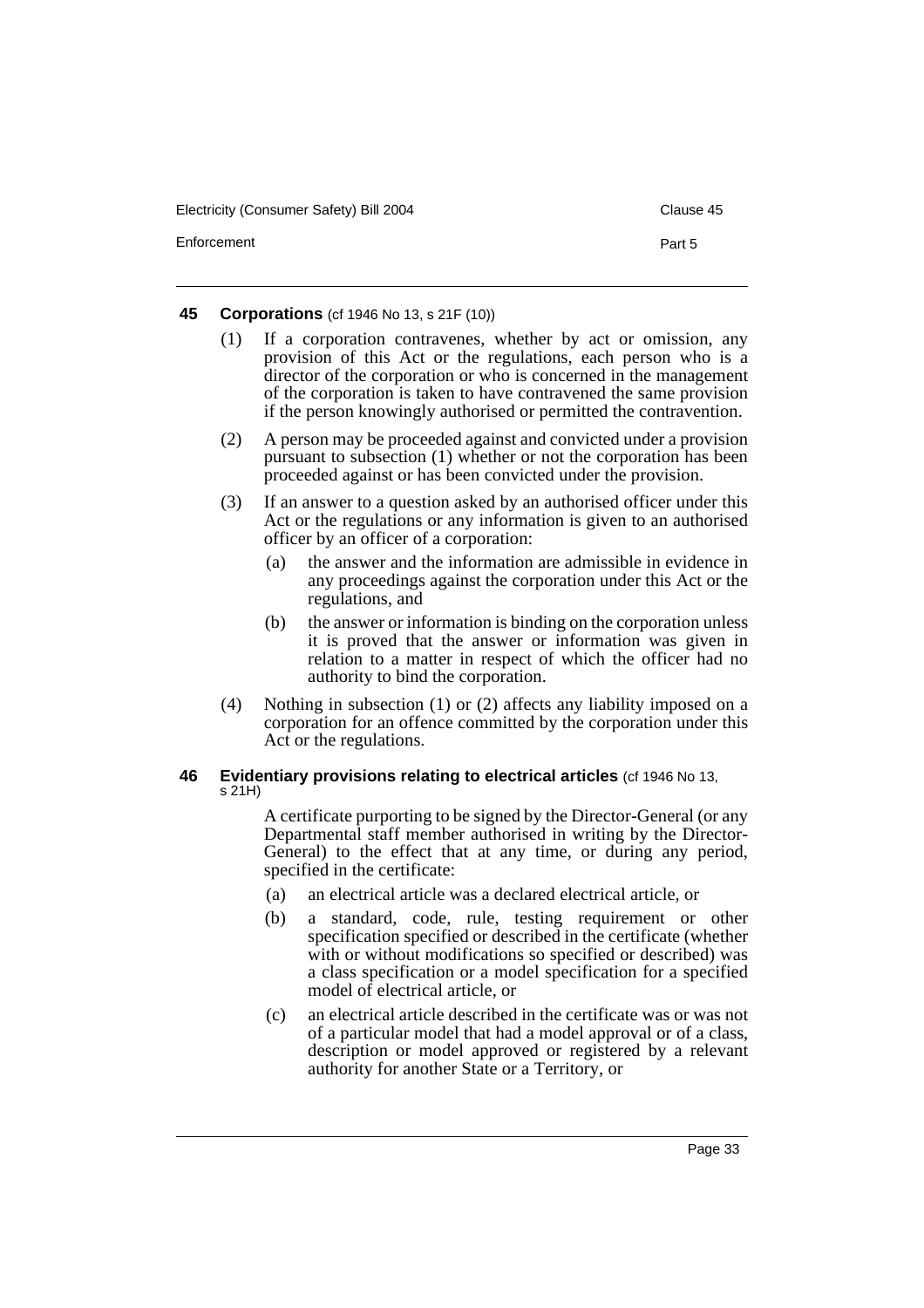#### Clause 47 Electricity (Consumer Safety) Bill 2004

Part 5 Enforcement

(d) a scheme for the approval or certification of models of electrical articles was a recognised external approval scheme,

is admissible in any proceedings and is evidence of the matters certified.

## **47 Penalty notices**

- (1) An authorised officer may serve a penalty notice on a person if it appears to the officer that the person has committed an offence against this Act or the regulations, being an offence prescribed by the regulations as a penalty notice offence.
- (2) A penalty notice is a notice to the effect that, if the person served does not wish to have the matter determined by a court, the person can pay, within the time and to the person specified in the notice, the amount of the penalty prescribed by the regulations for the offence if dealt with under this section.
- (3) A penalty notice may be served personally or by post.
- (4) If the amount of penalty prescribed for an alleged offence is paid under this section, no person is liable to any further proceedings for the alleged offence.
- (5) Payment under this section is not to be regarded as an admission of liability for the purpose of, and does not in any way affect or prejudice, any civil claim, action or proceeding arising out of the same occurrence.
- (6) The regulations may:
	- (a) prescribe an offence for the purposes of this section by specifying the offence or by referring to the provision creating the offence, and
	- (b) prescribe the amount of penalty payable for the offence if dealt with under this section, and
	- (c) prescribe different amounts of penalties for different offences or classes of offences.
- (7) The amount of penalty prescribed under this section for an offence may not exceed:
	- (a) an amount equivalent in value to \$10,000, or
	- (b) the maximum amount of penalty that could be imposed for the offence by a court,

whichever is the lesser.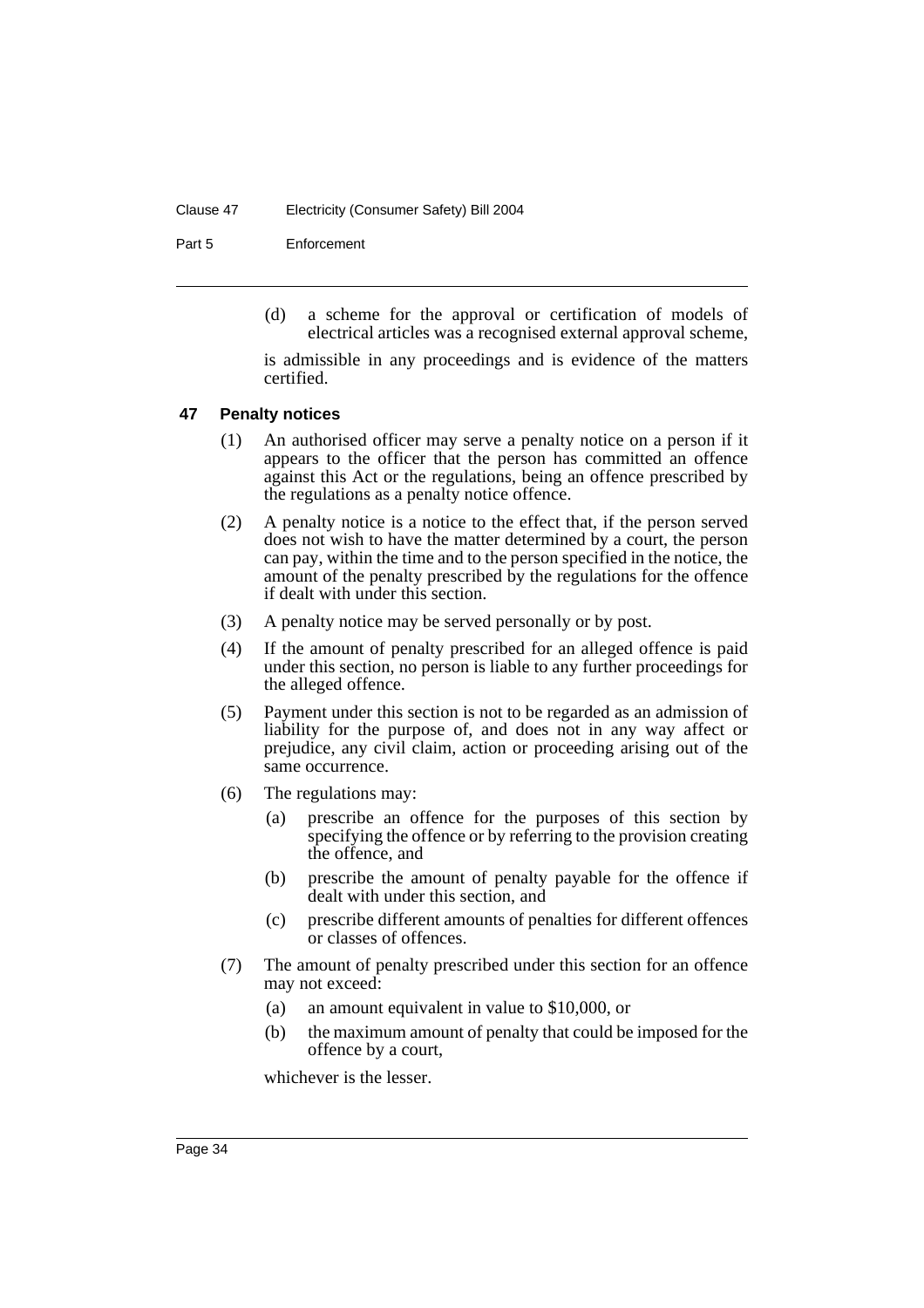Electricity (Consumer Safety) Bill 2004 Clause 48

Enforcement **Part 5** 

- 
- (8) This section does not limit the operation of any other provision of, or made under, this or any other Act relating to proceedings that may be taken in respect of offences.

## **48 Nature of proceedings for offences** (cf 1946 No 13, s 33)

- (1) Proceedings for an offence against this Act or the regulations may be dealt with:
	- (a) summarily before a Local Court, or
	- (b) summarily before the Supreme Court in its summary jurisdiction.
- (2) If proceedings are brought in a Local Court, the maximum monetary penalty that the Local Court may impose for the offence is 200 penalty units, despite any higher maximum monetary penalty provided in respect of the offence.

## **49 Commencement of proceedings** (cf 1946 No 13, ss 21D (8) and 31A)

- (1) Proceedings for an offence against this Act or the regulations may be commenced at any time within the period of 2 years after the date on which the offence is alleged to have been committed.
- (2) Proceedings for an offence against this Act or the regulations may also be commenced within the period of 2 years after the date evidence of the offence that is alleged to have been committed first came to the attention of an authorised officer.
- (3) However, nothing in subsection (2) permits the commencement of proceedings if a period of 5 years has elapsed after the date on which the offence is alleged to have been committed.
- (4) If subsection (2) is relied on for the purpose of commencing proceedings for an offence, the process commencing proceedings for the offence must contain particulars of the date on which evidence of the offence first came to the attention of an authorised officer and need not contain particulars of the date on which the offence was committed. The date on which evidence first came to the attention of an authorised officer is the date specified in the process commencing proceedings for the offence, unless the contrary is established.
- (5) This section applies despite anything in the *Criminal Procedure Act 1986* or any other Act.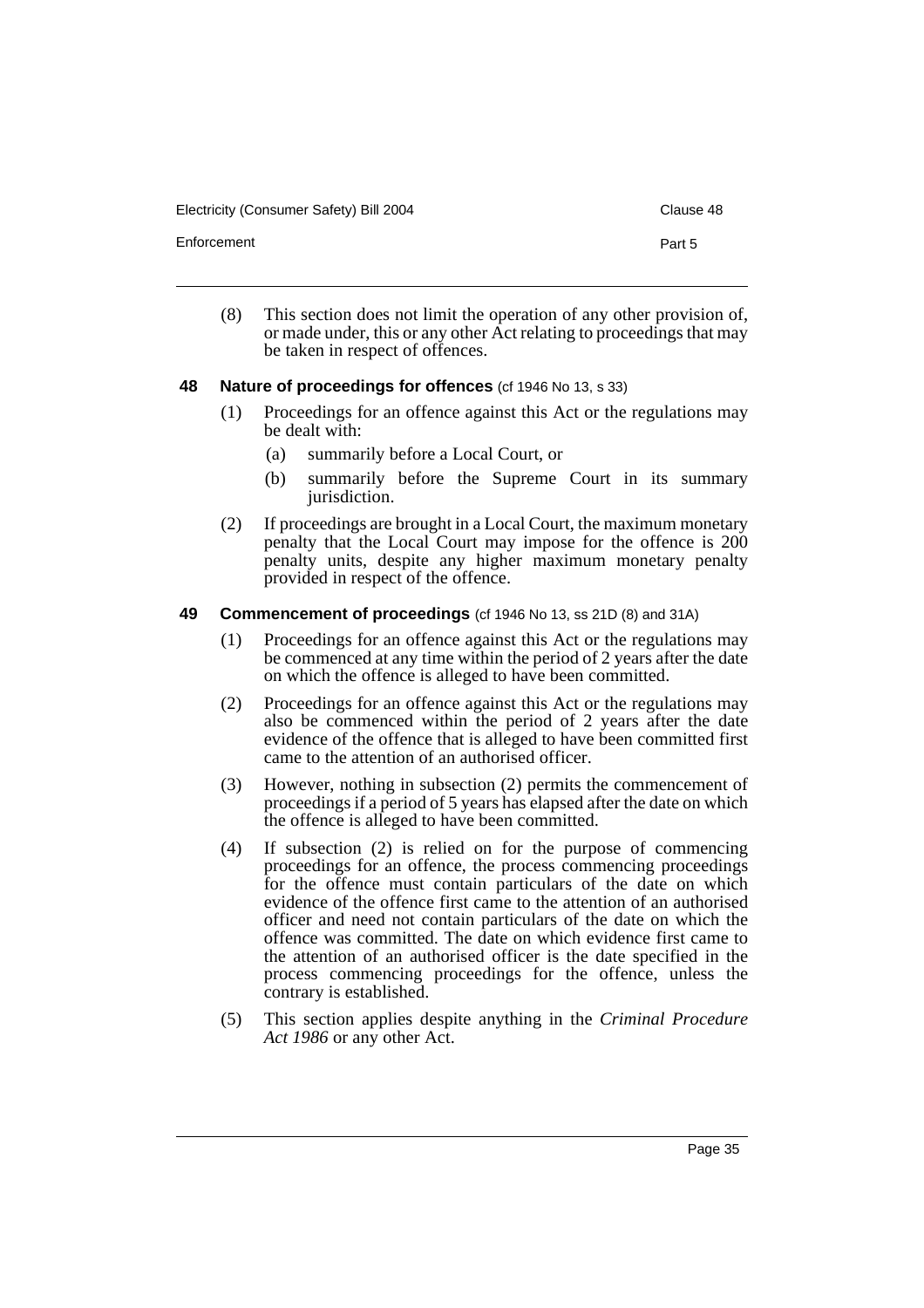#### Clause 49 Electricity (Consumer Safety) Bill 2004

Part 5 Enforcement

(6) In this section:

*authorised officer* means any person who is an authorised officer for the purposes of this Act, whether or not the person has the functions of an authorised officer in connection with the offence concerned.

*evidence* of an offence means evidence of any act or omission constituting the offence.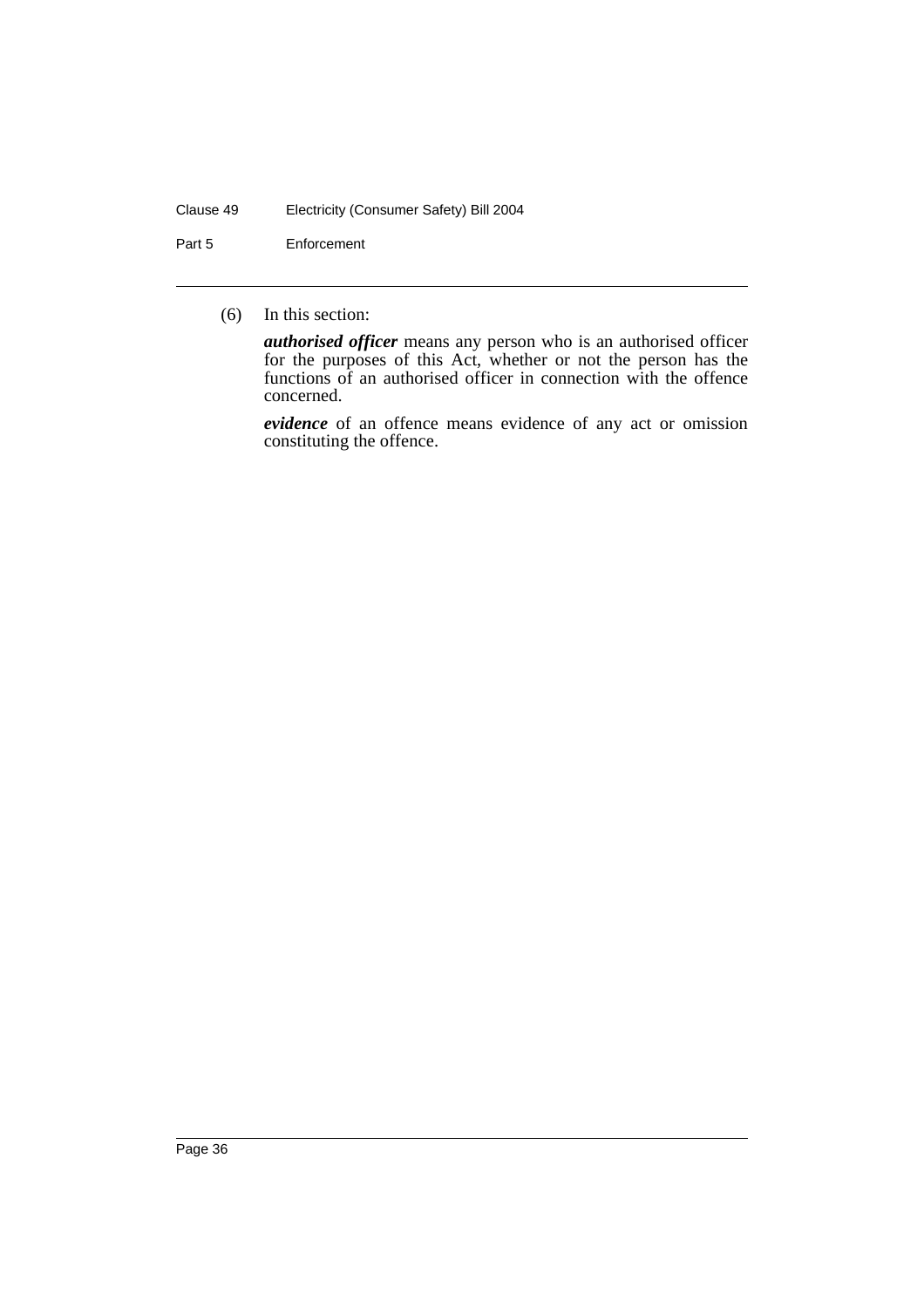Electricity (Consumer Safety) Bill 2004 Clause 50

Miscellaneous Part 6

# **Part 6 Miscellaneous**

**50 Disclosure of information** (cf 1946 No 13, s 21K)

- (1) Subject to subsection (3), a person must not disclose any information relating to any manufacturing or commercial secrets or working processes obtained by the person in connection with the administration or execution of this Act, unless the disclosure of information is:
	- (a) made in connection with the administration or execution of this Act, or
	- (b) made with the prior permission of the Minister, or
	- (c) ordered by a court, or by any other body or person authorised by law to examine witnesses, in the course of, and for the purpose of, the hearing and determination by that court, body or person of any matter or thing.

Maximum penalty: 100 penalty units.

- (2) The Minister may grant the permission referred to in subsection (1) (b) only if the Minister is satisfied that to do so would be in the public interest.
- (3) A Departmental staff member may, with the consent of the Director-General, communicate any matter which comes to the knowledge of the member of staff in the exercise of the functions of the member of staff under this Act to an officer or body engaged in administering or executing a law of the Commonwealth or of another State or a Territory relating to electrical articles.

## **51 Exclusion of personal liability** (cf 1946 No 13, s 27L (2); 1987 No 68, s 10)

Anything done or omitted to be done by:

- (a) the Minister, or a person acting under the direction of the Minister, or
- (b) the Director-General, or a person acting under the direction of the Director-General, or
- (c) an authorised officer,

does not subject the Minister, Director-General, person or authorised officer personally to any action, liability, claim or demand if the thing was done, or omitted to be done, in good faith for the purpose of executing this Act.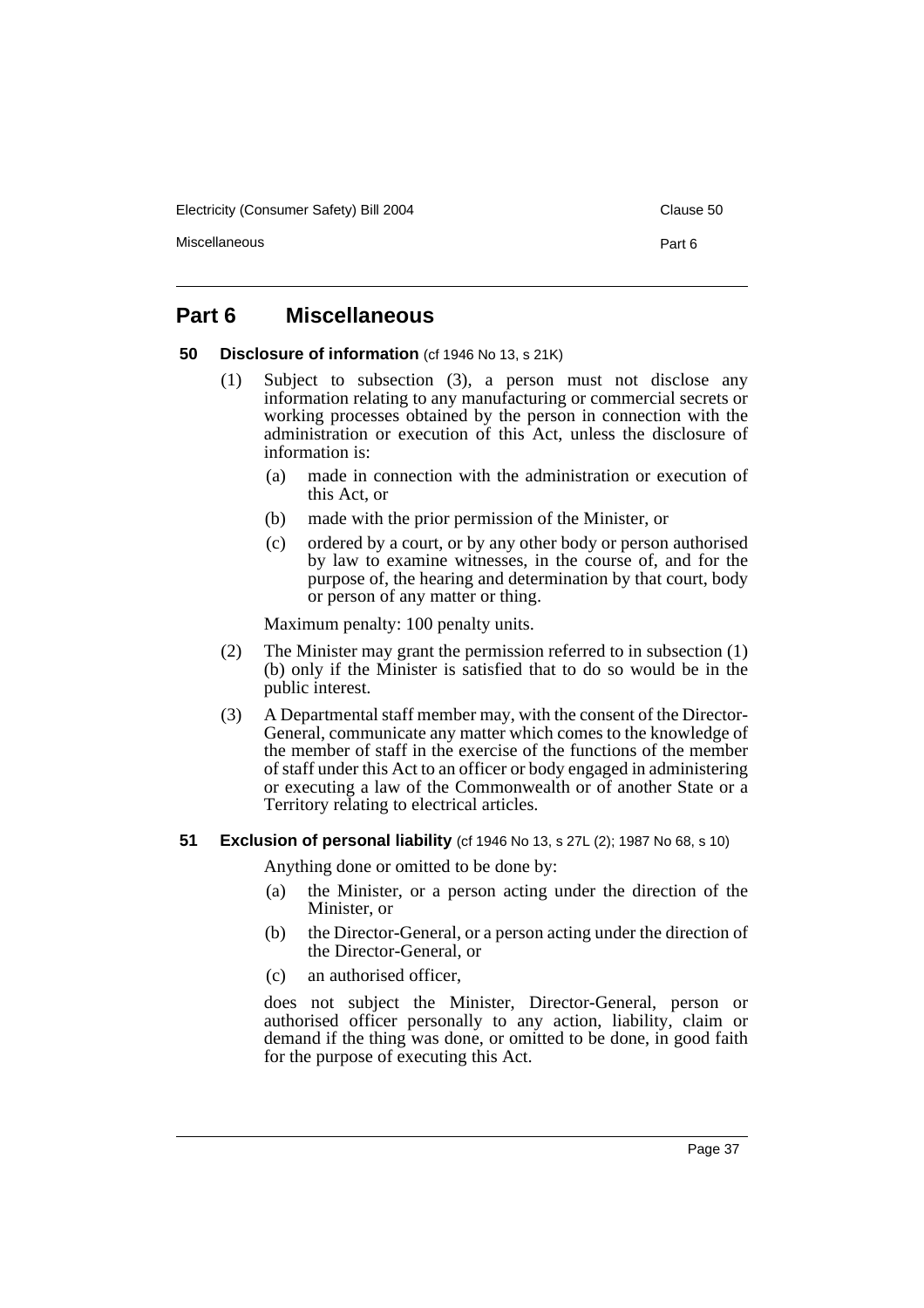#### Clause 52 Electricity (Consumer Safety) Bill 2004

Part 6 Miscellaneous

### **52 Service or giving of documents** (cf 1946 No 13, s 21E (9))

- (1) A document that is authorised or required by this Act or the regulations to be served on, or given to, any person may be served or given by:
	- (a) in the case of a natural person:
		- (i) delivering it to the person personally, or
		- (ii) sending it by post to the address specified by the person for the giving or service of documents or, if no such address is specified, the residential or business address of the person last known to the person giving or serving the document, or
		- (iii) sending it by facsimile transmission to the facsimile number of the person, or
	- (b) in the case of a body corporate:
		- (i) leaving it with a person apparently of or above the age of 16 years at, or by sending it by post to, the head office, a registered office or a principal office of the body corporate or to an address specified by the body corporate for the giving or service of documents, or
		- (ii) sending it by facsimile transmission to the facsimile number of the body corporate.
- (2) Nothing in this section affects the operation of any provision of a law or of the rules of a court authorising a document to be served on a person in any other manner.

## **53 Provision of documents to Director-General**

- (1) A document may be served on, or given to, or lodged with, the Director-General by leaving it at, or by sending it by post to:
	- (a) the office of the Director-General, or
	- (b) if the Director-General has more than one office, any one of the Director-General's offices.
- (2) Nothing in subsection (1) affects the operation of any provision of a law or of the rules of a court authorising a document to be served on the Director-General in a manner not provided for by subsection (1).

## **54 Delegation of functions** (cf 1946 No 13, s 28)

(1) The Minister may delegate to an authorised person any of the functions of the Minister under this Act or the regulations, other than this power of delegation.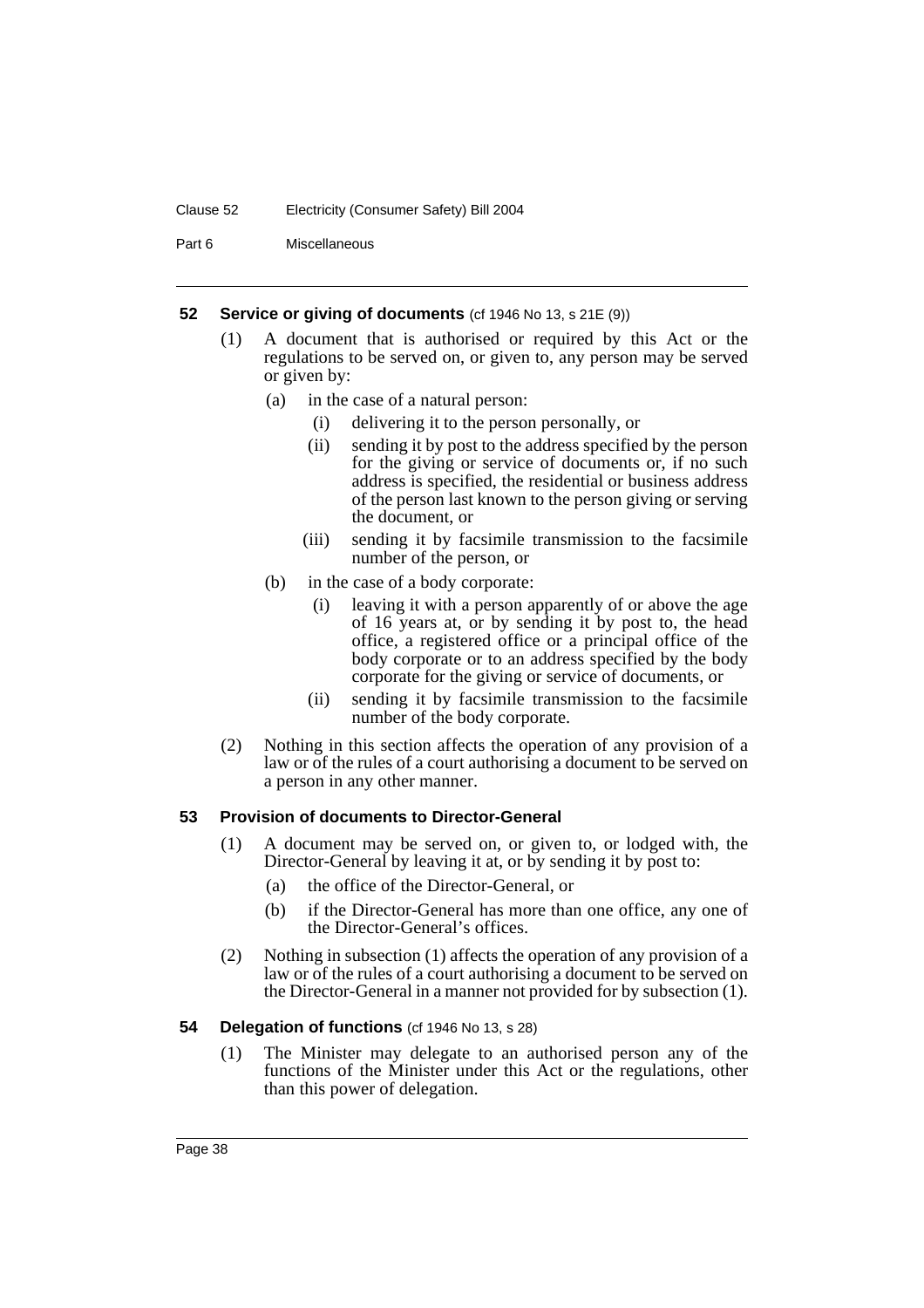Electricity (Consumer Safety) Bill 2004 Clause 55

- (2) The Director-General may delegate to any other authorised person any of the functions of the Director-General under this Act or the regulations, other than this power of delegation.
- (3) A delegate may sub-delegate to an authorised person any function delegated by the Minister or the Director-General if the delegate is authorised in writing to do so by the Minister or Director-General (as the case may be).
- (4) In this section:

## *authorised person* means:

- (a) a public authority or local authority or a member of staff of a public authority or local authority, or
- (b) a member of staff of a government Department, or
- (c) a person of a class prescribed by the regulations.

## **55 Regulations** (cf 1946 No 13, s 37)

- (1) The Governor may make regulations, not inconsistent with this Act, for or with respect to any matter that by this Act is required or permitted to be prescribed or that is necessary or convenient to be prescribed for carrying out or giving effect to this Act.
- (2) Without limiting subsection (1), regulations may be made for or with respect to any of the following matters:
	- (a) standards for electrical articles and for the materials used in the manufacture of electrical articles,
	- (b) interference by persons with electrical installations or other electrical equipment,
	- (c) the installation of electrical installations or other electrical equipment and the alteration, repair or renewal of such installations or equipment,
	- (d) the provision of reports, information, particulars, returns and statistics for the purposes of this Act and the time and mode of furnishing and the manner of verification,
	- (e) the constitution, functions and procedures of a committee to advise the Director-General in relation to any matters relating to the approval or sale of electrical articles that may be referred to it by the Director-General,
	- (f) the making of applications for the purposes of Part 2 and the fees for any such applications,
	- (g) the testing and inspection of electrical articles,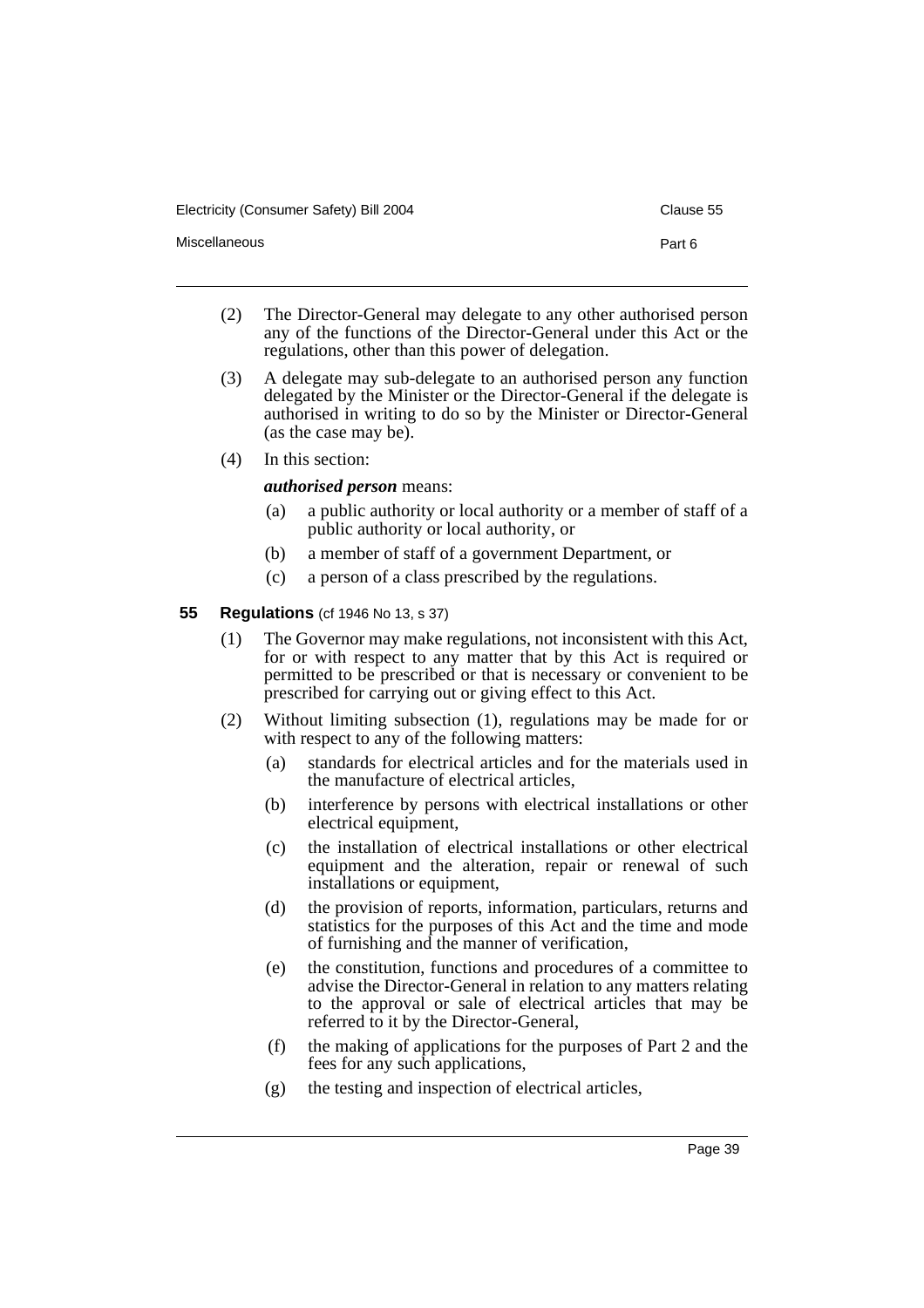#### Clause 56 Electricity (Consumer Safety) Bill 2004

Part 6 Miscellaneous

- (h) the approval, and the withholding and withdrawal of approval, of electrical articles or models of electrical articles and the renewal of any such approval,
- (i) fees for the testing, inspection or approval of electrical articles or of models of electrical articles or for the renewal of any such approval,
- (j) the marking of electrical articles and the improper use of such marks,
- (k) guarantees to be given with respect to electrical articles,
- (l) the disposal, whether by way of sale or otherwise, of electrical articles and the display of electrical articles in connection with any such disposal.
- (3) The regulations may create offences punishable by a penalty not exceeding 500 penalty units (in the case of corporations) and 250 penalty units (in any other case).
- (4) The regulations may apply, adopt or incorporate (with or without modification) any publication as in force at a particular time or from time to time.
- (5) The regulations prevail over regulations made under the *Local Government Act 1993*, to the extent of any inconsistency.

## **56 Savings, transitional and other provisions**

Schedule 1 has effect.

## **57 Repeal of Electricity Safety Act 1945 (1946 No 13)**

The *Electricity Safety Act 1945* is repealed.

## **58 Amendment of Acts and Regulations**

The Acts and Regulations specified in Schedules 2–4 are amended as set out in those Schedules.

## **59 Review of Act**

- (1) The Minister is to review this Act to determine whether the policy objectives of the Act remain valid and whether the terms of the Act remain appropriate for securing those objectives.
- (2) The review is to be undertaken as soon as possible after the period of 5 years from the date of assent to this Act.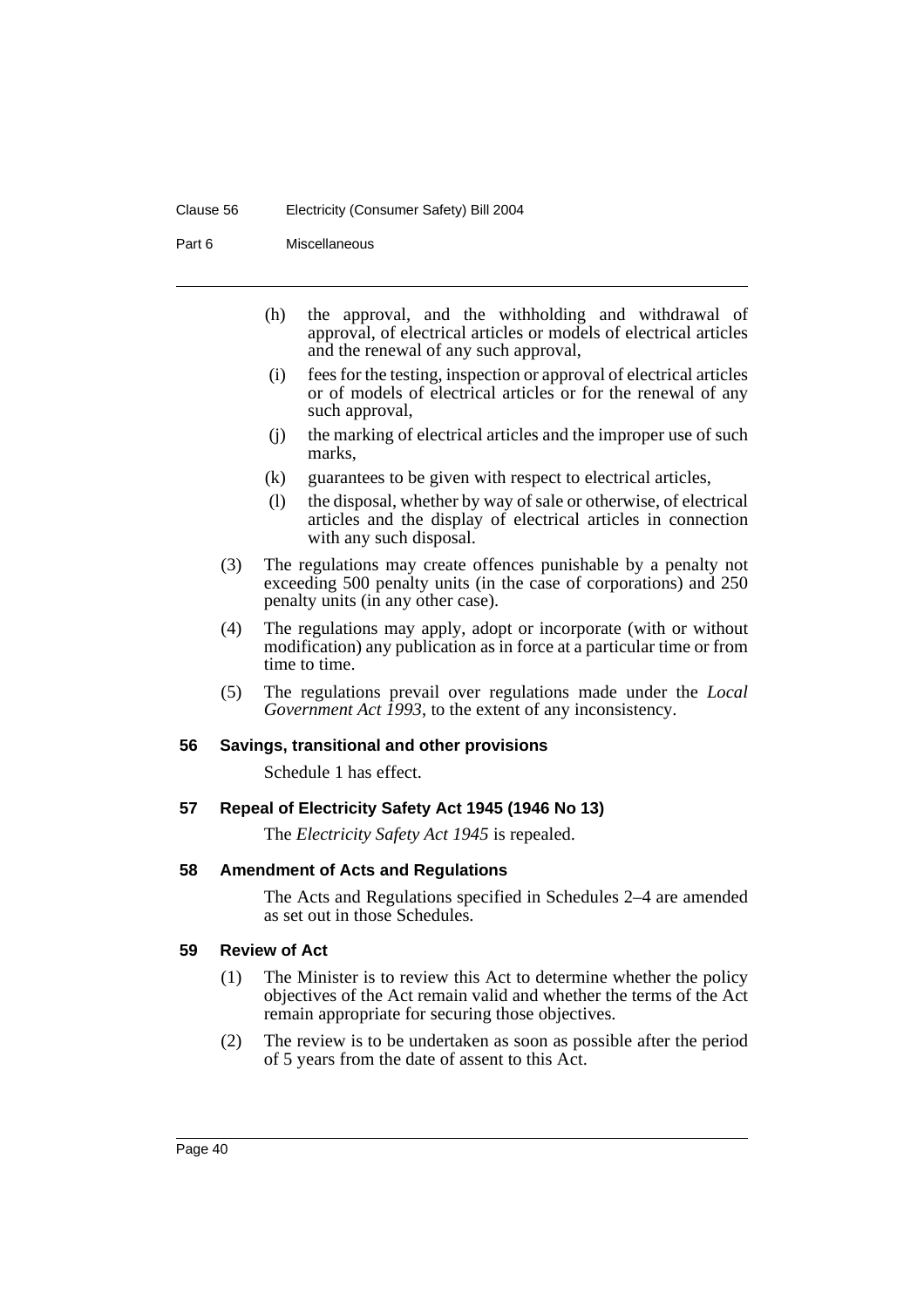Electricity (Consumer Safety) Bill 2004 Clause 59

Miscellaneous **Part 6** 

(3) A report on the outcome of the review is to be tabled in each House of Parliament within 12 months after the end of the period of 5 years.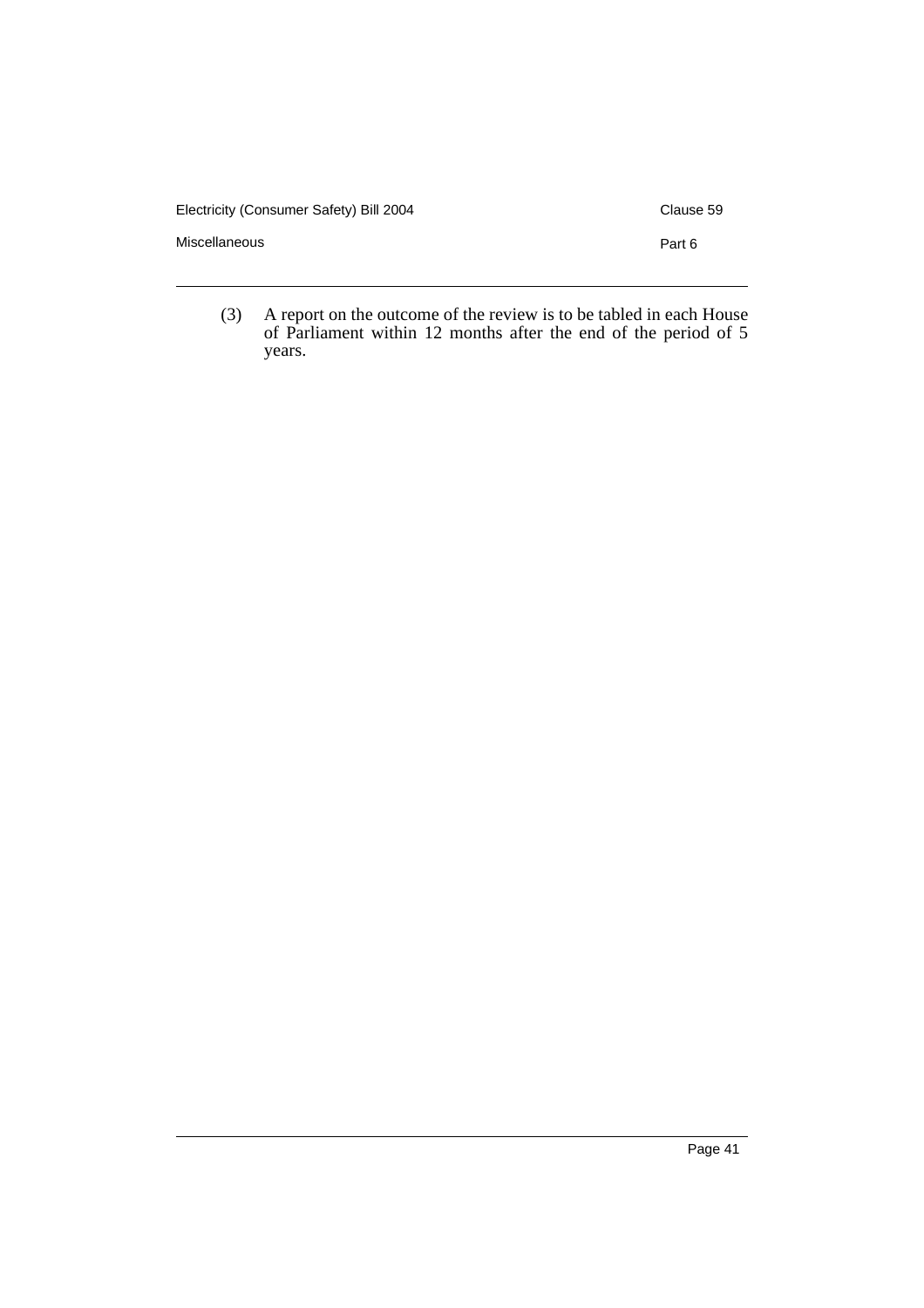Schedule 1 Savings, transitional and other provisions

#### **Schedule 1 Savings, transitional and other provisions** (Section 56)

# **Part 1 General**

## **1 Regulations**

- (1) The regulations may contain provisions of a savings or transitional nature consequent on the enactment of the following Acts: this Act
- (2) Any such provision may, if the regulations so provide, take effect from the date of assent to the Act concerned or a later date.
- (3) To the extent to which any such provision takes effect from a date that is earlier than the date of its publication in the Gazette, the provision does not operate so as:
	- (a) to affect, in a manner prejudicial to any person (other than the State or an authority of the State), the rights of that person existing before the date of its publication, or
	- (b) to impose liabilities on any person (other than the State or an authority of the State) in respect of anything done or omitted to be done before the date of its publication.
- (4) Regulations made as referred to in subclause (1) may have effect despite the terms of any savings or transitional provisions contained in this Schedule, if the regulations so provide.

# **Part 2 Provisions consequent on enactment of this Act**

## **Division 1 Interpretation**

## **2 Definitions**

(1) In this Part:

*new electricity safety legislation* means:

- (a) any provision of this Act (other than Schedules 2–4), and
- (b) any provision of the *Electricity Supply Act 1995* inserted in that Act by an amendment made by Schedule 2 to this Act, and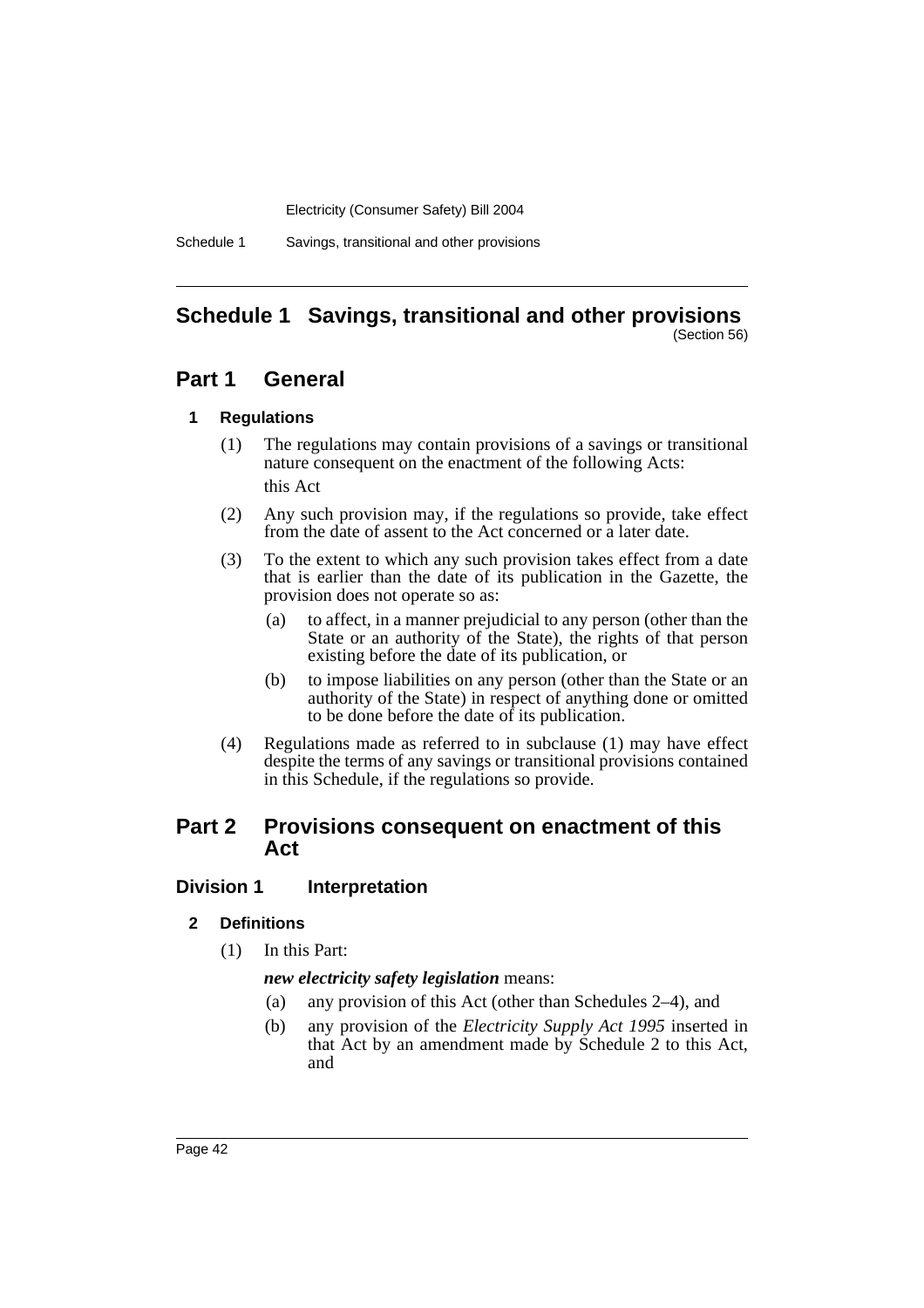Savings, transitional and other provisions Schedule 1 and the state of the state of the Schedule 1

(c) any provision of the *Energy Administration Act 1987* inserted in that Act by an amendment made by Schedule 3 to this Act.

*repeal date* means the date on which the repealed Act is repealed by this Act.

*repealed Act* means the *Electricity Safety Act 1945* as in force immediately before its repeal by this Act.

- (2) For the purposes of this Part:
	- (a) a provision of the new electricity safety legislation corresponds to a provision of the repealed Act if the provision is in the same (or in substantially the same) terms as the provision in the repealed Act, and
	- (b) a function under the new electricity safety legislation corresponds to a function under the repealed Act if the function is the same (or substantially the same) as the function under the repealed Act.

## **Division 2 Continuing operation of repealed Act**

#### **3 Repealed Act and regulations made under it continue to apply in certain circumstances**

- (1) The repealed Act and any regulations, approvals, exemptions, declarations or orders made under that Act continue to apply with respect to the following matters as if this Act had not been enacted:
	- (a) an offence or alleged offence against the repealed Act or the regulations made under that Act,
	- (b) any proceedings for any such offence,
	- (c) any notice given to a distribution network service provider (within the meaning of the *Electricity Supply Act 1995*) under section 19G of the repealed Act in force immediately before the repeal date,
	- (d) any application for a notification of a type specification pending under section 21B of the repealed Act immediately before the repeal date,
	- (e) any notification of a type specification given under section 21B of the repealed Act before the repeal date,
	- (f) any appeal to the Minister under section 21C (9) of the repealed Act that is pending (or any entitlement to appeal to the Minister under that subsection that has not been exercised) immediately before the repeal date,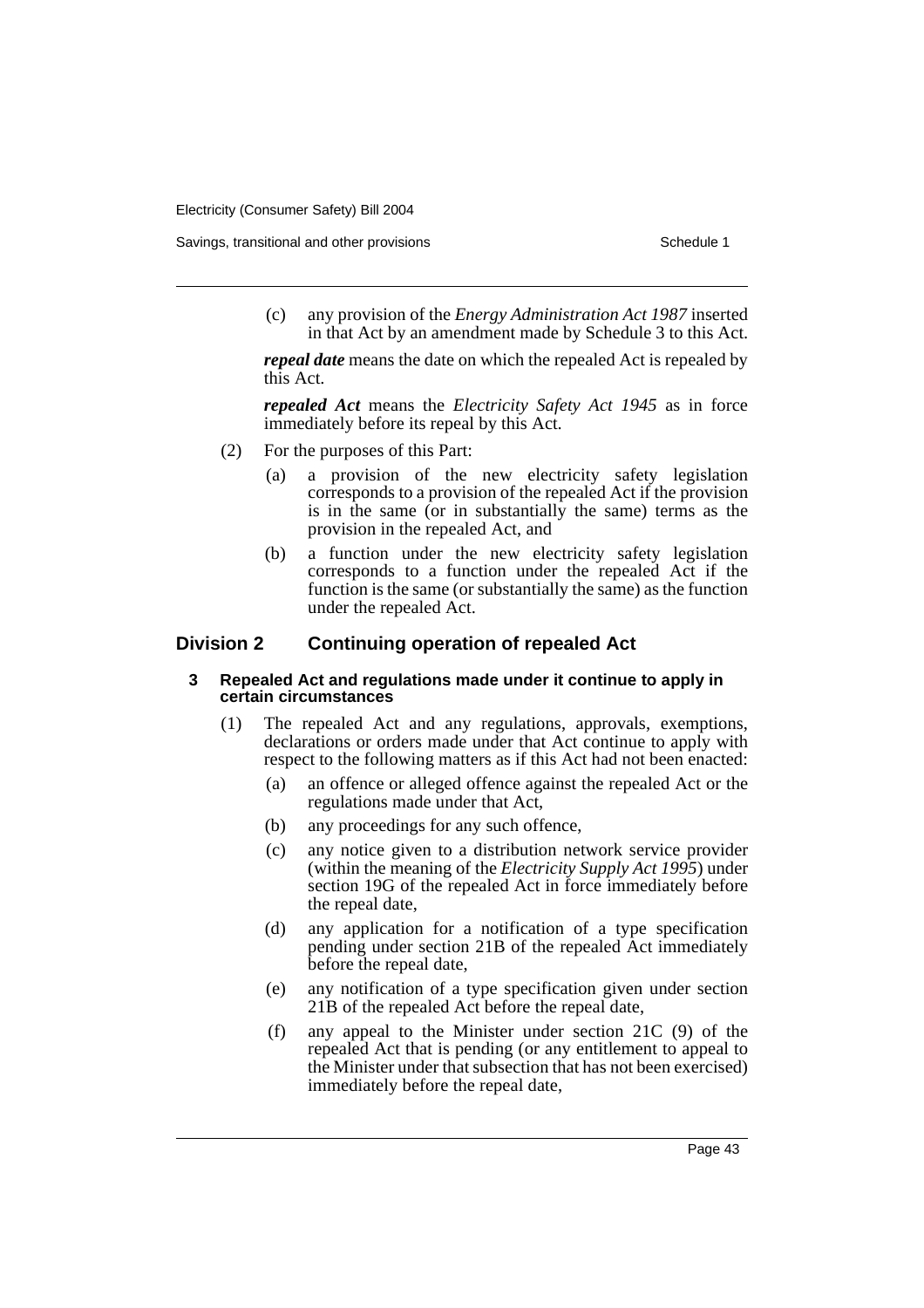- (g) any notice or notification issued under section 21E of the repealed Act in force immediately before the repeal date,
- (h) any notice issued under section 21F of the repealed Act in force immediately before the repeal date or any label affixed to an electrical article under that section before the repeal date,
- (i) any electrical article seized under section 21F of the repealed Act before the repeal date,
- (j) any search warrant issued under section 21I or 27I of the repealed Act in force immediately before the repeal date,
- (k) any certificate issued under section 21H of the repealed Act before the repeal date,
- (l) any application made under section 21G of the repealed Act that is pending in a Local Court (or any entitlement to make such an application to a Local Court that has not been exercised) immediately before the repeal date,
- (m) any requirement made of a person under section 25 (4) of the repealed Act that had not yet been complied with before the repeal date,
- (n) any order made under section 26 (3) of the repealed Act in force immediately before the repeal date,
- (o) any serious electrical accident within the meaning of Part 6B of the repealed Act that occurred before the repeal date,
- (p) any investigation, inspection, examination or testing of a thing, matter or place authorised to be begun but not commenced (or begun but not completed) under the repealed Act before the repeal date.
- (2) For the purposes of the operation of this Part:
	- (a) any notification of a type specification given under section 21B of the repealed Act (as continued in force by subclause (1)) on or after the repeal date in respect of a type of electrical article (within the meaning of that Act) is to have effect as if the notification had been given immediately before the repeal date, and
	- (b) any action taken by the Minister on an appeal under section 21C (9) of the repealed Act (as continued in force by subclause (1)) on or after the repeal date in respect of a determination under section 21C of the repealed Act is to have effect as if the action had been taken immediately before the repeal date.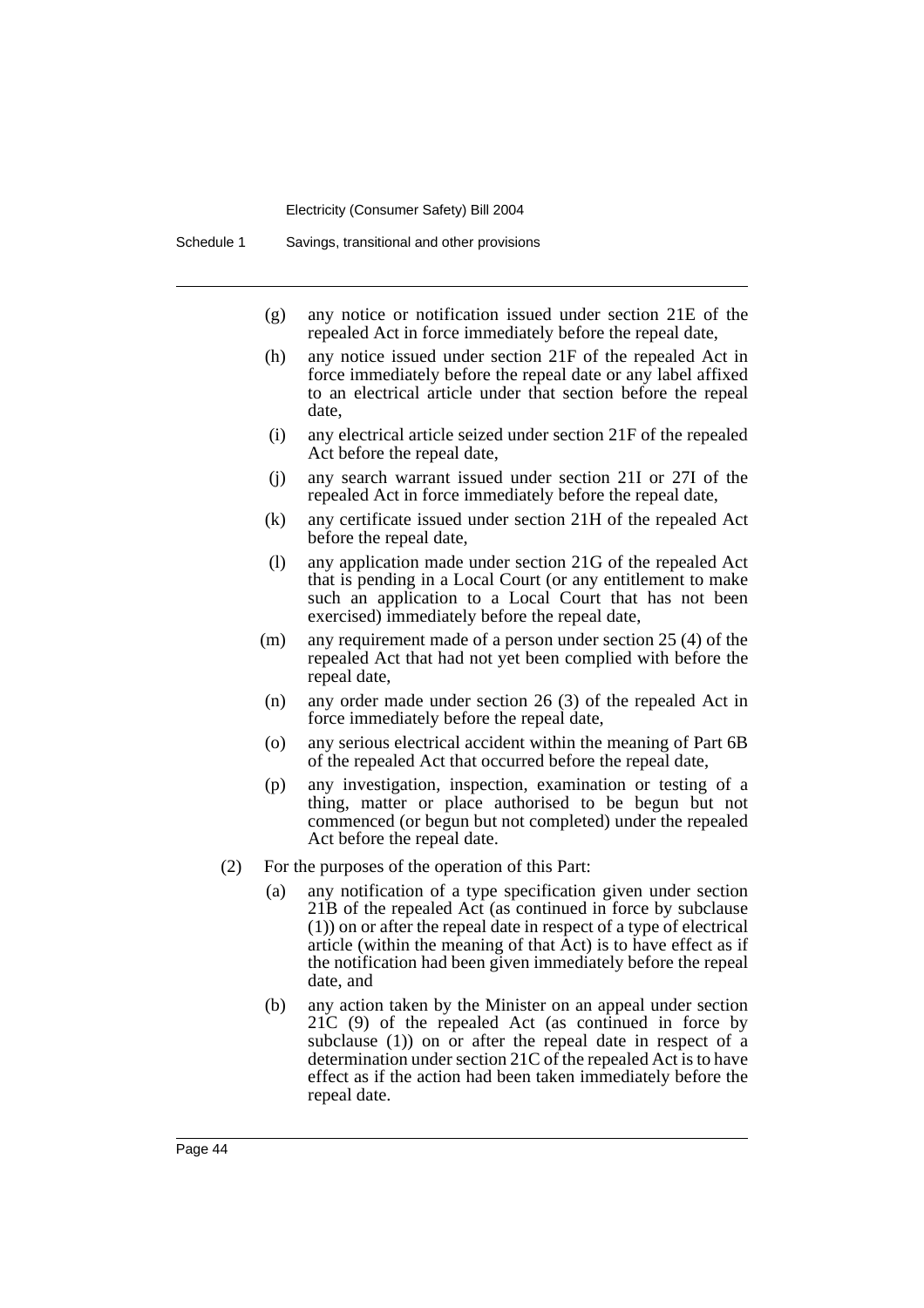Savings, transitional and other provisions Schedule 1 and  $\sigma$  Schedule 1

(3) This clause is subject to any contrary provision in this Schedule.

# **Division 3 Electricity Development Fund**

## **4 Electricity Development Fund**

Any money that, on the repeal date, was standing to the credit of the Electricity Development Fund established by section 15 of the repealed Act is to be transferred to the Consolidated Fund.

## **Division 4 Electrical articles**

## **5 Electrical articles to which Part 4C of repealed Act applied**

Any class of electrical articles that was declared in an order in force under section 21 of the repealed Act immediately before the repeal date to be a class of electrical articles to which Part 4C of the repealed Act applied is taken to be a class of electrical articles that is the subject of an order under section 5 of this Act.

## **6 Existing class and type specifications**

- (1) Any specification that was a class specification in relation to a class of electrical articles within the meaning of the repealed Act immediately before the repeal date is taken to be a class specification under this Act in relation to the same class of electrical articles.
- (2) Any specification that was a type specification in relation to a type of electrical article within the meaning of the repealed Act immediately before the repeal date is taken to be a model specification under this Act in relation to any model of electrical article having the same specifications as that type of electrical article.

## **7 Existing certification schemes approved by Minister**

Any certification scheme that was approved by the Minister for the purposes of Part 4C of the repealed Act and the approval of which continued in force immediately before the repeal date is taken to be a scheme for the approval or certification of models of electrical articles declared by the Minister under section 15 of this Act.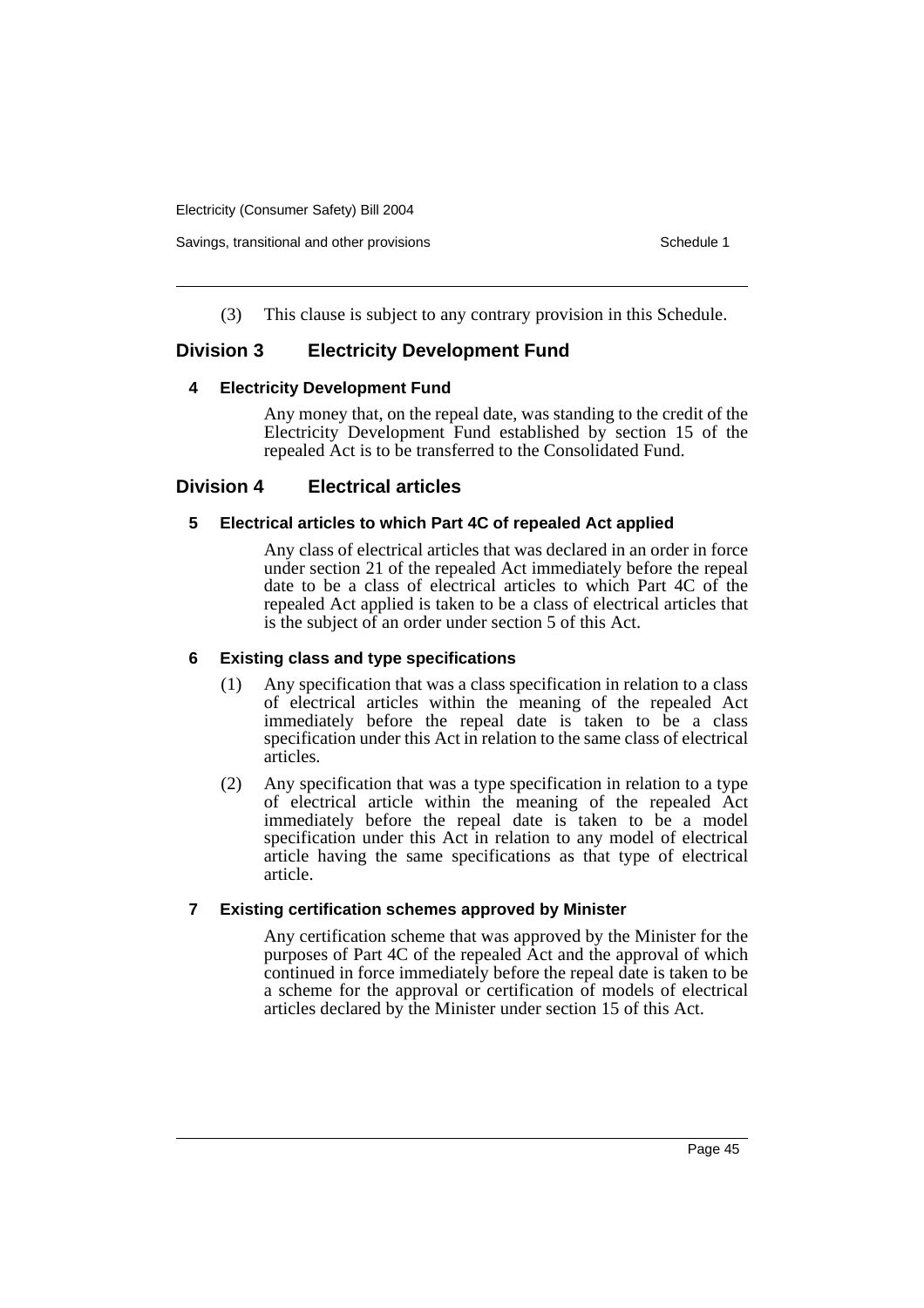Schedule 1 Savings, transitional and other provisions

### **8 Existing relevant authorities**

Until a regulation is made for the purposes of the definition of *relevant authority* in section 3 (1), any authority that was prescribed as a relevant authority for another State or a Territory for the purposes of the definition of *relevant authority* in section 20 (1) of the repealed Act immediately before the repeal date is taken to be a relevant authority for the same State or Territory for the purposes of this Act.

### **9 Existing exemptions for prohibitions against sale of declared electrical articles**

Any exemption in force under section 21A (3) of the repealed Act immediately before the repeal date is taken to be an exemption given by the Director-General under section 16 (2) of this Act in respect of all of the provisions of section 16 (1) in relation to the same person (or class of persons) to which it was originally given and subject to the same conditions on which it was originally given.

## **10 Approvals under section 21C of repealed Act**

- (1) Any approval of a type of electrical article given under section 21C of the repealed Act that was in force immediately before the repeal date continues in force under this Act as if the approval had been given by the Director-General under section 11 of this Act for a model having the same specifications as the type of electrical article originally approved.
- (2) If any approval under section 21C of the repealed Act is the subject of a suspension in force immediately before the repeal date:
	- (a) subject to paragraph (b), subclause (1) applies to the approval, and
	- (b) the suspension continues in force as if it were a suspension under section 13 of this Act due to expire at the same time as the original suspension.
- (3) Section 12 applies to an approval to which subclause (1) applies as if the approval taken to be given under this Act had been given by the Director-General for the same period specified in the original approval and that period had commenced at the same time as the original approval commenced.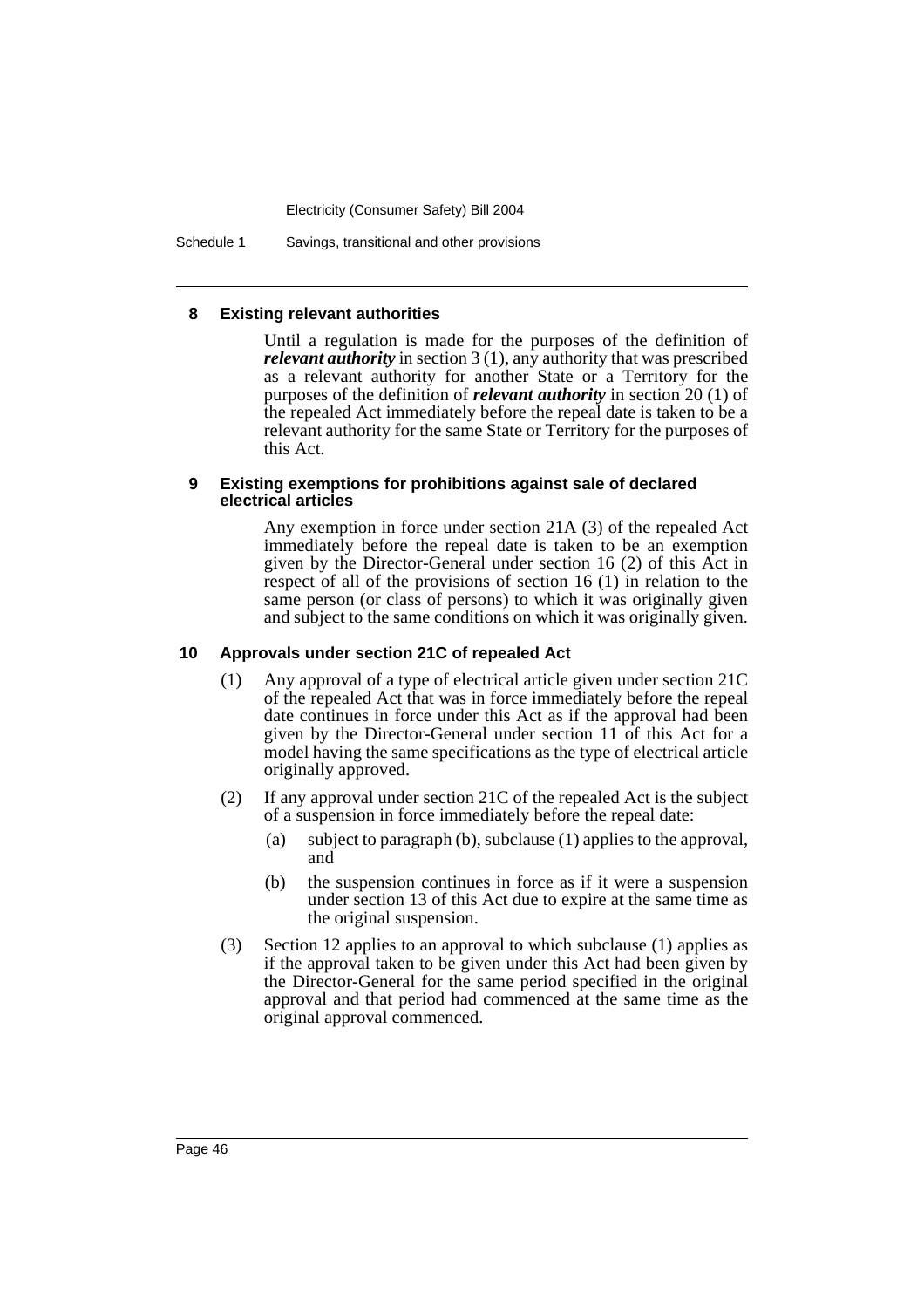Savings, transitional and other provisions Schedule 1 and the state of the state of the Schedule 1

### **11 Applications for approvals under section 21C of repealed Act**

The Director-General may deal with any application made under section 21C of the repealed Act that had not been determined immediately before the repeal date as if the application had been made under section 11 of this Act in respect of a model of electrical article having the same specifications as the type of electrical article specified in the original application.

## **12 Prescribed guarantees under repealed Act**

Any prescribed guarantee within the meaning of section 21D (2) of the repealed Act given in respect of an electrical article or type of electrical article before the repeal date is taken to be an acquisition guarantee for the purposes of this Act in respect of the same article or the model of article having the same specifications as that type (as the case may be).

### **13 Persons authorised under section 21F of repealed Act**

Any person authorised under section 21F (2) of the repealed Act whose authorisation was in force immediately before the repeal date is taken to have been appointed as an authorised officer by the Director-General under section 39 of this Act for the purposes of section 26 (1) of this Act.

## **Division 5 Electrical installations**

## **14 Persons authorised under section 25 of repealed Act**

Any person authorised under section 25 (1) of the repealed Act in respect of the examination of electrical installations whose authorisation was in force immediately before the repeal date is taken to have been appointed as an authorised officer by the Director-General under section 39 of this Act in respect of the provisions of this Act and the regulations relating to electrical installations.

## **Division 6 Electrical accidents**

## **15 Inspectors under section 27F of repealed Act**

Any person authorised under section 27F (1) of the repealed Act to carry out inspections in respect of serious electrical accidents involving electrical installations or electrical articles (within the meaning of that Act) whose authorisation was in force immediately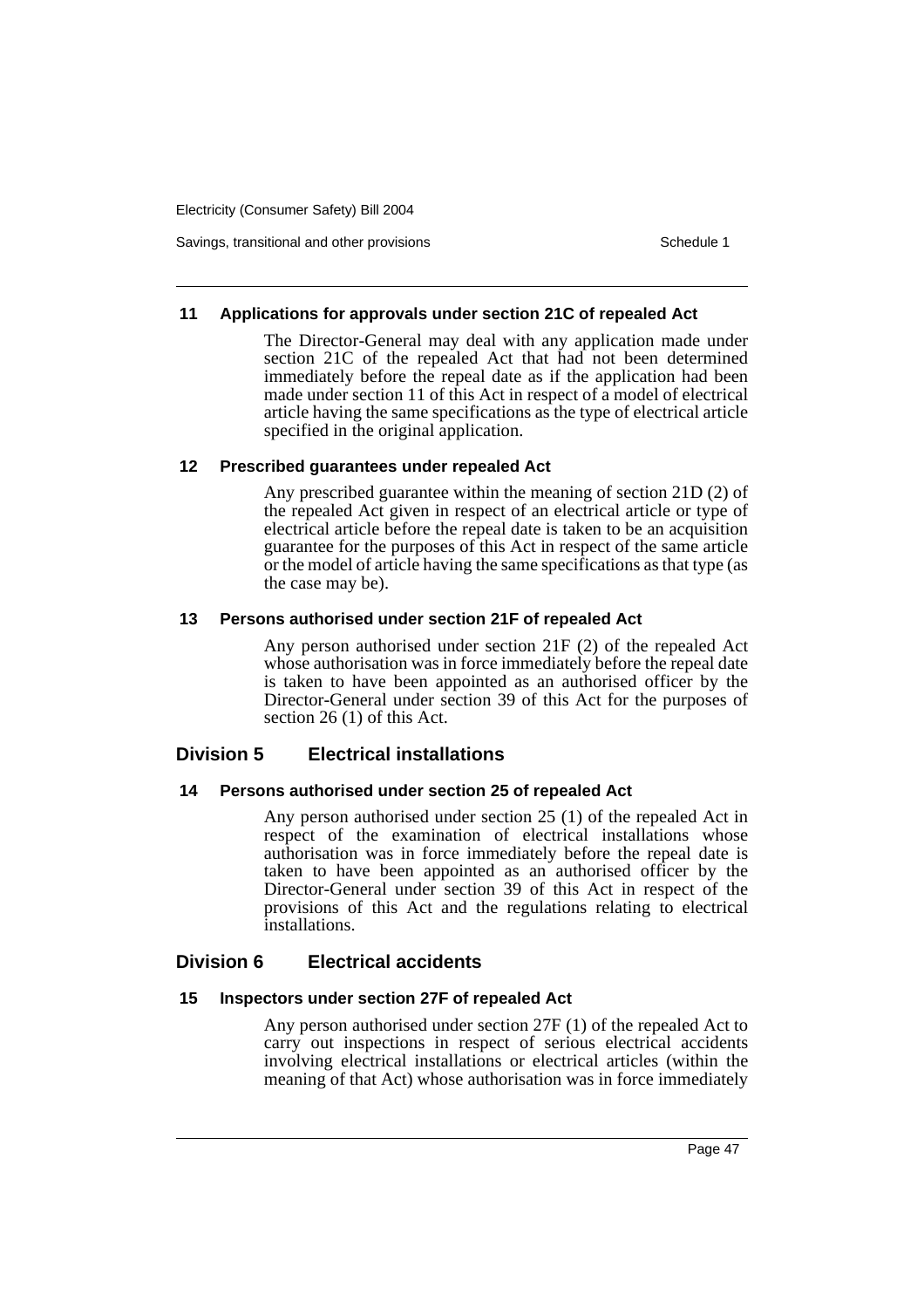Schedule 1 Savings, transitional and other provisions

before the repeal date is taken to have been appointed as an authorised officer by the Director-General under section 39 of this Act in respect of the provisions of this Act and the regulations relating to serious electrical accidents.

## **Division 7 General**

#### **16 Certificates under section 21H of repealed Act**

Section 46 is taken to extend to any matter arising under the repealed Act that could have been the subject of a certificate under section 21H of the repealed Act if that Act had not been repealed.

### **17 Delegations under section 28 of repealed Act**

Any delegation under section 28 of the repealed Act in force immediately before the repeal date in respect of any function under the repealed Act concerning electrical installations or electrical articles (within the meaning of that Act) is taken to be a delegation given by the Minister under section 54 of this Act in respect of a corresponding function (if any) of the Minister under this Act.

#### **18 Disclosure of information prohibited by section 21K of repealed Act**

Section 50 is taken to extend to the disclosure of any information on or after the repeal date that would have been prohibited by section 21K of the repealed Act if that Act had not been repealed.

#### **19 Construction of references**

- (1) In any other Act or instrument:
	- (a) subject to paragraph (b), a reference to the repealed Act is taken to be a reference to this Act, and
	- (b) a reference to a provision of the repealed Act is taken to be a reference to the corresponding provision or provisions (if any) of the new electricity safety legislation.
- (2) Subclause (1) does not apply to:
	- (a) section 135 (b) of the *Home Building Act 1989*, or
	- (b) any other provision of another Act, or an instrument made under another Act, prescribed by the regulations.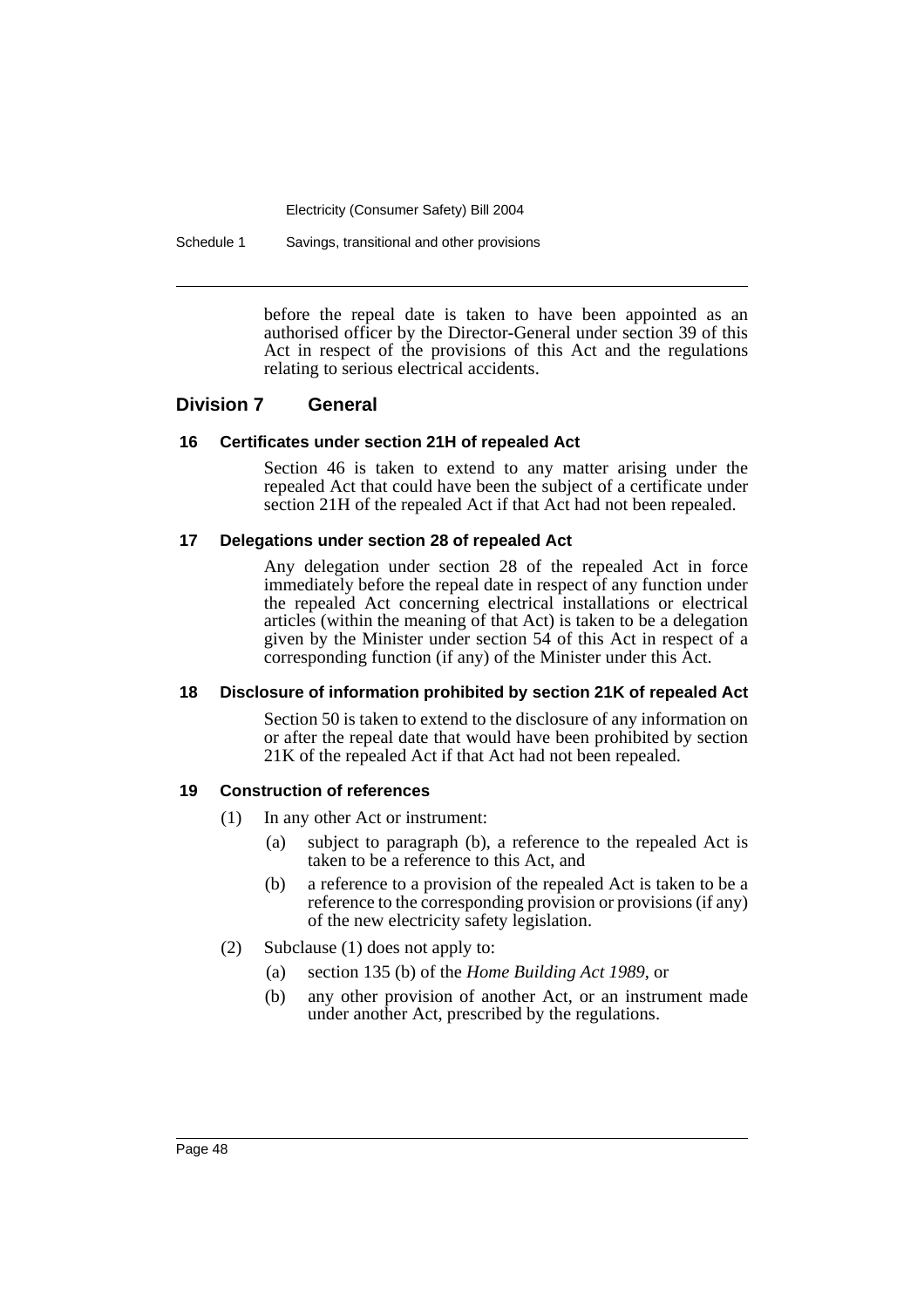Savings, transitional and other provisions Schedule 1

# **20 Effect of this Part**

Nothing in this Part prevents the amendment or revocation of any delegation, authorisation, appointment, approval, exemption, declaration or order.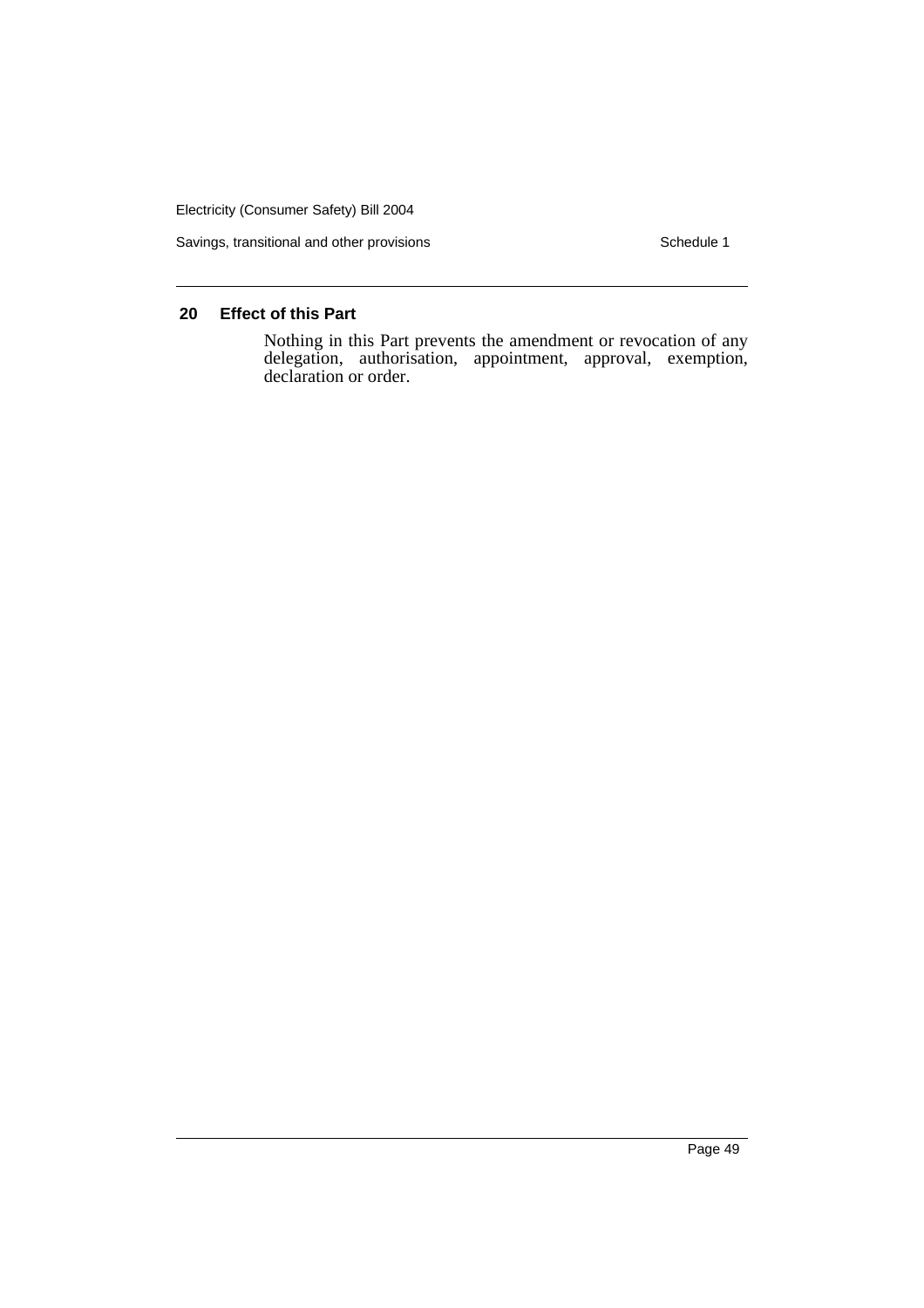Schedule 2 Amendment of Electricity Supply Act 1995 No 94

# **Schedule 2 Amendment of Electricity Supply Act 1995 No 94**

(Section 58)

## **[1] Section 3 Objects**

Insert at the end of section 3 (c):

, and

(d) to promote and encourage the safety of persons and property in relation to the generation, transmission, distribution and use of electricity.

#### **[2] Section 54 Powers of entry**

Insert at the end of section 54 (1) (e):

, or

(f) inspecting or disconnecting an electrical installation that the network operator is required or permitted to inspect or disconnect by or under this or any other Act or law.

#### **[3] Part 5C**

Insert after Part 5B:

## **Part 5C Removal of electricity structures**

#### **63K Director-General may direct distribution network service provider to remove structure**

- (1) The Director-General may, by notice in writing served on a distribution network service provider, direct the service provider to remove or relocate an electricity structure specified in the notice if:
	- (a) the structure is erected within the service provider's distribution district, and
	- (b) the structure is on or adjacent to a public road that is:
		- (i) a traffic route, or
		- (ii) a public road that the Director-General has, for the purpose of traffic safety and having regard to the volume and nature of the vehicular traffic carried on it, determined requires the removal or relocation of the structure.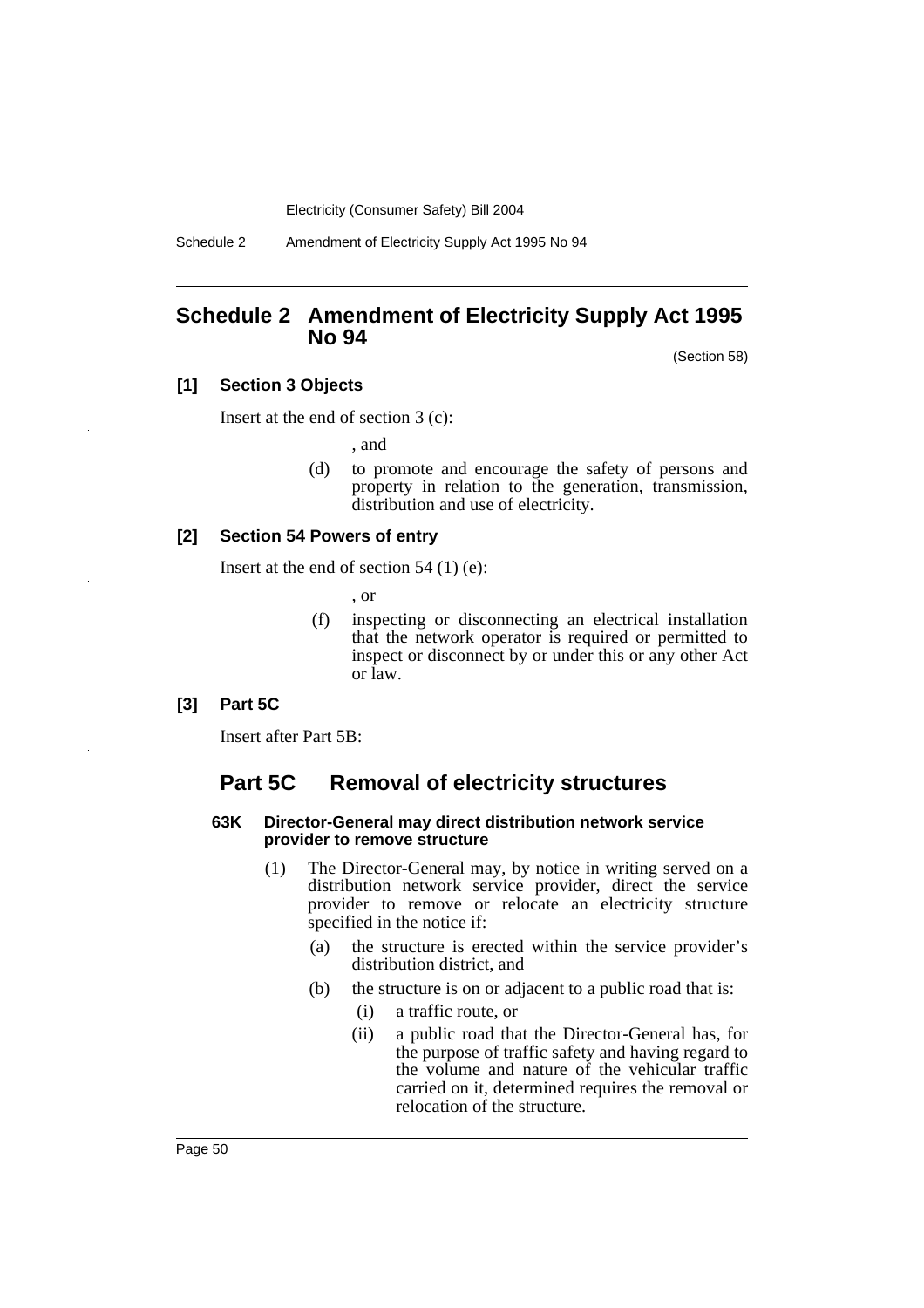Amendment of Electricity Supply Act 1995 No 94 Schedule 2

- (2) A distribution network service provider must comply with a notice served on it under subsection (1).
- (3) In this section:

*electricity structure* means any structure erected or maintained by a distribution network service provider for the purpose of the transmission or distribution of electricity or for the purpose of public lighting.

## **[4] Part 5D**

Insert before Part 6:

# **Part 5D Electricity safety**

## **Division 1 General**

## **63L Interpretation**

- (1) For the purposes of this Part, *place* includes land (whether or not covered with water), premises, buildings and other structures.
- (2) For the purposes of this Part, a person or thing is *in a place* if the person or thing is located in, on, over or under the place.

## **Division 2 Inspectors**

## **63M Inspectors**

- (1) The Director-General may appoint any person as an inspector for the purposes of any or all of the provisions of this Act or the regulations.
- (2) The Director-General may at any time and for any reason revoke a person's appointment under subsection (1).
- (3) An inspector is to be provided by the Director-General with a certificate of identification.
- (4) An inspector must, when exercising in any place any function of the inspector under this Act or the regulations, produce the inspector's certificate of identification to any person apparently in charge of the place who requests its production.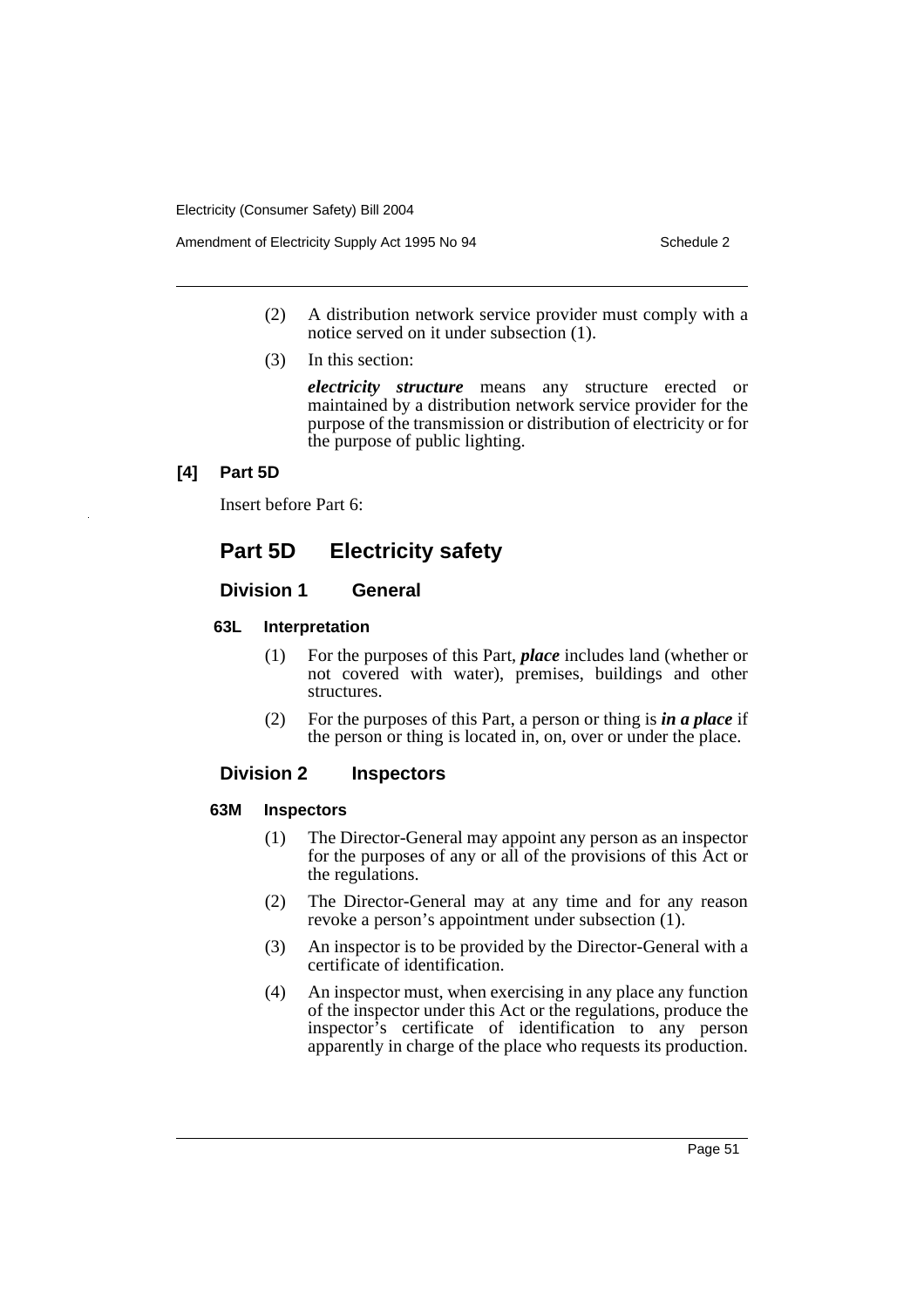#### **63N Obstruction etc of inspectors**

- (1) A person must not:
	- (a) without reasonable excuse, refuse or fail to comply with any notice given or requirement made, or to answer any question asked, by an inspector under this Act or the regulations, or
	- (b) provide information or give evidence in purported compliance with a requirement made or question asked by an inspector under this Act or the regulations knowing the information or evidence to be false or misleading in a material particular, or
	- (c) wilfully delay, hinder or obstruct an inspector in the exercise of the inspector's functions under this Act or the regulations, or
	- (d) falsely represent himself or herself to be an inspector.

Maximum penalty: 500 penalty units (in the case of a corporation) and 150 penalty units (in any other case).

- (2) If an inspector makes a requirement under section 63O (2) (c) of a person who appears to the inspector to be doing electrical wiring work, that person is not guilty of the offence of failing to comply with that requirement if it is proved that the person was not actually doing the electrical wiring work.
- (3) It is sufficient defence to a prosecution for an offence arising under subsection (1) (a) by reason of the failure of a defendant to answer a question asked by an inspector under a power conferred by this Act or the regulations if the defendant satisfies the court that the defendant did not know, and could not with reasonable diligence ascertain, the answer to the question.

## **Division 3 Electrical equipment**

#### **63O Inspection of certain electrical equipment**

(1) An inspector may enter any place at any reasonable time for the purpose of inspecting any electrical installation, corrosion protection system or stray current source (*relevant electrical equipment*) in the place.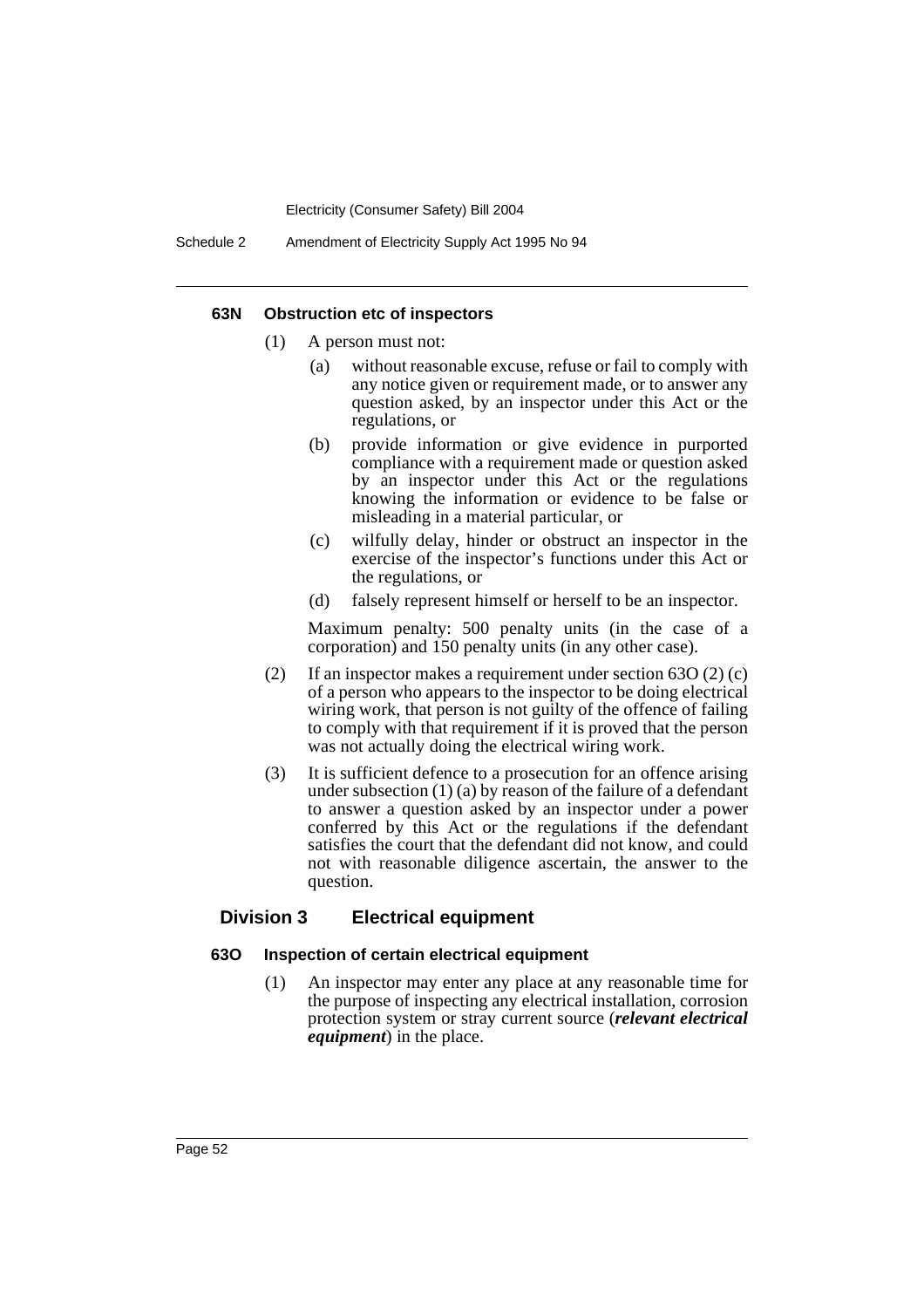- (2) An inspector may require:
	- (a) the relevant distribution network service provider for an electrical installation to disconnect the installation if the inspector reasonably believes that it is necessary for the installation to be disconnected in the interests of safety, or
	- (b) any person who claims to be an authorised electrician to produce for inspection by the inspector, within such time as the inspector specifies, the person's licence or other authority to do electrical wiring work, or
	- (c) any person who appears to the inspector to be doing electrical wiring work to satisfy the inspector, within such time as the inspector specifies, that the person is not prohibited under the *Home Building Act 1989* from doing that electrical wiring work.
- (3) If the Director-General believes on reasonable grounds that there are in any place documents evidencing conduct in connection with relevant electrical equipment in contravention of this Act or the regulations, an inspector may, with the written authority of the Director-General, enter the place, inspect any documents and make copies of them or take extracts from them.
- (4) An inspector may not exercise the inspector's functions under this section in relation to a part of any premises being used for residential purposes except:
	- (a) with the permission of the occupier of that part of the premises, or
	- (b) under the authority conferred by a search warrant issued under this Part.
- (5) In this section:

*relevant distribution network service provider*, in relation to an electrical installation, means the distribution network service provider that owns or controls the distribution system that is used to convey and control the conveyance of electricity to the installation.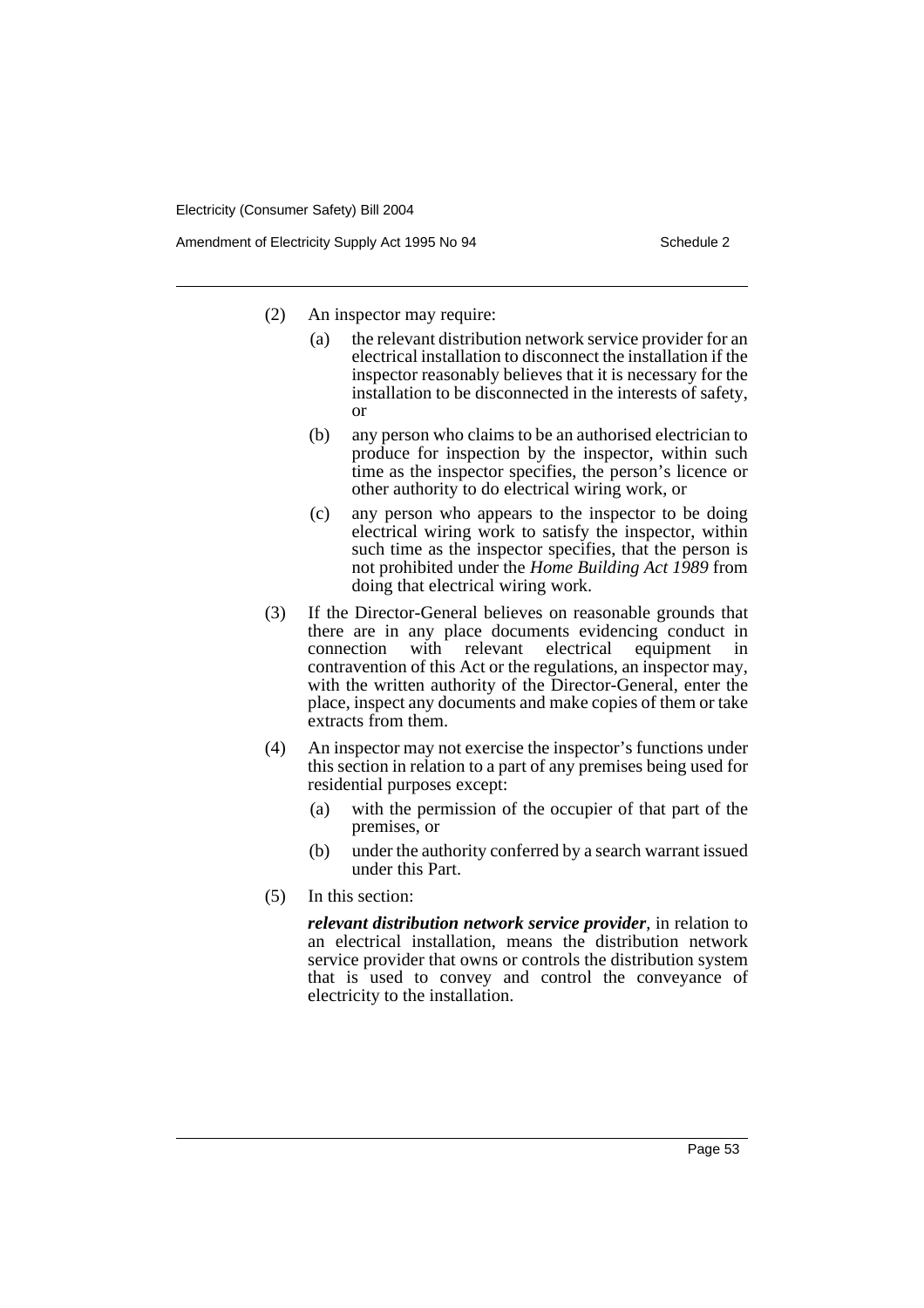#### **63P Examination and testing of electricity delivery equipment**

- (1) The Director-General may from time to time cause any electricity delivery equipment to be examined and tested for the purpose of determining whether the equipment can be used safely.
- (2) An inspector may enter any place at any reasonable time for the purpose of examining or testing any electricity delivery equipment that is in the place.

### **63Q Orders prohibiting the use of unsafe electricity delivery equipment**

- (1) If the Minister is satisfied that electricity delivery equipment cannot be used safely, the Minister may, by order served on the network operator or retail supplier using or proposing to use the equipment, prohibit the use of the equipment.
- (2) An order under this section may permanently prohibit the use of the electricity delivery equipment concerned or prohibit the use of the equipment until such time as it is repaired or altered to the satisfaction of the Minister.
- (3) The Minister may make an order under this section only on the recommendation of the Director-General.
- (4) A person must not use any electricity delivery equipment in contravention of an order made under this section.

Maximum penalty (subsection (4)): 200 penalty units.

## **Division 4 Accident reporting and investigation**

## **63R Notification of serious electricity works accidents**

(1) A serious electricity works accident must be notified in accordance with subsection (2) to the Director-General by the distribution network service provider or transmission operator that owns or controls the distribution system or transmission system of which the electricity works concerned forms part.

Maximum penalty: 500 penalty units.

(2) A notice of an accident must be given within 7 days after the accident in such manner as may be prescribed by the regulations.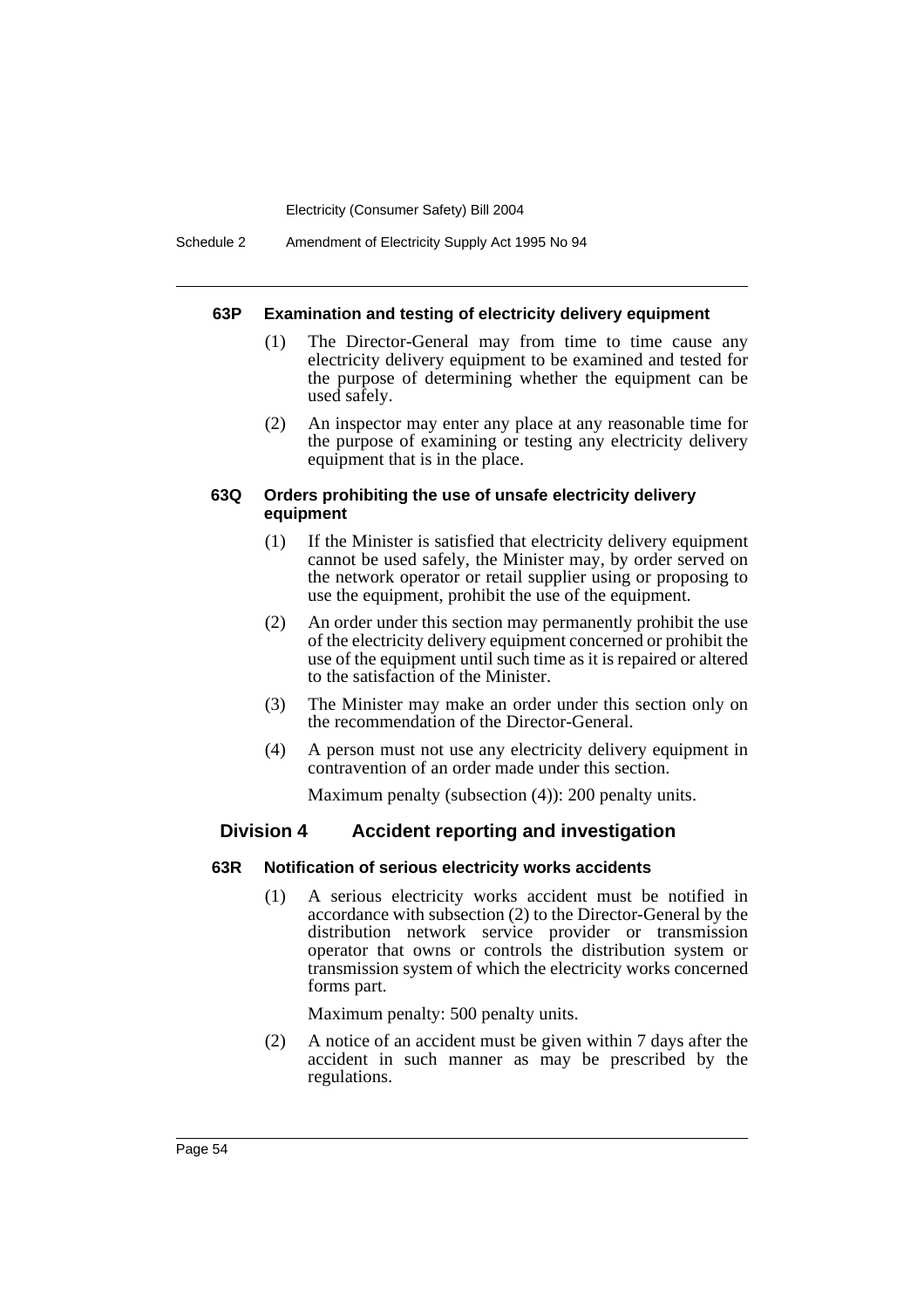Amendment of Electricity Supply Act 1995 No 94 Schedule 2

(3) The regulations may exclude a person, or a person belonging to a class of persons, prescribed by the regulations from any requirement under this section to notify the Director-General of a serious electricity works accident.

#### **63S Investigation of serious electricity works accidents**

The Director-General may arrange for an inspector to investigate and report to the Director-General concerning a serious electricity works accident, whether or not notice of the accident is given to the Director-General.

### **63T Powers of inspectors**

- (1) For the purposes of this Division, an inspector may, in any place where a serious electricity works accident has or may reasonably be expected to have occurred do any one or more of the following:
	- (a) enter and inspect the place,
	- (b) examine and test any electrical installation or other electrical equipment,
	- (c) take photographs,
	- (d) take for analysis a sample of any substance or thing that in the inspector's opinion may relate to the accident,
	- (e) require any person in the place to produce any record that may be of relevance to the occurrence of the accident,
	- (f) take copies of, or extracts or notes from, any such record,
	- (g) require any person in the place to answer questions or otherwise furnish information relating to the accident,
	- (h) require the owner or occupier of the place to provide the inspector with such assistance and facilities as are reasonably necessary to enable the inspector to exercise the inspector's functions under this section.
- (2) If the Director-General believes on reasonable grounds that there are in any place documents evidencing conduct in connection with a serious electricity works accident in contravention of this Act or the regulations, an inspector may, with the written authority of the Director-General, enter the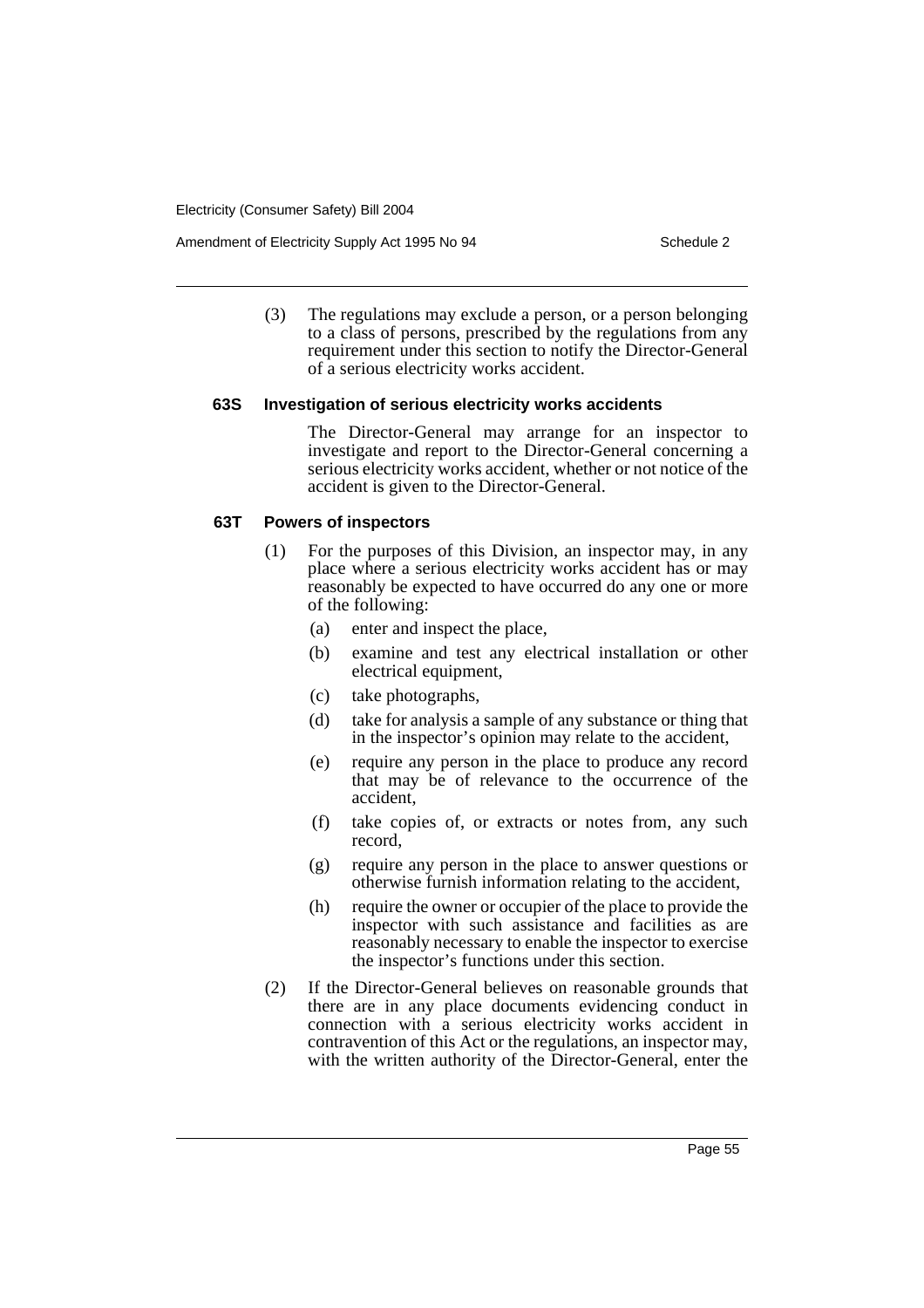place, inspect any documents and make copies of them or take extracts from them.

- (3) An inspector may not exercise the inspector's functions under this section in relation to a part of any premises being used for residential purposes except:
	- (a) with the permission of the occupier of that part of the premises, or
	- (b) under the authority conferred by a search warrant issued under this Part.

### **63U Interference with site of serious electricity works accident**

A person must not disturb or interfere with the site of a serious electricity works accident before it has been inspected by an inspector except:

- (a) to make it safe, or
- (b) with the permission of an inspector, or
- (c) as provided by the regulations.

Maximum penalty: 500 penalty units (in the case of corporations) and 250 penalty units (in any other case).

#### **63V Publication of details of serious electricity works accidents**

- (1) The Director-General may publish such details of serious electricity works accidents as the Director-General considers necessary in the interests of public information and safety.
- (2) The Minister, the Director-General, a member of staff of the Director-General or an inspector is not liable to any claim or action arising from any matter published under this section.

## **Division 5 Enforcement**

## **63W Search warrants**

- (1) An inspector may apply to an authorised justice for a search warrant in respect of any place if the inspector has reasonable grounds for believing that:
	- (a) an unsafe electrical installation is in the place, or
	- (b) a serious electricity works accident has occurred in the place, or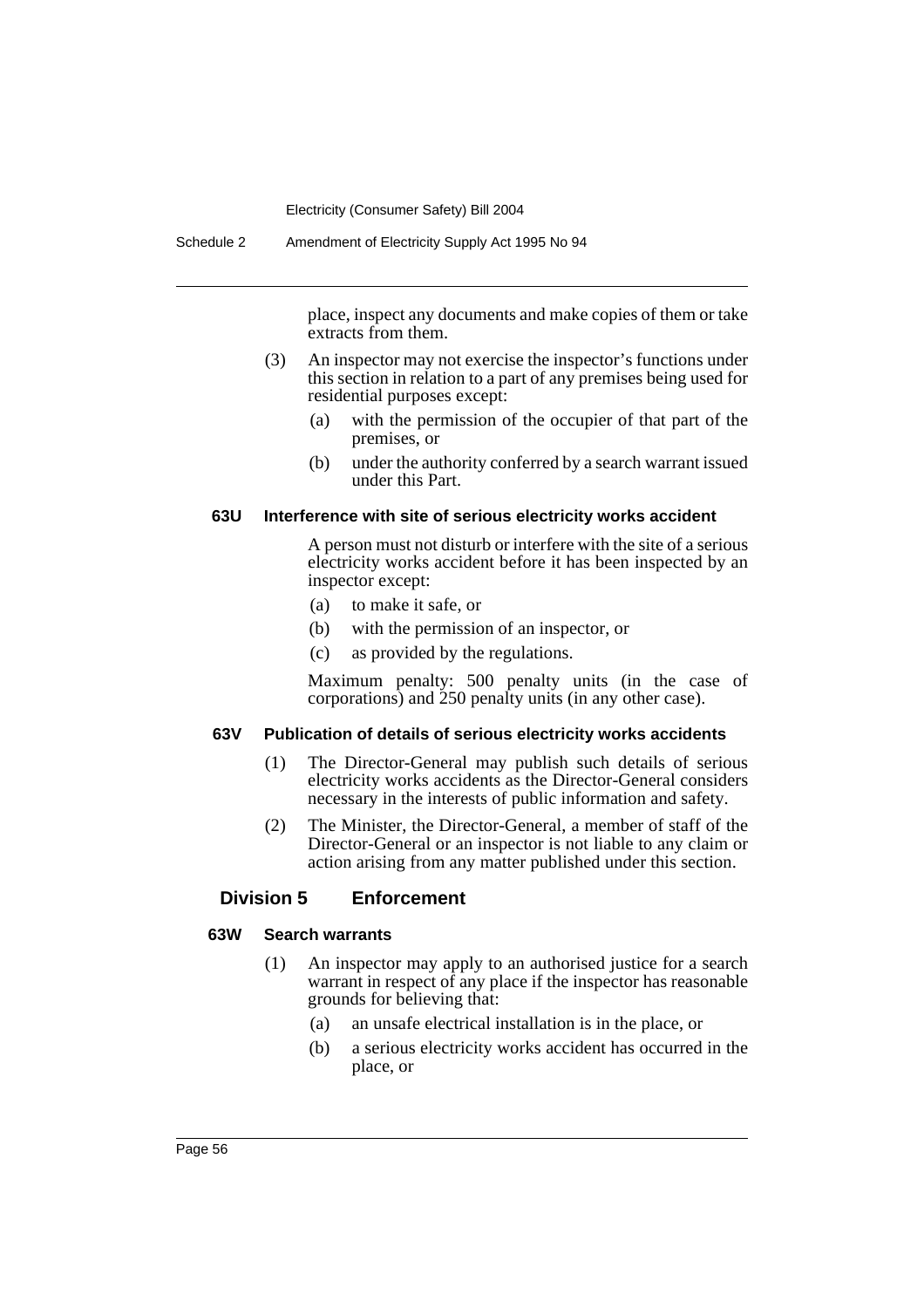Amendment of Electricity Supply Act 1995 No 94 Schedule 2

- (c) a provision of this Part or the regulations made for the purposes of this Part has been or is being contravened in the place.
- (2) An authorised justice to whom an application is made under this section may, if satisfied that there are reasonable grounds for doing so, issue a search warrant authorising an inspector named in the warrant:
	- (a) to enter the place, and
	- (b) to search the place for evidence of the occurrence of a serious electricity works accident.
- (3) Part 3 of the *Search Warrants Act 1985* applies to a search warrant issued under this section.
- (4) In this section:

*authorised justice* has the same meaning as in the *Search Warrants Act 1985*.

### **[5] Section 106 Regulations**

Insert after section 106 (1):

- (1A) Without limiting subsection (1), regulations may be made for or with respect to any of the following matters:
	- (a) the installation, use, maintenance and removal of corrosion protection systems and stray current sources, including but not limited to the following matters:
		- (i) the examination or testing of such systems or sources,
		- (ii) the approval or registration of such systems or sources,
		- (iii) the stamping or labelling of such systems or sources,
		- (iv) standards for such systems or sources,
		- (v) fees for the approval, registration, examination or testing of such systems or sources,
		- (vi) the provision of documents, reports or other information concerning such systems or sources,
	- (b) the keeping by network operators of books, accounts or other records,
	- (c) interference by persons with electrical installations or other electrical equipment,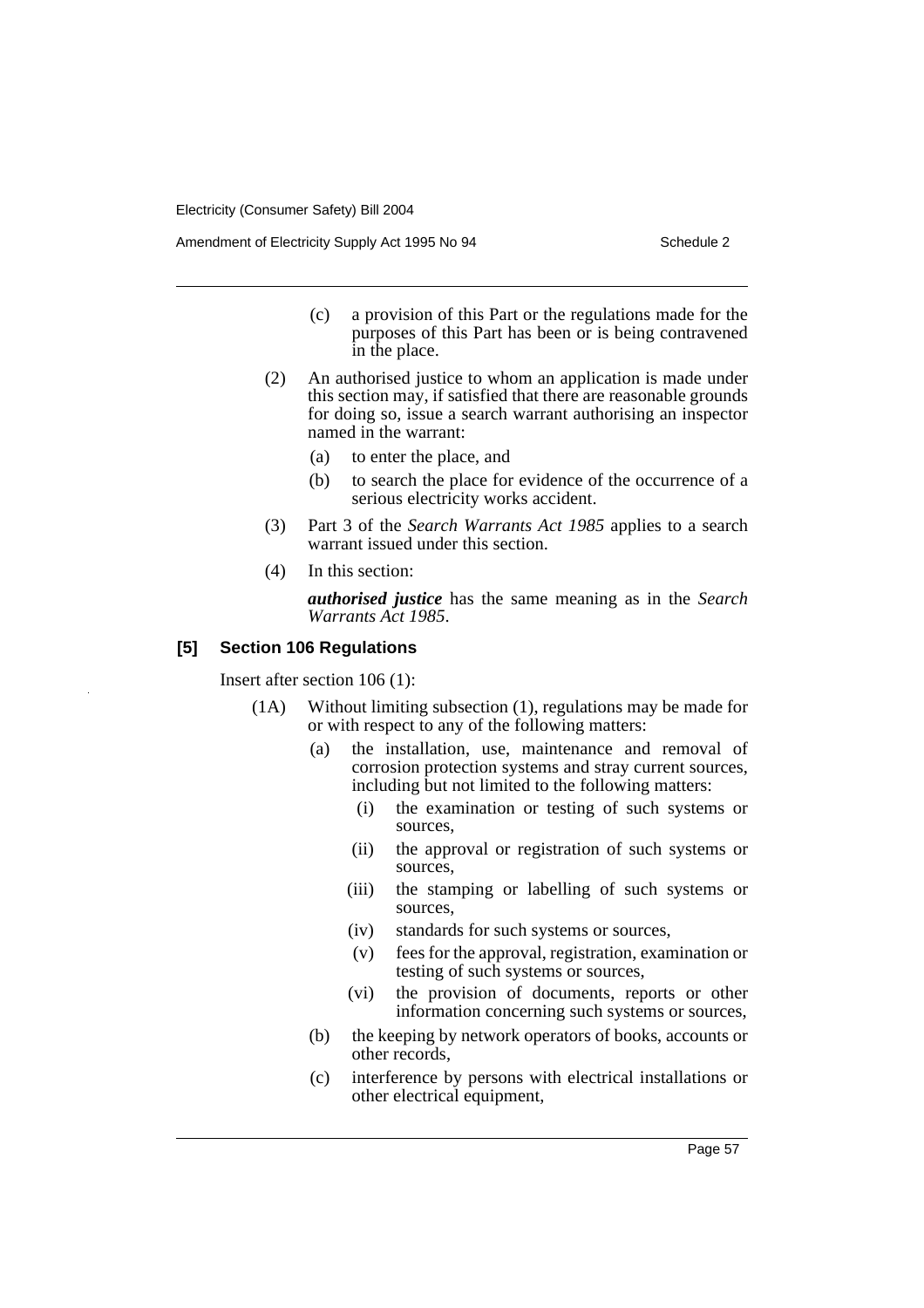- (d) standards for the voltages to be maintained at the terminals of consumers of electricity,
- (e) safety in connection with the generation, transmission or distribution of electricity,
- (f) the fees to be charged by network operators for the inspection and testing of an electrical installation,
- (g) the connection and disconnection of an electrical installation to a supply of electricity,
- (h) the carrying out of work to remove a danger or to remedy a defect relating to the distribution or transmission of electricity,
- (i) standards for electrical installations and other equipment used for or in connection with the generation or supply of electricity and for materials used in the manufacture of such equipment, and the adoption of engineering standards for such installations, equipment and materials.

## **[6] Section 106 (3A)–(3C)**

Insert after section 106 (3):

- (3A) The regulations may apply, adopt or incorporate (with or without modification) any publication as in force at a particular time or from time to time.
- (3B) A regulation made for the purposes of subsection (1A) prevails over a regulation made under the *Local Government Act 1993*, to the extent of any inconsistency.
- (3C) A regulation made for the purposes of subsection (1A) binds the Crown if expressed so to do.

## **[7] Schedule 5 Amendment of other Acts and instruments**

Omit Schedule 5.1.

### **[8] Schedule 6 Savings, transitional and other provisions**

Insert at the end of clause 1 (1):

*Electricity (Consumer Safety) Act 2004*, but only in relation to the amendments made to this Act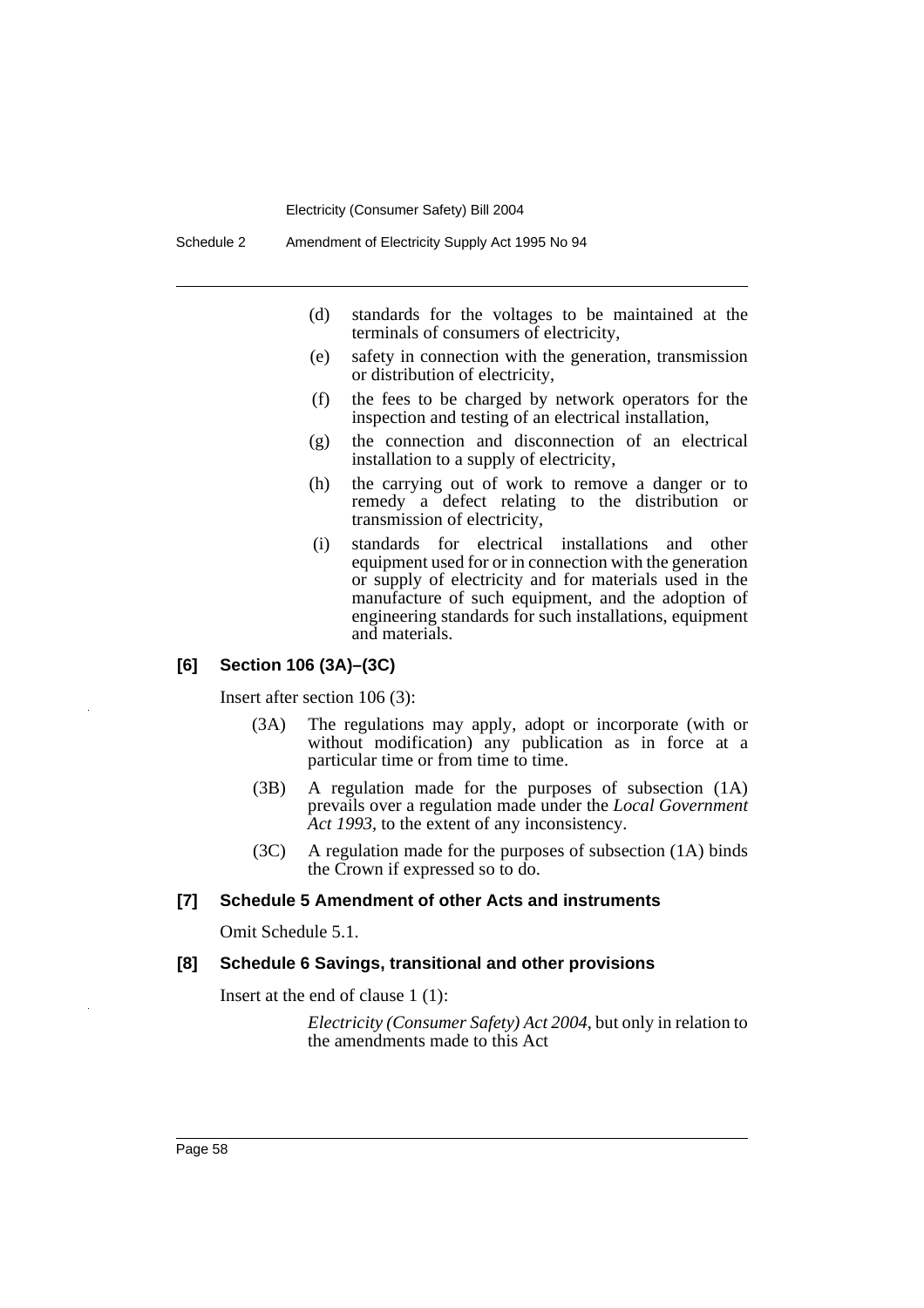Amendment of Electricity Supply Act 1995 No 94 Schedule 2

## **[9] Schedule 6, Part 6**

Insert after Part 5:

# **Part 6 Provisions consequent on enactment of Electricity (Consumer Safety) Act 2004**

## **42 Definitions**

In this Part:

*repeal date* means the date on which the repealed Act is repealed by the *Electricity (Consumer Safety) Act 2004*.

*repealed Act* means the *Electricity Safety Act 1945* as in force immediately before its repeal by the *Electricity (Consumer Safety) Act 2004*.

## **43 Continuation of certain Regulations made under repealed Act**

- (1) The *Electricity Safety (Corrosion Protection) Regulation 2003*, as in force immediately before the repeal date, continues in force and is taken to be a regulation made under this Act.
- (2) The Regulation continued in force by subclause (1) may be amended and repealed in the same way as any other regulation made under this Act.

### **44 Appointments of existing inspectors etc continue under new provisions of this Act**

- (1) Any person authorised under section 25 (1) of the repealed Act in respect of the examination of cathodic protection systems or stray current sources (within the meaning of that Act) whose authorisation was in force immediately before the repeal date is taken to have been appointed as an inspector by the Director-General under section 63M of this Act in respect of the provisions of this Act and the regulations relating to corrosion protection systems or stray current sources.
- (2) Any person authorised under section 26 (2) of the repealed Act whose authorisation was in force immediately before the repeal date is taken to have been appointed as an inspector by the Director-General under section 63M of this Act for the purposes of section 63P of this Act.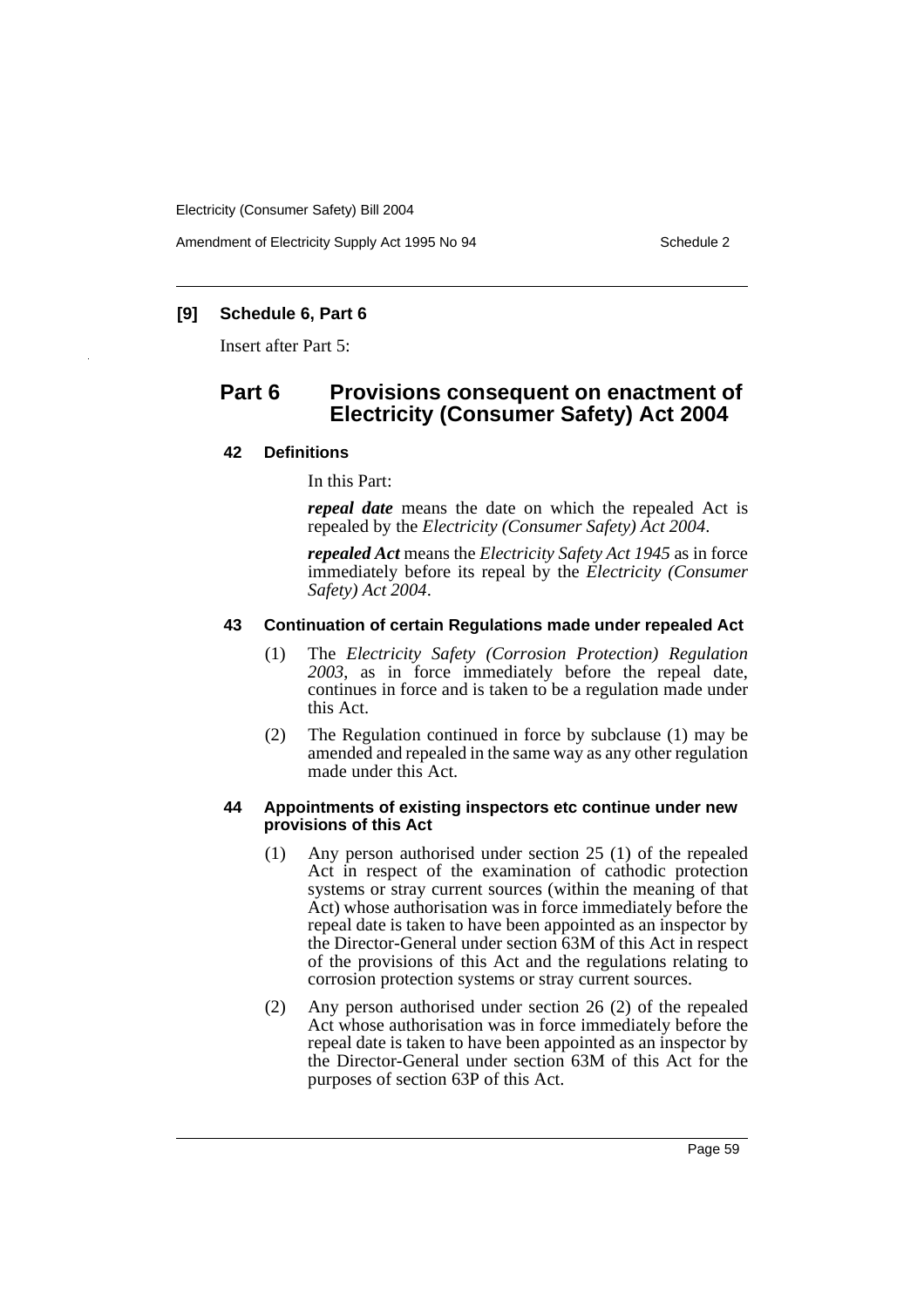Schedule 2 Amendment of Electricity Supply Act 1995 No 94

(3) Any person authorised under section 27F (1) of the repealed Act to carry out inspections in respect of serious electrical accidents that do not involve electrical installations or electrical articles (within the meaning of that Act) whose authorisation was in force immediately before the repeal date is taken to have been appointed as an inspector by the Director-General under section 63M of this Act in respect of the provisions of this Act and the regulations relating to serious electricity works accidents.

#### **45 Delegations under section 28 of repealed Act**

Any delegation under section 28 of the repealed Act in force immediately before the repeal date in respect of any function under a provision of that Act (other than a function concerning electrical installations or electrical articles within the meaning of that Act) is taken to be a delegation duly given by the Minister under section 100 of this Act in respect of a function of the Minister under a corresponding provision (if any) of this Act.

#### **46 Effect of this Part**

Nothing in this Part prevents the amendment or revocation of any delegation, authorisation or appointment.

## **[10] Dictionary**

Insert in alphabetical order:

*authorised electrician* has the same meaning as it has in the *Electricity (Consumer Safety) Act 2004*.

*corrosion protection system* means any appliances, wires, fittings or other apparatus designed, intended or used for the protection, by means of electrical currents, of metallic structures in contact with land, including water, from external corrosion and includes cathodic protection systems, drainage bonds, boosted drainage bonds and cross bonds.

*Director-General* means the Director-General of the Ministry of Energy and Utilities.

*electrical wiring work* has the same meaning as it has in the *Electricity (Consumer Safety) Act 2004*.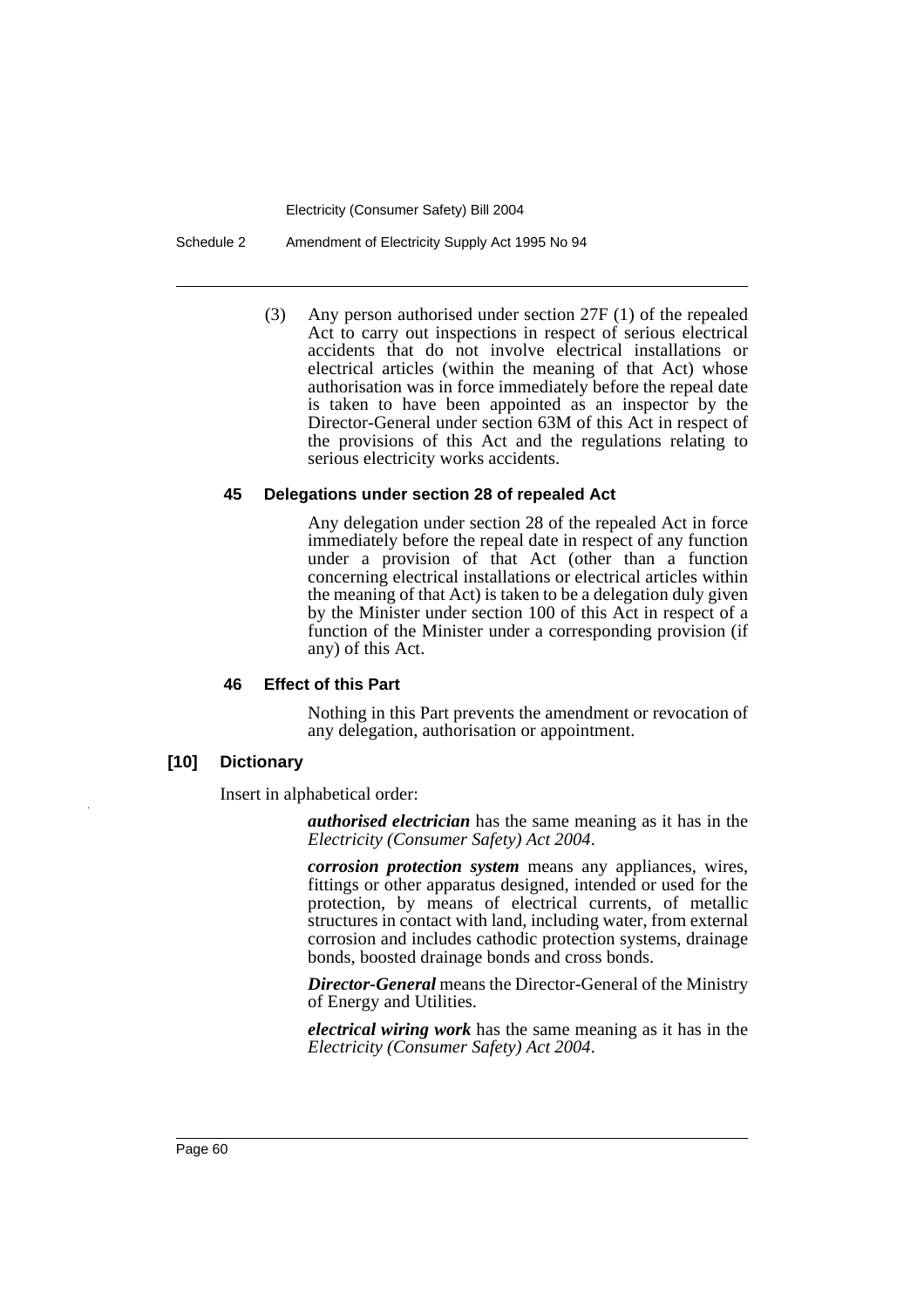Amendment of Electricity Supply Act 1995 No 94 Schedule 2

*electricity delivery equipment* means any machinery, apparatus, appliances, material or other equipment used or intended to be used by any network operator or retail supplier for or in connection with the generation, transmission or distribution of electricity.

*health care professional* means a person registered under a health registration Act within the meaning of the *Health Care Complaints Act 1993*.

*inspector* means any person appointed under section 63M by the Director-General as an inspector for the purposes of the provision in which the expression is used.

*serious electricity works accident* means an accident:

- (a) in which electricity works are involved, and
- (b) as a consequence of which a person dies or suffers permanent disability, is hospitalised, receives treatment from a health care professional or is unable to attend work for any period of time.

*stray current source* means any appliance, equipment, fitting or other apparatus:

- (a) that operates on direct electrical current or is designed or used to generate or transmit direct electrical current, and
- (b) that is attached, whether directly or indirectly, to a metallic structure in contact with land, including water.

*traffic route* has the same meaning as it has in section 45E of the *Transport Administration Act 1988*.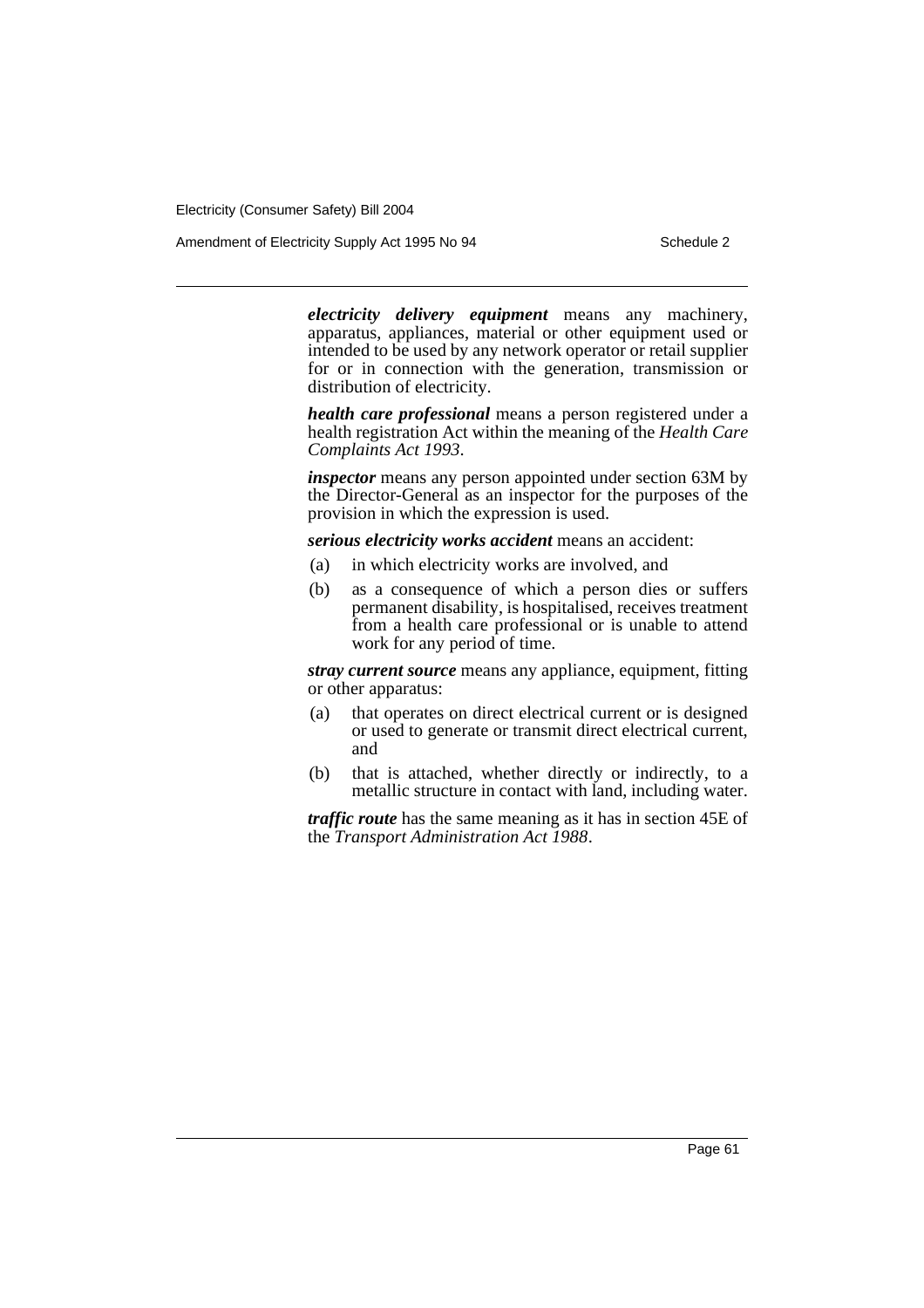Schedule 3 Amendment of Energy Administration Act 1987 No 103

## **Schedule 3 Amendment of Energy Administration Act 1987 No 103**

(Section 58)

#### **[1] Section 3 Definitions**

Insert in alphabetical order in section 3 (1):

*corrosion protection system* has the same meaning as it has in the *Electricity Supply Act 1995*.

*electrical equipment* means any appliance, wire, fitting, cable, conduit, meter, insulator, apparatus or material that uses, conveys or controls (or that is designed or intended to use, convey or control) electricity.

*electrical installation* has the same meaning as it has in the *Electricity Supply Act 1995*.

*electricity supply authority* has the same meaning as it has in the *Electricity (Consumer Safety) Act 2004*.

#### **[2] Section 12 Functions**

Insert at the end of the section:

- (2) Without limiting subsection (1), the Corporation may:
	- (a) promote and regulate the adoption of standards of plant, equipment, frequency and voltage for the generation, transmission, distribution and supply of electricity, and
	- (b) promote and encourage the safety of persons and property in relation to electricity, and without limiting the generality of that function, promote and encourage the safety of persons and property in relation to:
		- (i) the installation, maintenance and use of electric lines, works, electrical installations and corrosion protection systems, and
		- (ii) the sale or hire of electrical equipment, and
	- (c) without limiting the generality of paragraph (b), issue or publish public statements or warnings relating to:
		- (i) electrical equipment, electrical installations or corrosion protection systems that, in the opinion of the Corporation are, or are potentially, unsafe, and
		- (ii) safety in relation to electricity generally, and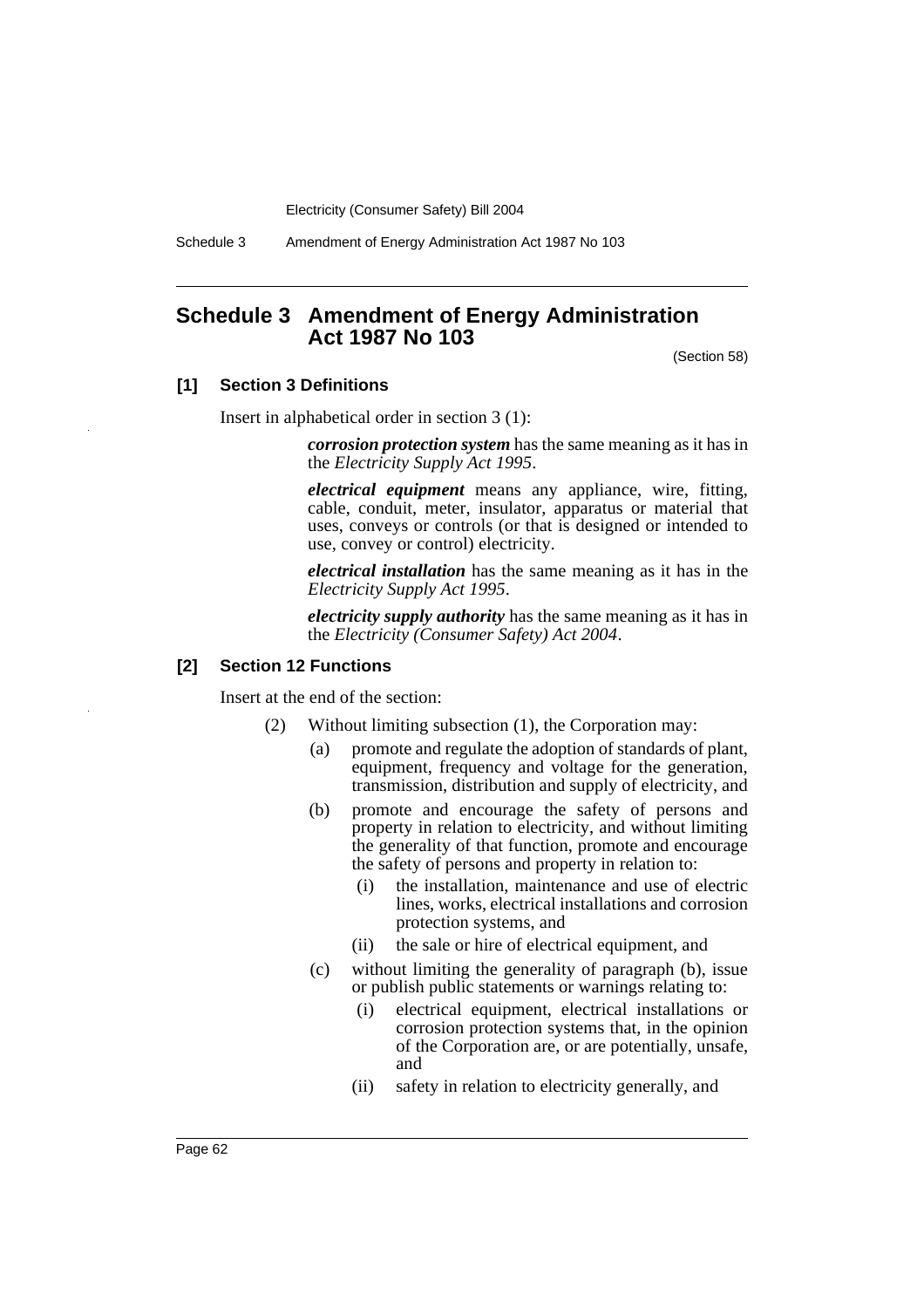Amendment of Energy Administration Act 1987 No 103 Schedule 3

- (d) promote and encourage the development and use of the natural resources of the State in connection with the generation of electricity, and
- (e) promote and encourage the use of electricity, especially its use for industrial and manufacturing purposes and for the purpose of primary production, and
- (f) advise any person engaged in the generation, transmission, distribution or supply of electricity on all matters of and concerning such generation, transmission, distribution and supply, and
- (g) consider the advisability of amending the law relating to the generation, transmission, distribution, supply and use of electricity, and report on that to the Minister, and
- (h) do such other acts as may be necessary or expedient for those purposes.
- (3) The Corporation may exercise, in its own name, any function of an electricity supply authority under this or any other Act as if it were such an authority, if the Corporation is of the opinion that it is necessary to do so in order to protect the life or health of any person.
- (4) Except as provided by subsection (5), nothing in this Part limits or otherwise affects the functions of TransGrid (or any other energy transmission operator under the *Energy Services Corporations Act 1995*).
- (5) The Corporation may, in relation to TransGrid (or any other energy transmission operator under the *Energy Services Corporations Act 1995*), exercise the functions referred to in subsection  $(2)$   $(a)$  and  $(b)$ .

## **[3] Section 38 Testing and labelling of appliances**

Omit section 38 (1) (d) and (e). Insert instead:

- (d) the registration of appliances that consume energy,
- (e) prohibiting the fraudulent or improper use of marks, labels or tags similar to those required by the regulations or of marks, labels or tags so nearly resembling those required by the regulations as to be likely to deceive, and
- (f) the fees payable in relation to the registration or the labelling of appliances that consume energy.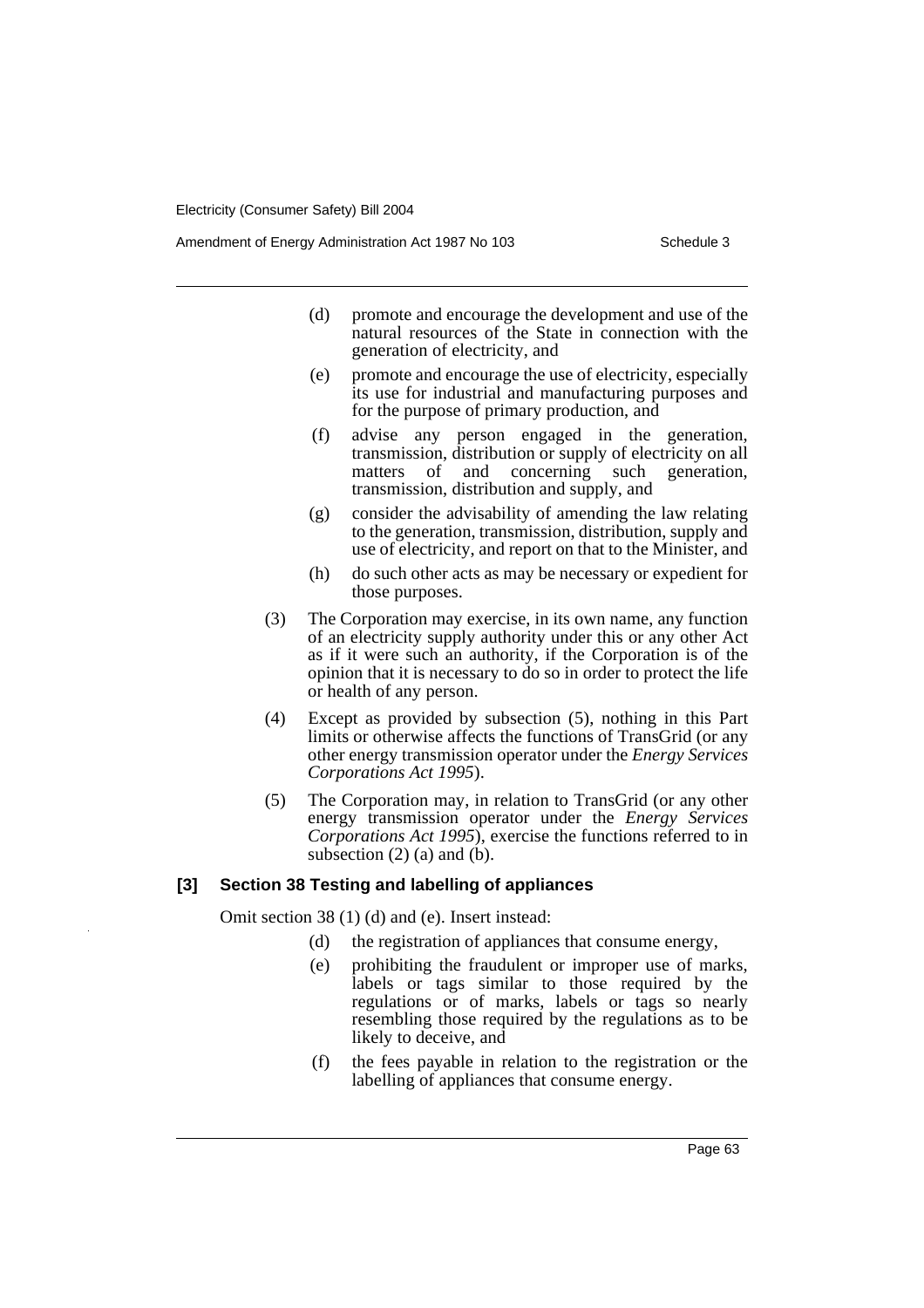Schedule 3 Amendment of Energy Administration Act 1987 No 103

## **[4] Section 38 (3)–(5)**

Insert after section 38 (2):

- (3) A regulation made for the purposes of this section prevails over a regulation made under the *Local Government Act 1993*, to the extent of any inconsistency.
- (4) A regulation made for the purposes of this section binds the Crown if expressed so to do.
- (5) In this section, *appliance* includes electrical equipment.

### **[5] Section 46A**

Insert after section 46:

#### **46A Penalty notices**

- (1) An authorised officer may serve a penalty notice on a person if it appears to the officer that the person has committed an offence against this Act or the regulations, being an offence prescribed by the regulations as a penalty notice offence.
- (2) A penalty notice is a notice to the effect that, if the person served does not wish to have the matter determined by a court, the person can pay, within the time and to the person specified in the notice, the amount of the penalty prescribed by the regulations for the offence if dealt with under this section.
- (3) A penalty notice may be served personally or by post.
- (4) If the amount of penalty prescribed for an alleged offence is paid under this section, no person is liable to any further proceedings for the alleged offence.
- (5) Payment under this section is not to be regarded as an admission of liability for the purpose of, and does not in any way affect or prejudice, any civil claim, action or proceeding arising out of the same occurrence.
- (6) The regulations may:
	- (a) prescribe an offence for the purposes of this section by specifying the offence or by referring to the provision creating the offence, and
	- (b) prescribe the amount of penalty payable for the offence if dealt with under this section, and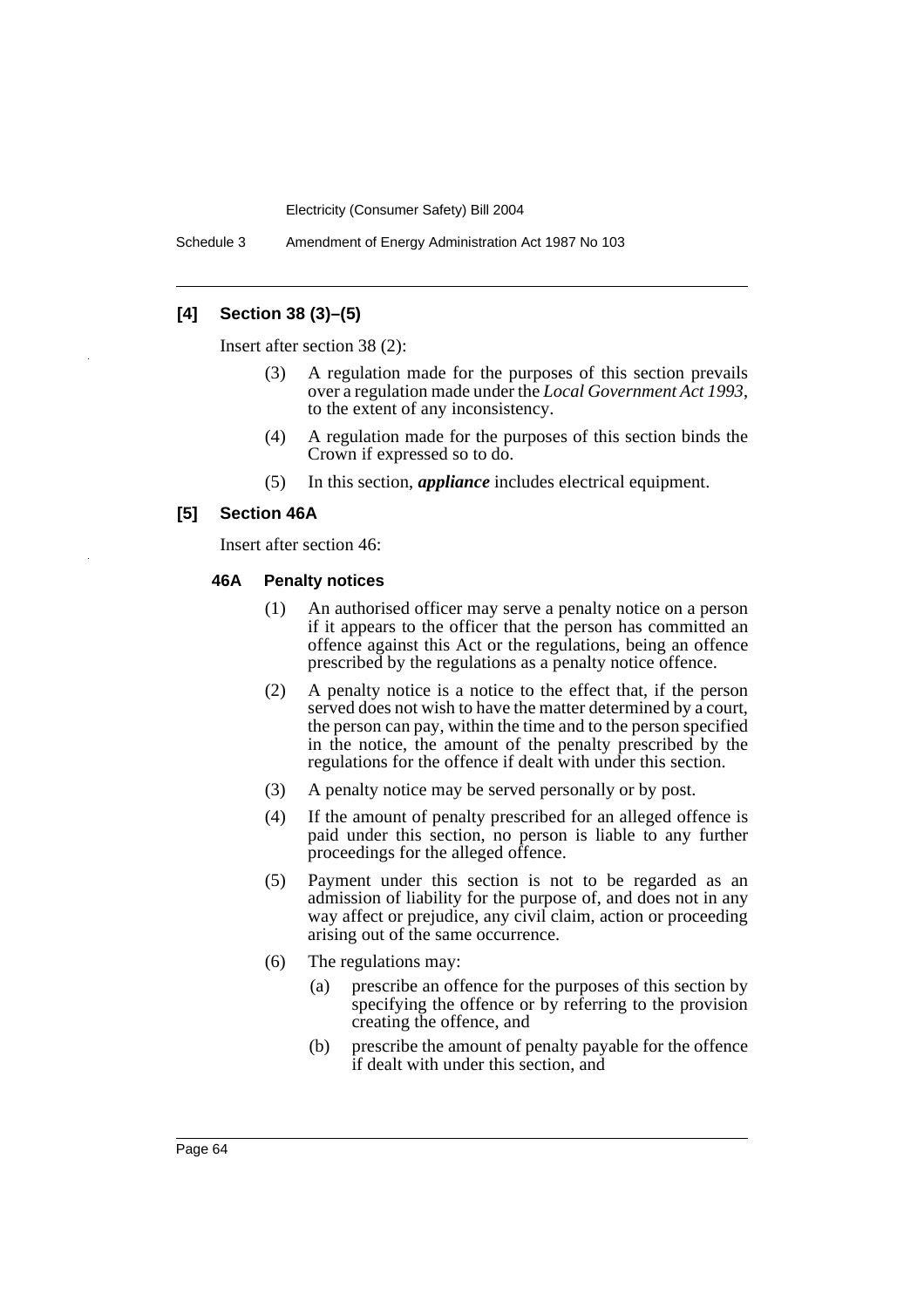Amendment of Energy Administration Act 1987 No 103 Schedule 3

- (c) prescribe different amounts of penalties for different offences or classes of offences.
- (7) The amount of a penalty prescribed under this section for an offence is not to exceed the maximum amount of penalty that could be imposed for the offence by a court.
- (8) This section does not limit the operation of any other provision of, or made under, this or any other Act relating to proceedings that may be taken in respect of offences.
- (9) In this section, *authorised officer* means a person authorised in writing by the Corporation as an authorised officer for the purposes of this section.

## **[6] Section 47 Proceedings for offences**

Insert at the end of the section:

(2) Proceedings for an offence against this Act or the regulations may be instituted at any time within 2 years after the commission of the offence.

## **[7] Section 49**

Insert after section 48:

#### **49 Savings, transitional and other provisions**

Schedule 2 has effect.

## **[8] Section 53 Regulations**

Omit "10 penalty units" from section 53 (3).

Insert instead "20 penalty units".

## **[9] Section 53 (3A)**

Insert after section 53 (3):

(3A) The regulations may apply, adopt or incorporate (with or without modification) any publication as in force at a particular time or from time to time.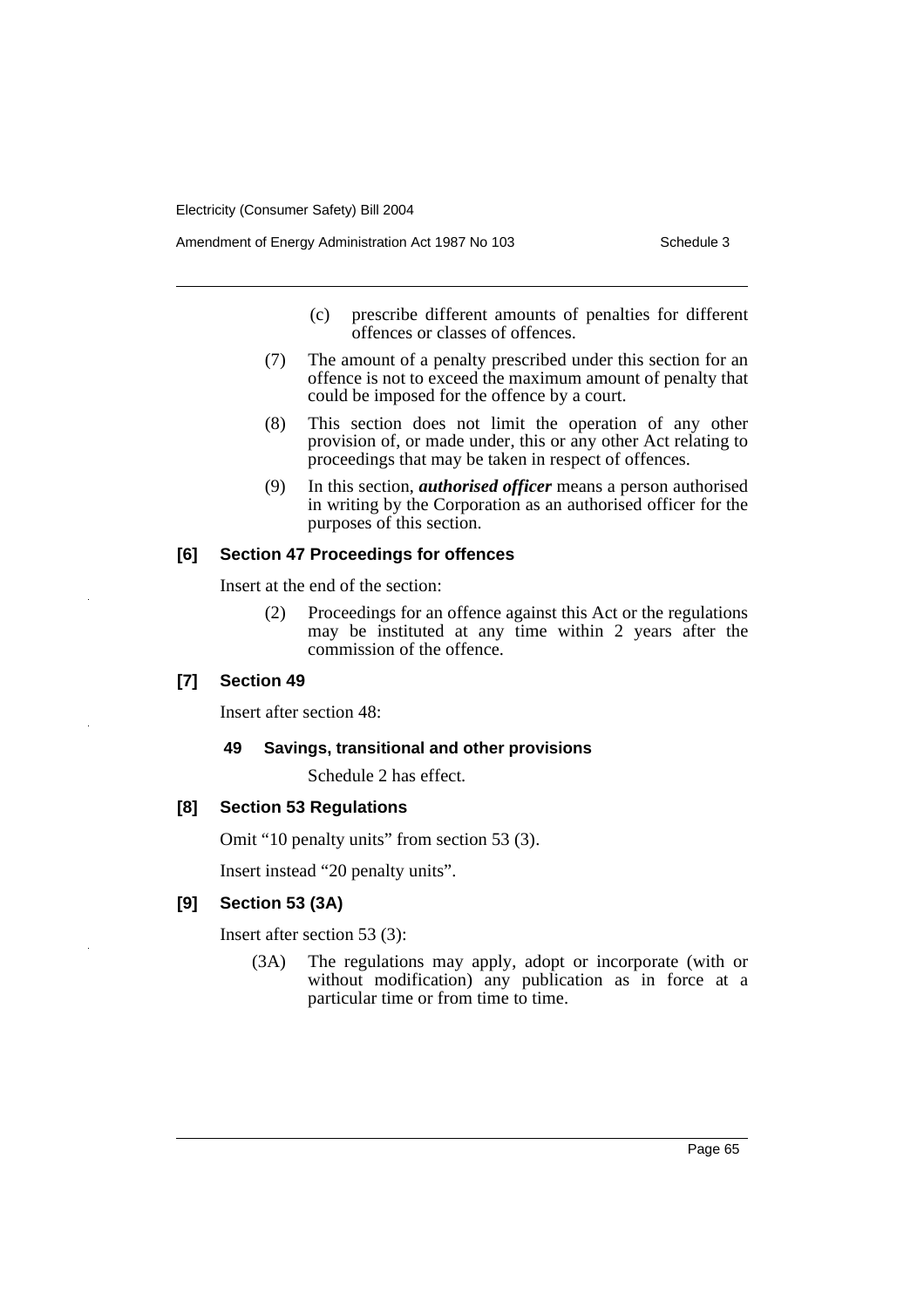Schedule 3 Amendment of Energy Administration Act 1987 No 103

## **[10] Schedule 2**

Insert after Schedule 1:

# **Schedule 2 Savings, transitional and other provisions**

(Section 49)

## **Part 1 General**

### **1 Regulations**

(1) The regulations may contain provisions of a savings or transitional nature consequent on the enactment of the following Acts:

*Electricity (Consumer Safety) Act 2004*, but only in relation to the amendments made to this Act

- (2) Any such provision may, if the regulations so provide, take effect from the date of assent to the Act concerned or a later date.
- (3) To the extent to which any such provision takes effect from a date that is earlier than the date of its publication in the Gazette, the provision does not operate so as:
	- (a) to affect, in a manner prejudicial to any person (other than the State or an authority of the State), the rights of that person existing before the date of its publication, or
	- (b) to impose liabilities on any person (other than the State or an authority of the State) in respect of anything done or omitted to be done before the date of its publication.

# **Part 2 Provisions consequent on enactment of Electricity (Consumer Safety) Act 2004**

## **2 Definitions**

In this Part:

*repeal date* means the date on which the repealed Act is repealed by the *Electricity (Consumer Safety) Act 2004*.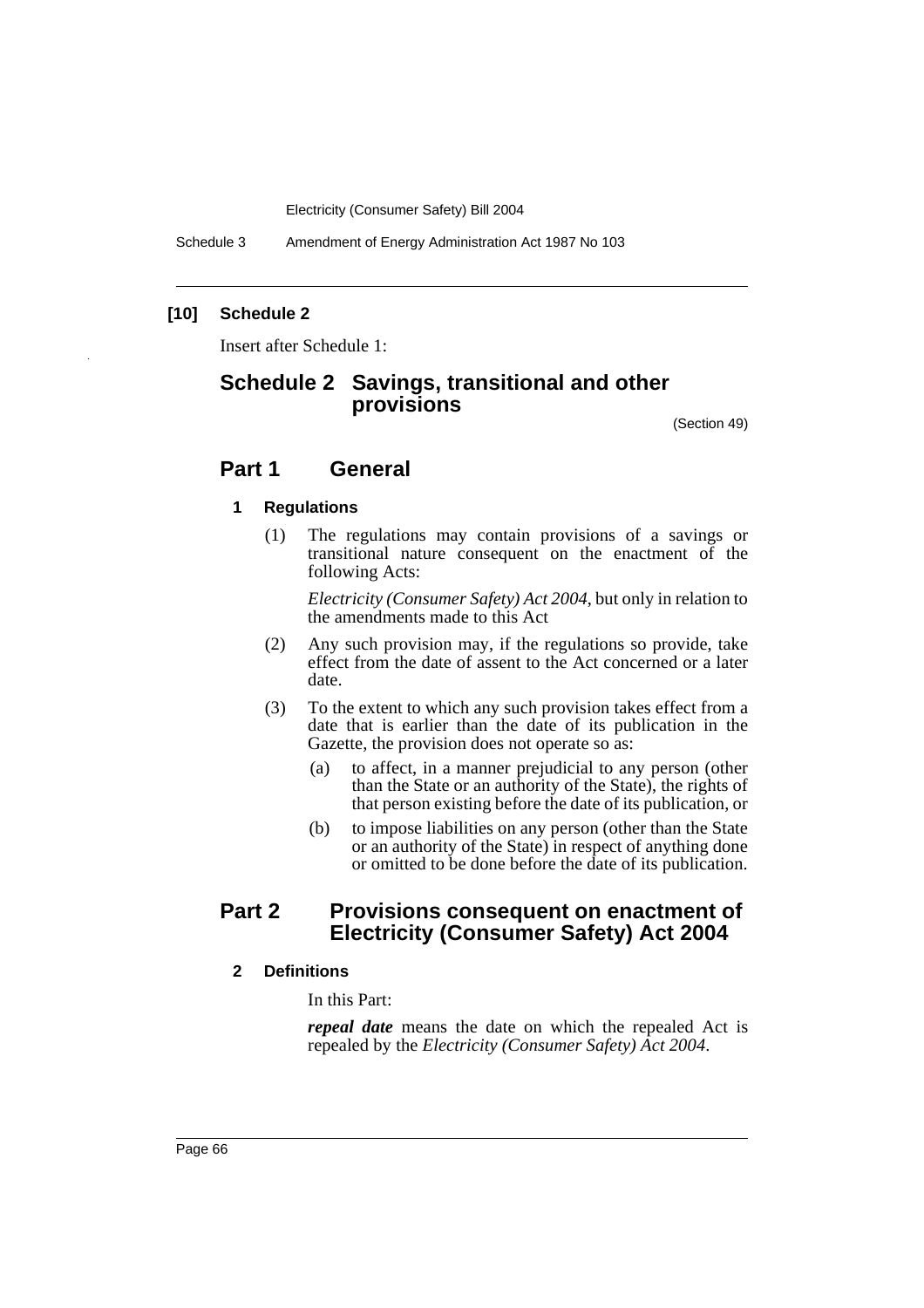Amendment of Energy Administration Act 1987 No 103 Schedule 3

*repealed Act* means the *Electricity Safety Act 1945* as in force immediately before its repeal by the *Electricity (Consumer Safety) Act 2004*.

## **3 Continuation of certain Regulations made under repealed Act**

- (1) The *Electricity Safety (Equipment Efficiency) Regulation 1999*, as in force immediately before the repeal date, continues in force and is taken to be a regulation made under this Act.
- (2) The Regulation continued in force by subclause (1) may be amended and repealed in the same way as any other regulation made under this Act.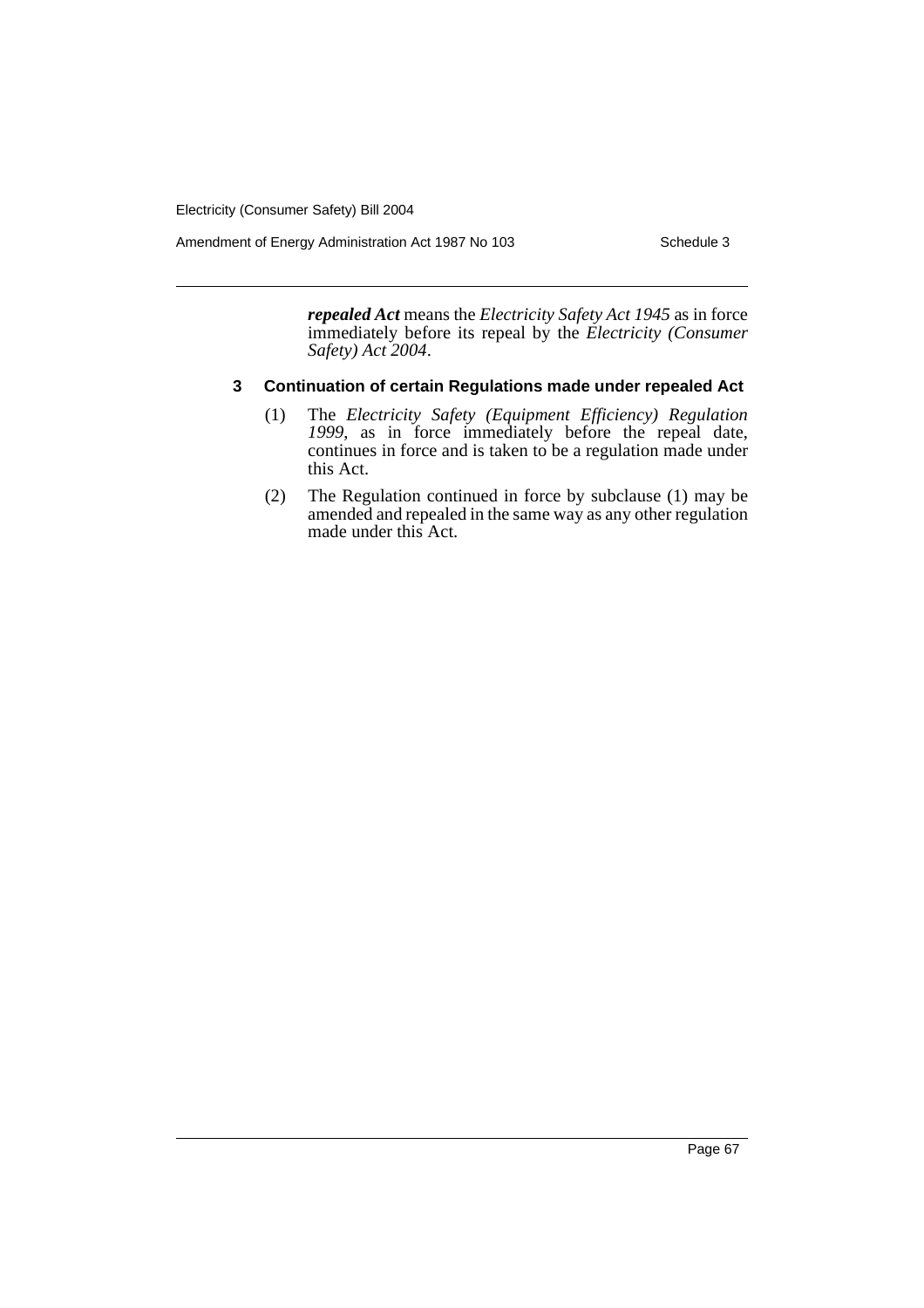Schedule 4 Consequential amendment of other Acts and Regulations

# **Schedule 4 Consequential amendment of other Acts and Regulations**

(Section 58)

## **4.1 Electricity (Consumer Safety) Act 2004**

## **[1] Section 42 Search warrants**

Omit "authorised justice" from section 42 (1) and (2) wherever occurring.

Insert instead "authorised warrants officer".

## **[2] Section 42 (3)**

Omit "Part 3 of the *Search Warrants Act 1985*".

Insert instead "Division 4 of Part 5 of the *Law Enforcement (Powers and Responsibilities) Act 2002*".

## **[3] Section 42 (4)**

Omit the subsection. Insert instead:

(4) In this section:

*authorised warrants officer* means an authorised officer within the meaning of the *Law Enforcement (Powers and Responsibilities) Act 2002*.

## **4.2 Electricity Safety (Corrosion Protection) Regulation 2003**

### **[1] Clause 3 Definitions**

Omit "cathodic" from the definitions of *approved system*, *foreign structure*, *interference test* and *primary structure* in clause 3 (1) wherever occurring.

Insert instead "corrosion".

#### **[2] Clause 3 (1)**

Omit the definition of *cathodic protection system*.

Insert in alphabetical order:

*corrosion protection system* has the same meaning as in the Act.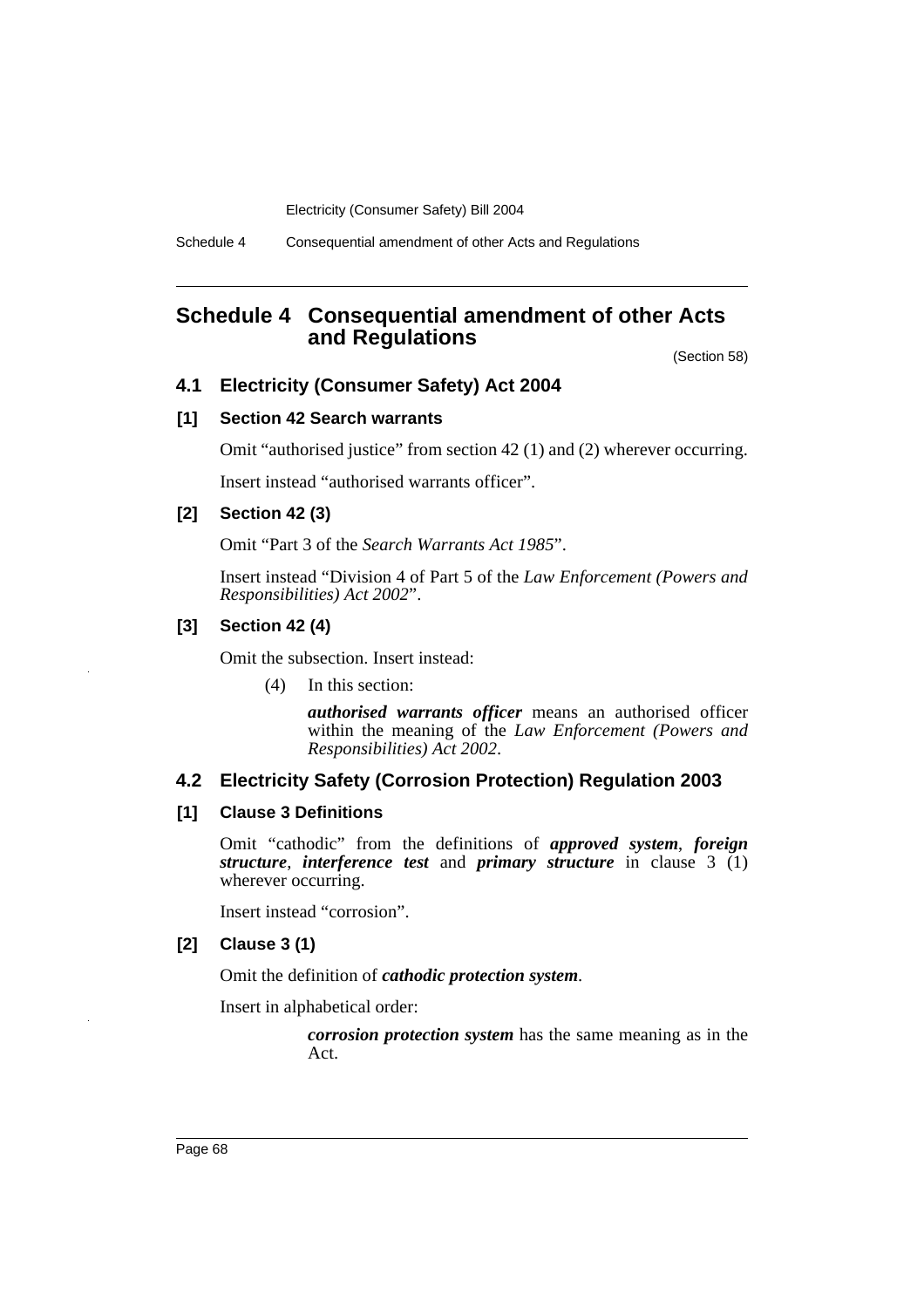## **[3] Clause 3 (1), definition of "galvanic anode system"**

Omit "cathodic" where firstly occurring. Insert instead "corrosion".

## **[4] Clause 3 (1), definition of "the Act"**

Omit "*Electricity Safety Act 1945*". Insert instead "*Electricity Supply Act 1995*".

## **[5] Clause 3 (2)**

Omit "cathodic" wherever occurring. Insert instead "corrosion".

## **[6] Clause 4 Application of Regulation**

Omit "cathodic" wherever occurring. Insert instead "corrosion".

## **[7] Clause 5 Operation of corrosion protection systems requires approval**

Omit "cathodic" wherever occurring. Insert instead "corrosion".

## **[8] Clause 6 Approvals for corrosion protection systems**

Omit "cathodic" wherever occurring (including the note to clause 6 (4)). Insert instead "corrosion".

## **[9] Clause 8 Suspension and cancellation of approvals**

Omit "cathodic" wherever occurring. Insert instead "corrosion".

## **[10] Clause 10 Examination and testing of corrosion protection systems**

Omit "cathodic" wherever occurring. Insert instead "corrosion".

## **[11] Clause 11 Fees**

Omit "cathodic" wherever occurring. Insert instead "corrosion".

## **[12] Clause 14 Register**

Omit "cathodic" from clause 14 (1) (a). Insert instead "corrosion".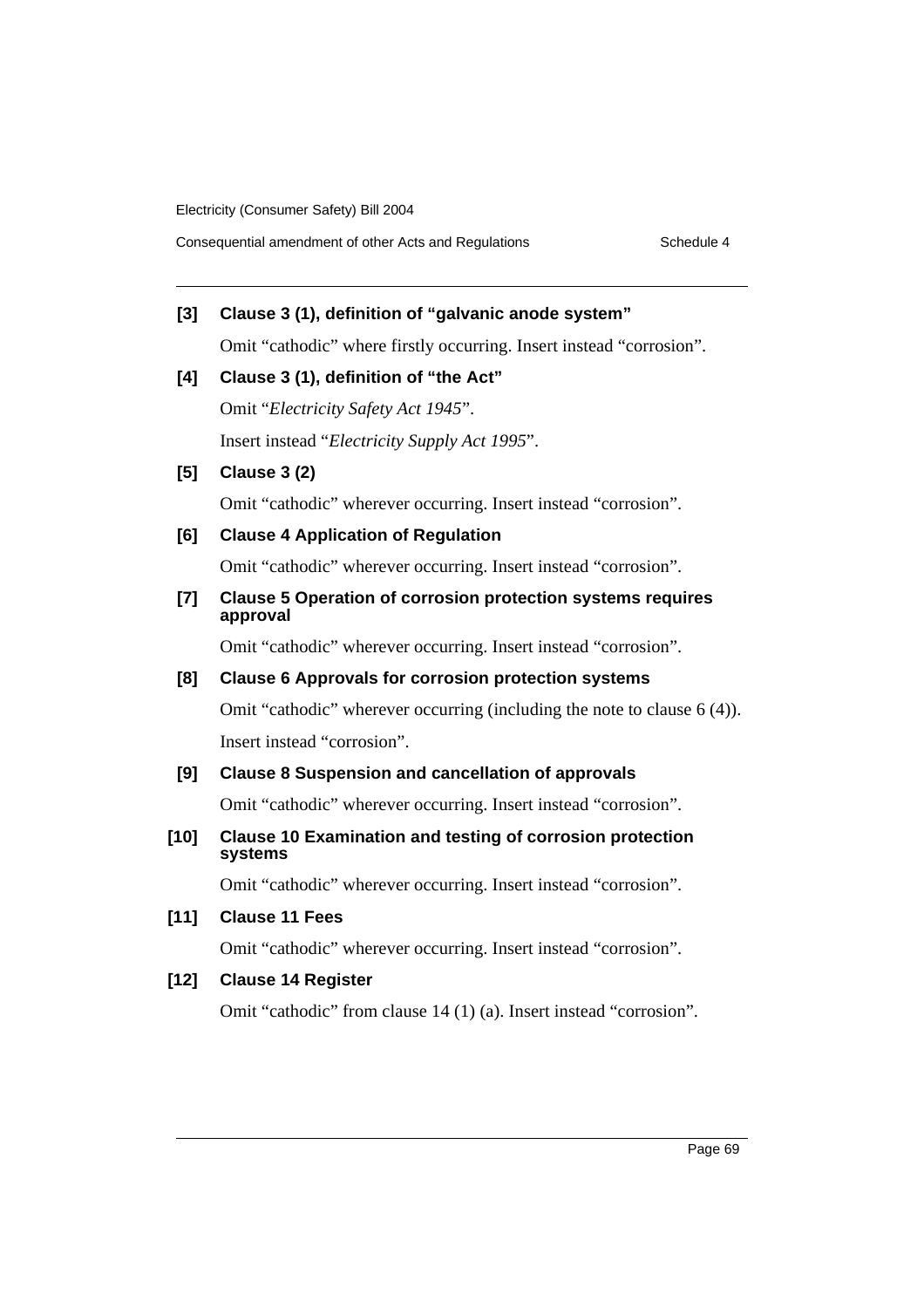Schedule 4 Consequential amendment of other Acts and Regulations

## **4.3 Electricity Safety (Equipment Efficiency) Regulation 1999**

### **[1] Clause 3 Definitions**

Insert in alphabetical order in clause 3 (1):

*electrical article* has the same meaning as it has in the *Electricity (Consumer Safety) Act 2004*.

### **[2] Clause 3 (1), definition of "the Act"**

Omit "*Electricity Safety Act 1945*".

Insert instead "*Energy Administration Act 1987*".

## **4.4 Electricity Supply Act 1995 No 94**

## **[1] Section 63W Search warrants**

Omit "authorised justice" from section 63W (1) and (2) wherever occurring.

Insert instead "authorised officer".

### **[2] Section 63W (3)**

Omit "Part 3 of the *Search Warrants Act 1985*".

Insert instead "Division 4 of Part 5 of the *Law Enforcement (Powers and Responsibilities) Act 2002*".

### **[3] Section 63W (4)**

Omit the subsection. Insert instead:

(4) In this section:

*authorised officer* has the same meaning as in the *Law Enforcement (Powers and Responsibilities) Act 2002*.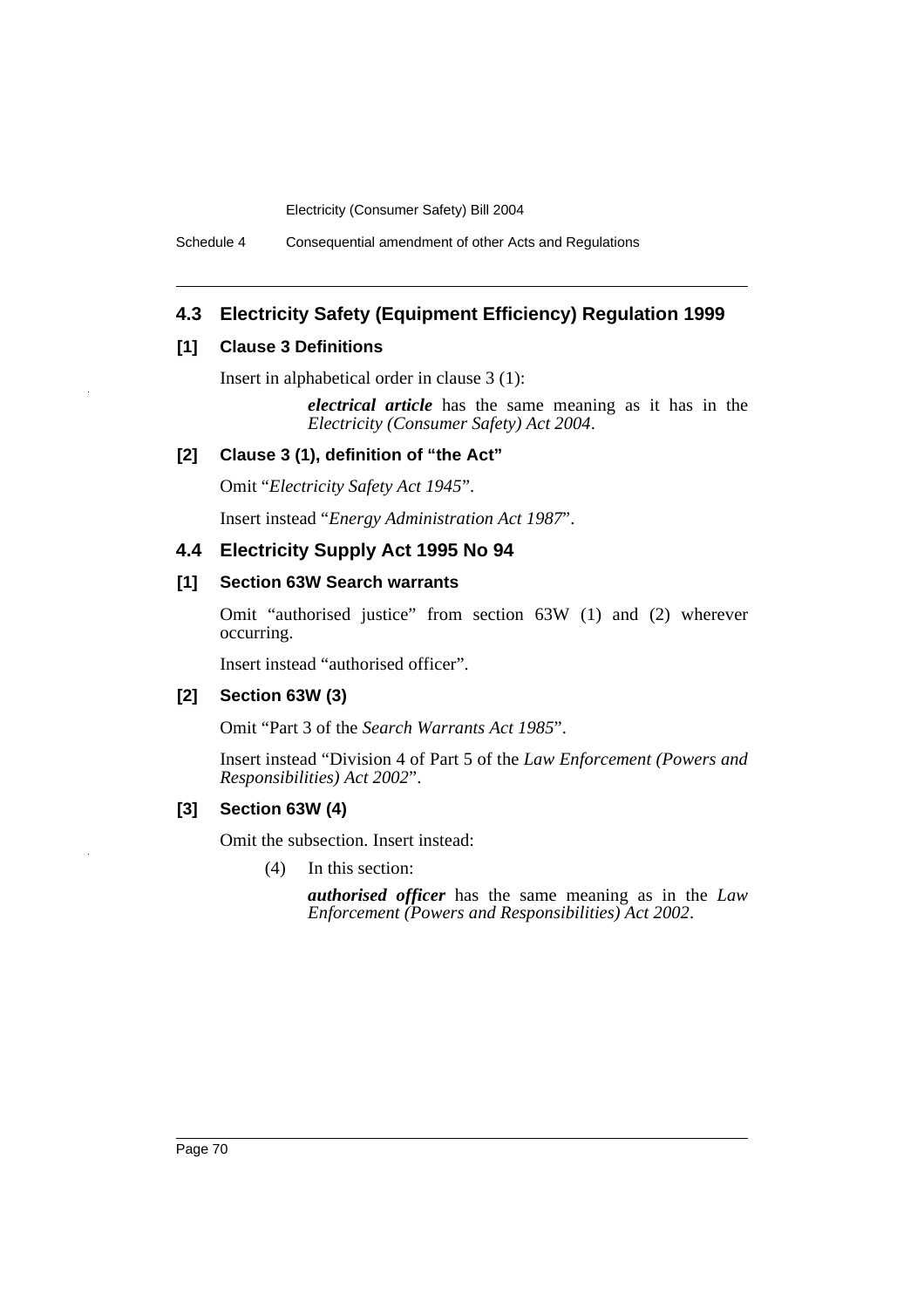Consequential amendment of other Acts and Regulations Schedule 4

## **4.5 Electricity Supply (General) Regulation 2001**

#### **[1] Clause 14 Limitation on right to have premises provided with customer connection services**

Omit "*Electricity Safety Act 1945*" from clause 14 (5).

Insert instead "*Electricity Supply (Safety and Network Management) Regulation 2002* or *Electricity (Consumer Safety) Act 2004*".

#### **[2] Clause 15 Limitation on right to have premises supplied with electricity**

Omit "*Electricity Safety Act 1945*" from clause 15 (5).

Insert instead "*Electricity Supply (Safety and Network Management) Regulation 2002* or *Electricity (Consumer Safety) Act 2004*".

#### **[3] Clause 64 Commencement of discontinuance procedures by retailer of last resort**

Omit "*Electricity Safety Act 1945*" from clause 64 (5).

Insert instead "*Electricity Supply (Safety and Network Management) Regulation 2002* or *Electricity (Consumer Safety) Act 2004*".

#### **[4] Clause 71 Conditions on exemptions for certain residential premises relating to disconnection from distribution system**

Omit "*Electricity Safety Act 1945*" from clause 71 (8).

Insert instead "*Electricity Supply (Safety and Network Management) Regulation 2002* or *Electricity (Consumer Safety) Act 2004*".

#### **[5] Clause 72 Conditions for exemptions relating to new occupants of premises**

Omit "*Electricity Safety Act 1945*" from clause 72 (7).

Insert instead "*Electricity Supply (Safety and Network Management) Regulation 2002* or *Electricity (Consumer Safety) Act 2004*".

## **[6] Clause 86 Cancellation of accreditation**

Omit "*Electricity Safety Act 1945*" from clause 86 (1) (b).

Insert instead "*Electricity (Consumer Safety) Act 2004*".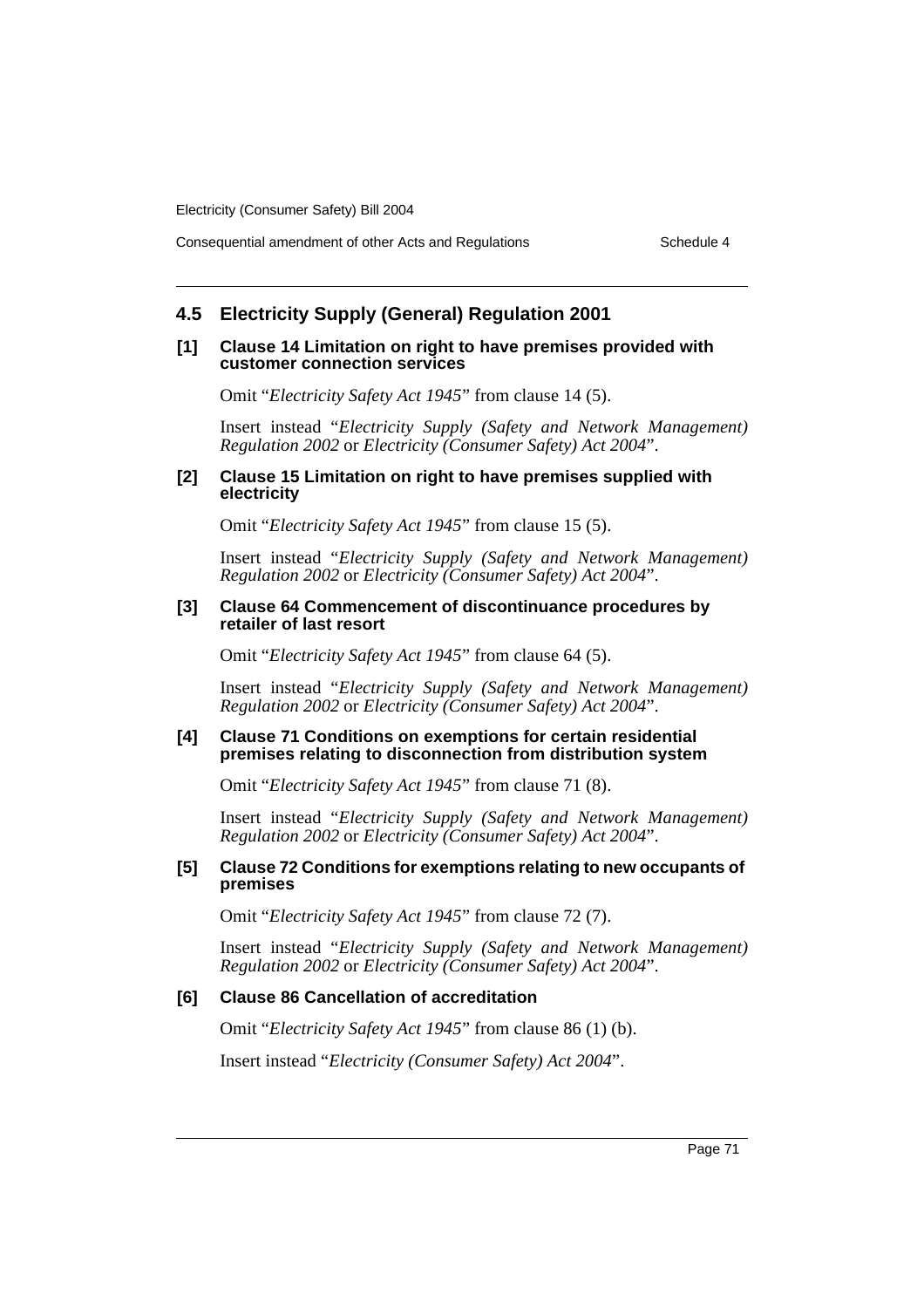Schedule 4 Consequential amendment of other Acts and Regulations

## **[7] Schedule 2 Customer supply contracts**

Omit "*Electricity Safety Act 1945*" from clauses 8 (3) and 12 (8) wherever occurring.

Insert instead "*Electricity Supply (Safety and Network Management) Regulation 2002* or *Electricity (Consumer Safety) Act 2004*".

#### **[8] Schedule 3 Customer connection contracts**

Omit "*Electricity Safety Act 1945*" from clause 15 (7).

Insert instead "*Electricity Supply (Safety and Network Management) Regulation 2002* or *Electricity (Consumer Safety) Act 2004*".

### **4.6 Eraring Power Station Act 1981 No 107**

### **[1] Section 13 Certain electricity legislation not to apply**

Omit "*Electricity Development Act 1945*".

Insert instead "relevant electricity legislation".

### **[2] Section 13**

Omit "transmission line (within the meaning of that Act)".

Insert "electricity transmission line".

### **[3] Section 13 (2)**

Insert at the end of the section:

(2) In this section:

*relevant electricity legislation* means:

- (a) the *Electricity (Consumer Safety) Act 2004*, and
- (b) Parts 5C and 5D of the *Electricity Supply Act 1995* and any other provisions of that Act prescribed by the regulations.

## **4.7 Fair Trading Act 1987 No 68**

### **Schedule 1 Paramount legislation**

Omit "*Electricity Safety Act 1945*".

Insert instead "*Electricity (Consumer Safety) Act 2004*".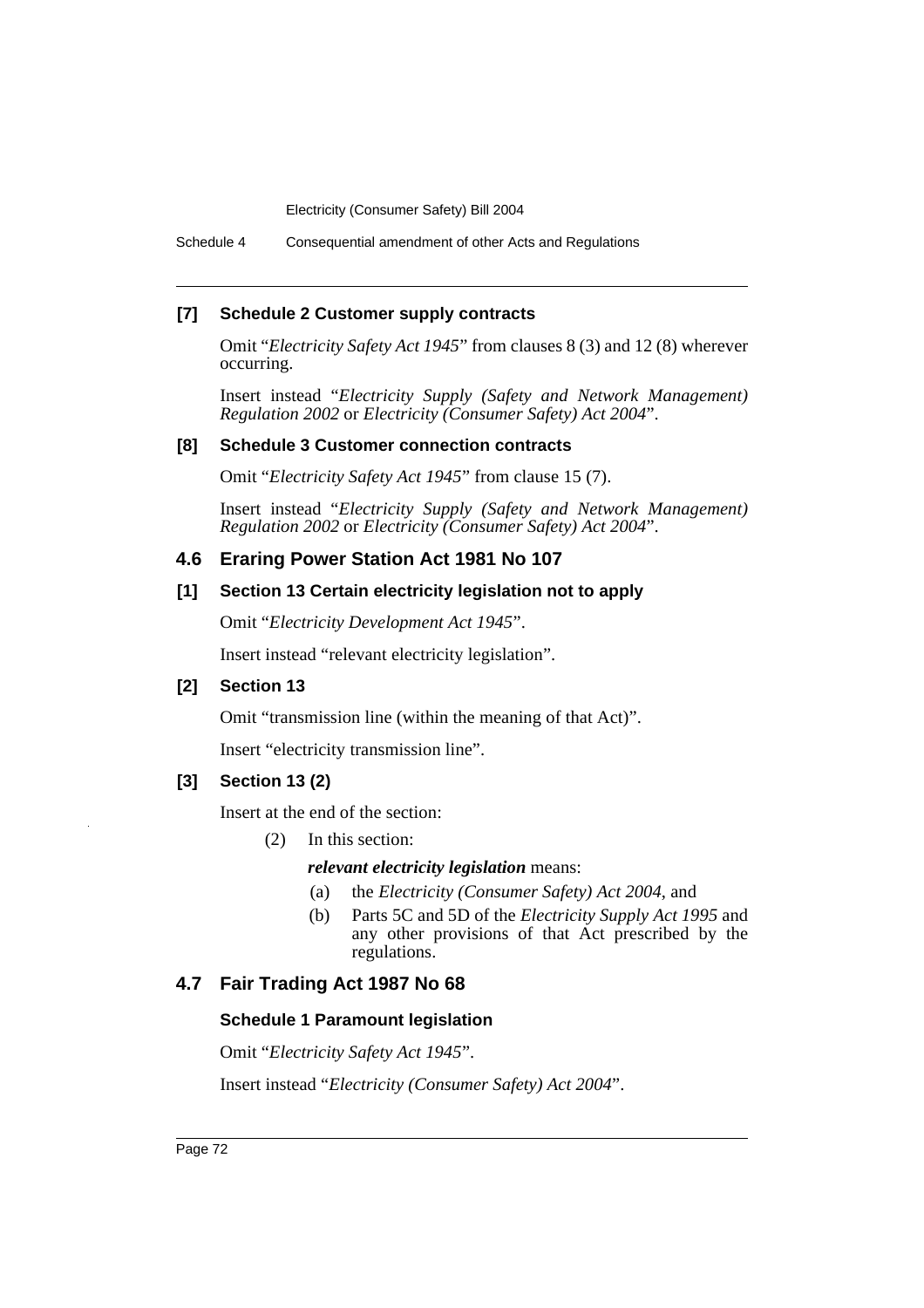Consequential amendment of other Acts and Regulations Schedule 4

## **4.8 Fines Act 1996 No 99**

### **Schedule 1 Statutory provisions under which penalty notices issued**

Insert in alphabetical order:

*Electricity (Consumer Safety) Act 2004*, section 47 *Energy Administration Act 1987*, section 46A

## **4.9 Home Building Act 1989 No 147**

### **[1] Section 3 Definitions**

Omit "*Electricity Safety Act 1945*" from the definition of *electrical wiring work* in section 3 (1).

Insert instead "*Electricity (Consumer Safety) Act 2004*".

## **[2] Section 135 Proceedings for certain offences under other Acts**

Insert after section 135 (a):

(a1) the *Electricity (Consumer Safety) Act 2004*, or

## **4.10 Home Building Regulation 1997**

### **Clause 12 Exemptions relating to contracting and advertising**

Omit the definition of *electrical installation* and *electricity supply authority* from clause 12 (1).

Insert instead:

*electrical installation* has the same meaning as it has in the *Electricity (Consumer Safety) Act 2004*.

*electricity supply authority* has the same meaning as it has in the *Electricity (Consumer Safety) Act 2004*.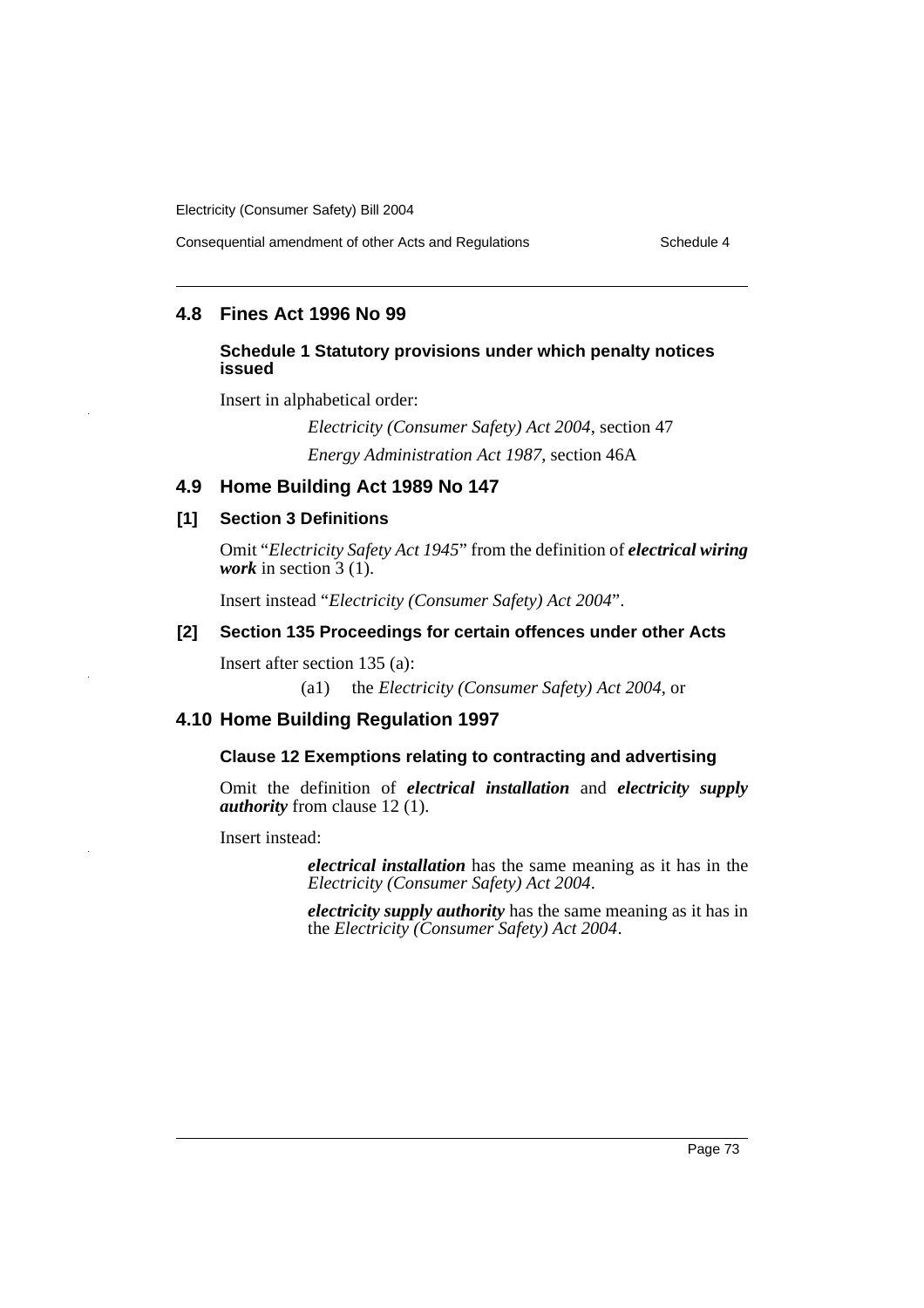Schedule 4 Consequential amendment of other Acts and Regulations

## **4.11 Law Enforcement (Powers and Responsibilities) Act 2002 No 103**

## **[1] Schedule 2 Search warrants under other Acts**

Omit "*Electricity Safety Act 1945*, sections 21I and 27I".

Insert instead:

*Electricity (Consumer Safety) Act 2004*, section 42

## **[2] Schedule 2**

Omit "section 63" from the matter relating to the *Electricity Supply Act 1995*.

Insert instead "sections 63 and 63W".

## **4.12 Occupational Health and Safety Regulation 2001**

#### **Clause 33 Definitions (and application of certain provisions)**

Omit the definitions of *electrical article*, *electrical installation* and *electricity supply authority* from clause 33 (1).

Insert instead:

*electrical article* has the same meaning as it has in the *Electricity (Consumer Safety) Act 2004*.

*electrical installation* has the same meaning as it has in the *Electricity (Consumer Safety) Act 2004*.

*electricity supply authority* has the same meaning as it has in the *Electricity (Consumer Safety) Act 2004*.

### **4.13 Search Warrants Act 1985 No 37**

#### **[1] Section 10 Definitions**

Omit the matter relating to the *Electricity Act 1945* from the definition of *search warrant*.

Insert instead:

section 42 of the *Electricity (Consumer Safety) Act 2004*,